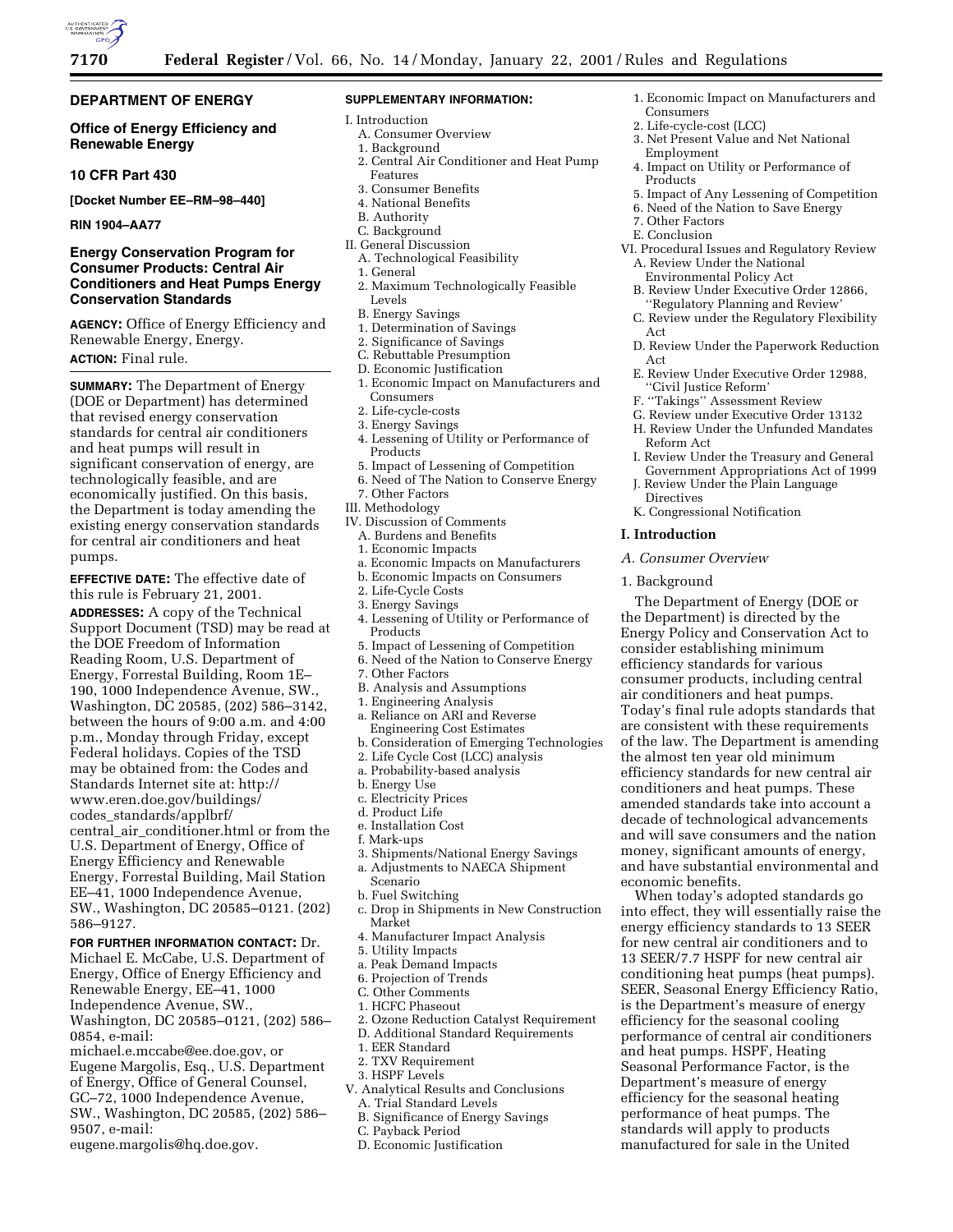States, as of January 23, 2006. The standard for split-system air conditioners, the most common type of residential air conditioning equipment, represents a 30 percent improvement in energy efficiency. For split-system heat pumps, the new standard would represent a 30 percent improvement in cooling efficiency and a 13 percent improvement in heating efficiency. The standard will also increase the cooling efficiency of single-package air conditioners and single-package heat pumps by 34 percent and the heating efficiency of single-package heat pumps by 17 percent. Finally, the Department

is not yet adopting new standards for some products to ensure that more efficient versions remain available for niche applications. The Department has determined that the new standards are the highest efficiency levels that are technically feasible and economically justified as required by law. Therefore, the Department is amending the energy conservation standards for residential central air conditioners and heat pumps.

2. Central Air Conditioner and Heat Pump Features

The amended efficiency levels can be met by central air conditioner and heat

pump designs that are already available in the market. We fully expect variations of these models to exist under the new standards, offering all the features and utility that are found in currently available products.

## 3. Consumer Benefits

Table I.1 summarizes the ''characteristics'' of today's typical central air conditioners and heat pumps. Table I.2 presents the implications for the average consumer of the standards becoming effective in 2006.

# TABLE I.1.—CHARACTERISTICS OF TODAY'S TYPICAL CENTRAL AIR CONDITIONERS AND HEAT PUMPS 1

| Split svstem<br>air conditioner | Split system<br>heat pump | Single<br>package air<br>conditioner | Single<br>package heat<br>pump |
|---------------------------------|---------------------------|--------------------------------------|--------------------------------|
| \$2,236                         | \$3,668                   | \$2,607                              | \$3,599                        |
| \$189                           | \$453                     | \$189                                | \$453                          |
| 18.4                            | 18.4                      | 18.4                                 | 18.4                           |
| 2.305                           | 6.549                     | 2.305                                | 6.549                          |

1 ''Typical'' equipment have cooling and heating efficiencies of 10 SEER and 6.8 HSPF, respectively.

2 Utility bill pertains to the energy cost of operating the air conditioner or heat pump.

# TABLE I.2.—IMPLICATIONS OF NEW STANDARDS FOR THE AVERAGE CONSUMER

| Split system<br>air conditioner | Split system<br>heat pump | Single<br>package air<br>conditioner | Single<br>package heat<br>pump |
|---------------------------------|---------------------------|--------------------------------------|--------------------------------|
| 2006                            | 2006                      | 2006                                 | 2006                           |
| \$2.571                         | \$4.000                   | \$3.032                              | \$4,034                        |
| \$335                           | \$332                     | \$425                                | \$435                          |
| \$42                            | \$70                      | \$42                                 | \$70                           |
| \$113                           | \$372                     | \$29                                 | \$353                          |
| 532                             | 1081                      | 532                                  | 1081                           |

The most typical air conditioner (*i.e.,* split system air conditioners which comprise approximately 65 percent of today's central air conditioning and heat pump market) has an installed price of \$2,236 and an annual utility cost of \$189. In order to meet the 2006 standard, the Department estimates that the installed price of a typical air conditioner will be \$2,571, an increase of \$335. This price increase will be offset by an annual energy savings of about \$42 on the utility bills. The most typical heat pump (*i.e.,* split system heat pump) currently has an installed price of \$3,668 and an annual utility cost of \$453. In order to meet the 2006 standard, the Department estimates that the installed price of a typical heat pump will be \$4,000, an increase of \$332. This price increase will be offset by an annual energy savings of about \$70 on the utility bills.

The Department recognizes that most consumers pay energy prices that are higher or lower than the ''typical''

consumer and operate their equipment more or less often. Consequently, the Department has investigated the effects of the different energy prices across the nation and different air-conditioning usage patterns. The Department estimates that 61 percent of all consumers purchasing a new typical air conditioner will either save money or will be negligibly impacted as a result of the 2006 standard. In the case of a new typical heat pump, 94 percent of all consumers either save money or will be negligibly impacted.

The Department also investigated how these standards might affect low income consumers. On average, the Department estimates that it is likely that low income air conditioner and heat pump consumers will also save money as a result of the standard.

# 4. National Benefits

The standards will provide benefits to the nation. DOE estimates the standards will save approximately 4.2 quads of

energy over 25 years (2006 through 2030). This is equivalent to all the energy consumed by nearly 26 million American households in a single year. We also estimate this standard will have a net benefit to the nation's consumers of \$1 billion over the same period. In 2020, the standards will avoid the construction of five 400 megawatt coalfired plants and thirty-four 400 megawatt gas-fired plants. These energy savings will result in cumulative greenhouse gas emission reductions of approximately 33 million metric tons (Mt) of carbon, or an amount equal to that produced by approximately 3 million cars every year. Additionally, air pollution will be reduced by the elimination of approximately 94 thousand metric tons of nitrous oxides ( $NO<sub>X</sub>$ ) from 2006 through 2020.

#### *B. Authority*

Part B of Title III of the Energy Policy and Conservation Act (EPCA), Pub. L. 94–163, as amended by the National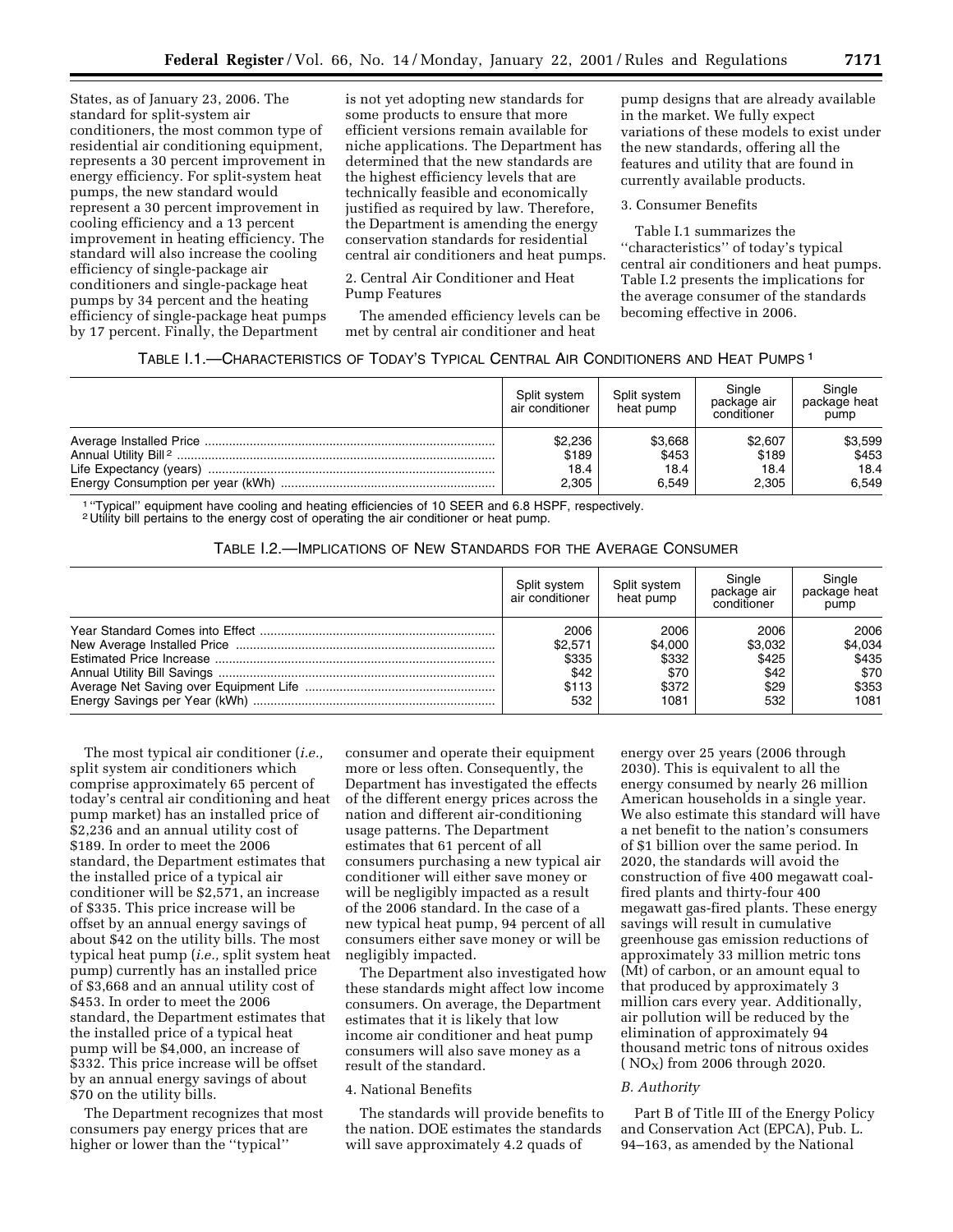Energy Conservation Policy Act, Pub. L. 95–619, by the National Appliance Energy Conservation Act, Pub. L. 100– 12, by the National Appliance Energy Conservation Amendments of 1988, Pub. L. 100–357, and by the Energy Policy Act of 1992, Pub. L. 102–486 1 created the Energy Conservation Program for Consumer Products other than Automobiles. The consumer products subject to this program (often referred to hereafter as ''covered products'') include central air conditioners and heat pumps.

Under the Act, the program consists essentially of three parts: testing, labeling, and Federal energy conservation standards.

The National Appliance Energy Conservation Act of 1987 (NAECA) prescribed initial Federal energy conservation standards for central air conditioners and heat pumps. EPCA Section 325(d), 42 U.S.C. 6295(d). The Act specifies that the Department is to review the standards January 1, 1994. EPCA Section 325(d)(3)(A), 42 U.S.C. 6295(d)(3)(A).

Any new or amended standard must be designed so as to achieve the maximum improvement in energy efficiency that is technologically feasible and economically justified. EPCA Section 325(o)(2)(A), 42 U.S.C. 6295(o)(2)(A).

Section 325(o)(2)(B)(i) provides that before DOE determines whether a standard is economically justified, it must first solicit comments on a proposed standard. After reviewing comments on the proposal, and before it adopts a standard, DOE must then determine whether the benefits of the standard exceed its burdens, based, to the greatest extent practicable, on a weighing of the following seven factors:

''(i) The economic impact of the standard on the manufacturers and on the consumers of the products subject to such standard;

(ii) The savings in operating costs throughout the estimated average life of the covered product in the type (or class) compared to any increase in the price of, or in the initial charges for, or maintenance expenses of, the covered products which are likely to result from the imposition of the standard;

(iii) The total projected amount of energy savings likely to result directly from the imposition of the standard;

(iv) Any lessening of the utility or the performance of the covered products likely to result from the imposition of the standard;

(v) The impact of any lessening of competition, as determined in writing by the Attorney General, that is likely to result from the imposition of the standard;

(vi) The need for national energy conservation; and

(vii) Other factors the Secretary considers relevant.''

In addition, section  $325(o)(2)(B)(iii)$ establishes a rebuttable presumption of economic justification in instances where the Secretary determines that ''the additional cost to the consumer of purchasing a product complying with an energy conservation standard level will be less than three times the value of the energy \* \* \* savings during the first year that the consumer will receive as a result of the standard, as calculated under the applicable test procedure \* \* \*.'' The rebuttable presumption test is an alternative path to establishing economic justification.

#### *C. Background*

The existing standards for residential central air conditioners and heat pumps have been in effect since 1992. As described above, the descriptor for air conditioner and heat pump cooling efficiency is SEER and the descriptor for heat pump heating efficiency is HSPF. The current central air conditioner and heat pump efficiency standards are as follows:

—Split system air conditioners and heat pumps—10 SEER/6.8 HSPF

—Single package air conditioners and heat pumps—9.7 SEER/6.6 HSPF

On September 8, 1993, DOE published an Advance Notice of Proposed Rulemaking (ANOPR) announcing the Department's intention to revise the existing central air conditioner and heat pump efficiency standard. 58 FR 47326. During a workshop on June 30, 1998, we presented for comment an analytical framework for the central air conditioner and heat pump standards rulemaking. The analytical framework described the different analyses to be conducted, the method for conducting them, the use of new spreadsheets, and the relationship of the various analyses. On November 24, 1999, DOE published a Supplemental ANOPR. 64 FR 66306. On October 5, 2000, DOE published a Notice of Proposed Rulemaking (NOPR or proposed rule). 65 FR 59590. The energy efficiency standards proposed for residential central air conditioners and central air conditioning heat pumps (heat pumps) were as follows:

- —Split system and single-package air conditioners—12 SEER
- —Split system and single package heat pumps—13 SEER/7.7 HSPF
- —Through-the-Wall air conditioners and heat pumps—11 SEER/7.1 HSPF.

In addition to the increase proposed in SEER and HSPF, the Department requested comments on a proposal to adopt a standard for steady-state cooling efficiency, EER.2 The proposal on EER was designed to ensure more efficient operation at high outdoor temperature, during periods when electricity use by air conditioners is at its peak.

The proposed rule provided additional background information on the current standards, the history of previous rulemakings and the procedures, interpretations and policies which guide the Department in developing new efficiency standards, which are set forth as the Process Improvement Rule. 61 FR 36974. A public hearing was held in Washington, DC on November 16, 2000, to hear oral views, data and arguments on the proposed rule.

## **II. General Discussion**

# *A. Technological Feasibility*

## 1. General

There are central air conditioners and heat pumps in the market at all of the efficiency levels prescribed in today's final rule. The Department, therefore, believes all of the efficiency levels adopted by today's final rule are technologically feasible.

2. Maximum Technologically Feasible Levels

Pursuant to section 325(p)(2) of the Act, and as discussed in the proposed rule, the Department determined that 18 SEER is the maximum technologically feasible (Max Tech) level for cooling efficiency for all product classes and capacities covered by this rulemaking. 65 FR 59593. The Max Tech level for heating efficiency, is 9.4 HSPF which is the highest HSPF rating currently available in residential heat pumps.

#### *B. Energy Savings*

## 1. Determination of Savings

The Department forecasted energy savings through the use of a national energy savings (NES) spreadsheet as discussed in the proposed rule. 65 FR 59590, 59593 (October 5, 2000). The

<sup>1</sup>Part B of Title III of the Energy Policy and Conservation Act, as amended by the National Energy Conservation Policy Act, the National Appliance Energy Conservation Act, the National Appliance Energy Conservation Amendments of 1988, and the Energy Policy Act of 1992, is referred to in this notice as EPCA, or the ''Act.'' Part B of Title III is codified at 42 U.S.C. 6291 *et seq.* Part B of Title III of the Energy Policy and Conservation Act, as amended by the National Energy Conservation Policy Act only, is referred to in this notice as the National Energy Conservation Policy Act.

<sup>2</sup>EER, Energy Efficiency Ratio, is a steady-state measure of energy efficiency which measures efficiency at a prescribed outdoor temperature (95 °F), and is one of the test conditions in the Department's test procedure used to develop the SEER.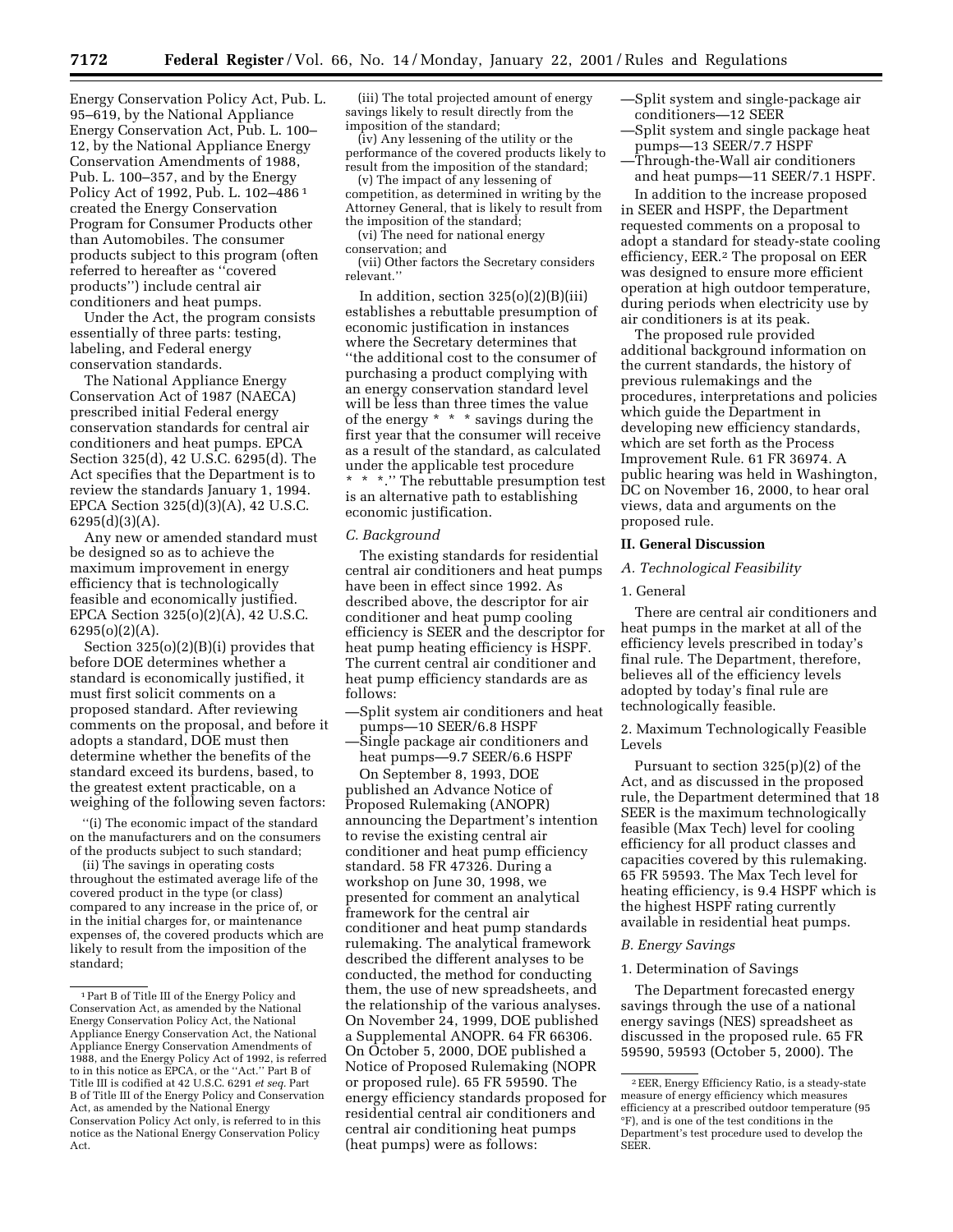spreadsheets and assumptions upon which the results of today's final rule is based are unchanged.

## 2. Significance of Savings

As discussed in the proposed rule, section 325(o)(3)(B) of the Act prohibits the Department from adopting a standard for a product if that standard would not result in ''significant'' energy savings. The energy savings for the standard levels we are adopting today are non-trivial—indeed they are substantial—and therefore we consider them ''significant'' within the meaning of section 325 of the Act.

#### *C. Rebuttable Presumption*

The National Appliance Energy Conservation Act established new criteria for determining whether a standard level is economically justified. Section 325(o)(2)(B)(iii) of the Act states:

''If the Secretary finds that the additional cost to the consumer of purchasing a product complying with an energy conservation standard level will be less than three times the value of the energy \* \* \* savings during the first year that the consumer will receive as a result of the standard, as calculated under the applicable test procedure, there shall be a rebuttable presumption that such standard level is economically justified. A determination by the Secretary that such criterion is not met shall not be taken into consideration in the Secretary's determination of whether a standard is economically justified.''

If, according to the test procedure, the increase in initial price of an appliance due to a conservation standard would repay itself to the consumer in energy savings in less than three years, then we presume that such standard is economically justified. This presumption of economic justification can be rebutted upon a proper showing.

The standard levels we are adopting today do not satisfy the criteria set forth above. Therefore, we cannot presume them to be economically justified and have performed additional analysis to support the Secretary's determination that they are indeed economically justified.

# *D. Economic Justification*

As noted earlier, Section 325(o)(2)(B)(i) of the Act provides seven factors to be evaluated in determining whether a conservation standard is economically justified.

1. Economic Impact on Manufacturers and Consumers

We considered the economic impact on manufacturers and consumers as discussed in the proposed rule. 65 FR 59590, 59593 (October 5, 2000).

#### 2. Life-cycle-costs

We considered life-cycle-costs as discussed in the proposed rule. 65 FR 59590, 59594 (October 5, 2000). The installed price and operation and maintenance costs were calculated for a range of consumers around the nation to estimate the range in life cycle cost benefits that consumers would expect to achieve due to new standards.

#### 3. Energy Savings

While significant conservation of energy is a separate statutory requirement for establishing an energy conservation standard, the Act requires DOE, in determining the economic justification of a standard, to consider the total projected energy savings that are expected to result directly from revised standards.

4. Lessening of Utility or Performance of Products

This factor cannot be quantified. In establishing classes of products, the Department has attempted to eliminate any degradation of utility or performance in the products covered by today's final rule. Attributes that affect utility include the product's ability to cool and dehumidify. In some applications, noise levels may also be an aspect of utility. Product size or configuration can also be considered utility if a change in size would cause the consumer to install the product in a location or in a manner inconsistent with the consumer's preferences.

#### 5. Impact of Lessening of Competition

It is important to note that this factor has two parts; on the one hand, it assumes that there could be some lessening of competition as a result of standards; and on the other hand, it directs the Attorney General to gauge the impact, if any, of that effect.

In order to assist the Attorney General in making such a determination, the Department provided the Attorney General with copies of the proposed rule and the Technical Support Document for review. The Attorney General's response is discussed in section V.D.5 below, and is reprinted at the end of the rule.

6. Need of the Nation To Conserve Energy

The Secretary recognizes that energy conservation benefits the Nation in several important ways. Enhanced energy efficiency improves the Nation's energy security, strengthens the economy, and reduces the environmental impacts of energy production.

#### 7. Other Factors

This provision allows the Secretary of Energy, in determining whether a standard is economically justified, to consider any other factors that the Secretary deems to be relevant. EPCA Section 325(o)(2)(B)(i)(VI), 42 U.S.C. 6295(o)(2)(B)(i)(VI).

Under this factor, we considered the potential improvement to the reliability of the electrical system. Recent summertime electric power outages in various regions of our country resulted in disruption of many peoples' lives and businesses. The schedule contained in the Act called for the Department to revise the standards for central air conditioners and heat pumps by 1994, to be effective in 1999. For reasons explained in the proposed rule and ANOPR, promulgation of many standards including those for central air conditioners and heat pumps was delayed.

While central air conditioning accounts for about 10 percent of residential electricity consumption, it can account for several times this amount during peak hours on hot summer days, when electricity reliability is most strained. A 30 percent improvement in air conditioner efficiency would reduce the nation's total annual electricity use by approximately 2 percent after it was fully phased in. However, the same efficiency improvement would provide a greater percentage reduction in peak loads, reducing the prospect of brownouts and price spikes. These peak load reductions are critical given that the conditions leading to grid instability can occur well before peak demand even equals supply.

The Final Report 3 by the team of experts convened by the Secretary to investigate the electric power problem included the recommendation to increase the energy efficiency of central air conditioners as one means for enhancing reliability. This recommendation led the Secretary to put this rulemaking on the fast track and to advance the publication of today's final rule for central air conditioners and heat pumps. Thus, the Department has considered effects of the rule on electric power system reliability.

#### **III. Methodology**

As discussed in the proposed rule, the Department developed new analytical tools for this and other recent rulemakings. The first tool was a

<sup>3</sup> ''Report of the U.S. Department of Energy's Power Outage Study Team: Findings and Recommendations to Enhance Reliability from the Summer of 1999'', March 2000.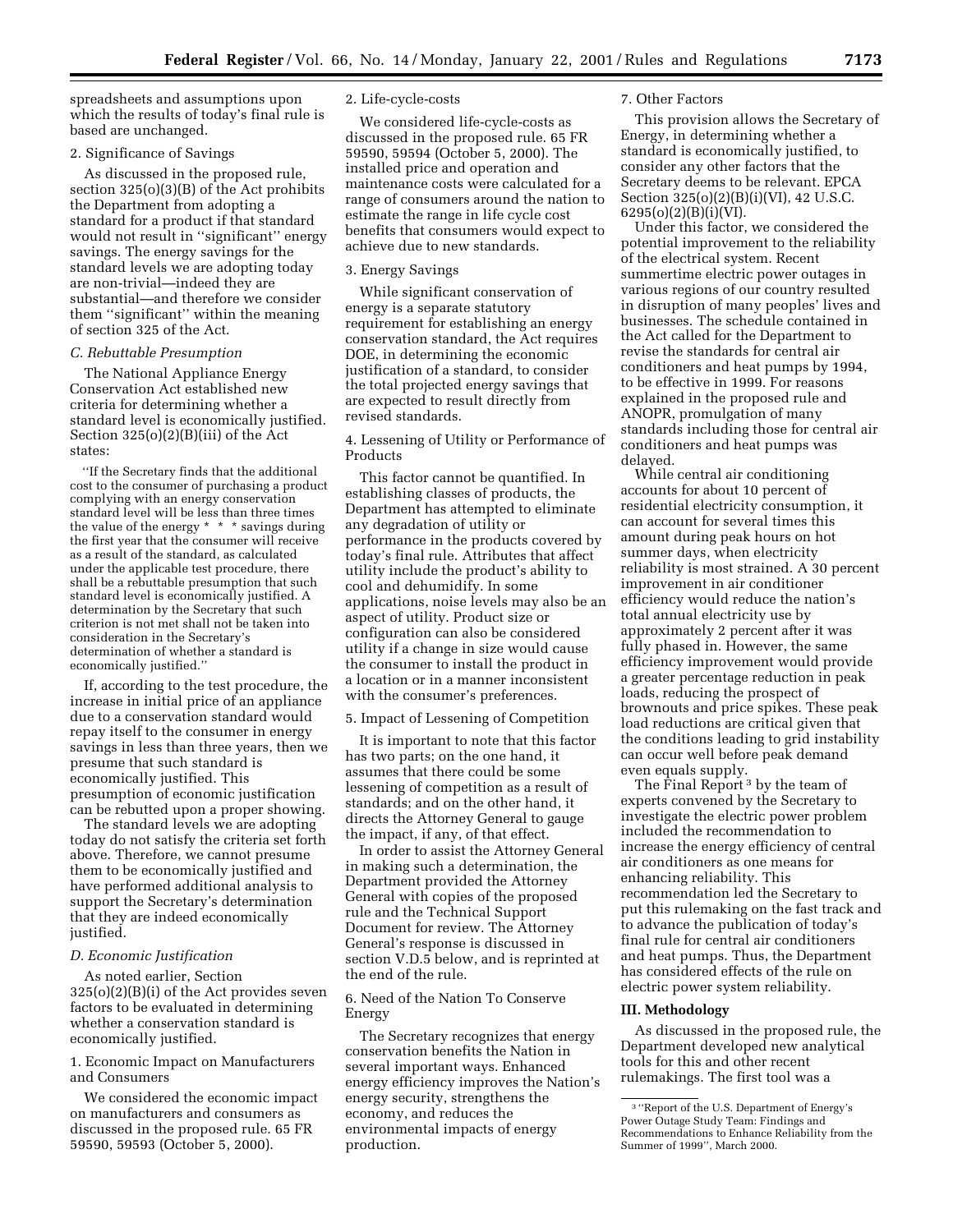spreadsheet that calculates life-cyclecost (LCC) and payback period. The second calculates national energy savings and national net present value (NPV). The Department also completely revised the methodology used in assessing manufacturer impacts including the adoption of the Government Regulatory Impact Model (GRIM). Additionally, DOE developed a new approach using the National Energy Modeling System (NEMS) to estimate impacts of air conditioner energy efficiency standards on electric utilities and the environment.

In order to estimate production costs for this rulemaking, we used an efficiency level approach, with cost data provided by the Air Conditioning and Refrigeration Institute (ARI) and through our own reverse engineering methods. The ARI cost data presented the minimum, mean, and maximum cost estimates for the sample of ARI members who participated. The data covered each product class at each efficiency level through 15 SEER, and was expressed relative to the base cost for each manufacturer. The reverse engineering methodology, conceived as a way to validate the ARI data, analyzed seventy-one samples, mostly selected by manufacturers, using design data provided by manufacturers. We physically examined three of these models. In refining our results, we reviewed our detailed cost estimates for split air conditioners with a major manufacturer.

The benefits of reverse engineering include the transparency of the methods, data, and assumptions used to produce the estimates, and the insights gained into the design options used to achieve the different efficiency levels. The ARI data provides none of these benefits, but does draw on the considerable expertise of the manufacturers involved in producing the underlying estimates describing all of the products on the market. One benefit of the reverse engineering analysis is that results are expressed in absolute costs instead of relative costs. Absolute costs are needed to represent production costs at the minimum efficiency level and are helpful in representing the production costs at higher efficiency levels.

Regarding the analytical methodology, the Department continues to use the spreadsheets and approaches explained in the proposed rule. 65 FR at 59594– 59597. We have applied them to develop the analysis further in this final rule. We added new analysis based on the manufacturing cost estimates that we had derived through reverse engineering techniques. Also, because

its results were similar to those derived using our 18.4-year equipment life assumption, we are no longer considering the 14-year equipment lifetime scenarios in the economic analysis. Finally, the emissions reductions analysis now also estimates the discounted value of cumulative emission reductions.

# **IV. Discussion of Comments**

Since we opened the docket for this rulemaking, we have received over 800 comments from a diverse set of interested parties, including manufacturers and their representatives, states, energy conservation advocates, heating and air-conditioning contractors, consumers, electric utilities and others. The comments addressed the burdens and benefits associated with more stringent standards, aspects of our analysis, the merits of the different trial standard levels and standard options we considered, and the DOE rulemaking process. Many comments raised issues that we substantially addressed in the proposed rule and Supplementary ANOPR. Comments received during the most recent comment period are addressed below, and some previous comments are revisited.

#### *A. Burdens and Benefits*

This section discusses comments we received on the burdens and benefits associated with more stringent minimum efficiency standards, organized into the seven factors that the Secretary considers as a basis for deciding whether a standard level is economically justified.

#### 1. Economic Impacts

a. *Economic Impacts on Manufacturers.* According to our manufacturer impact analysis, more stringent efficiency standards burden most manufacturers by causing them to make new investments in capacity, research and development, and testing. We also expect most manufacturers to experience lower profitability and sales volumes for several years after the adopted standards become effective. Some manufacturers in our analysis benefit under more stringent standards.

ARI characterizes the financial burdens on the industry overall as severe. They also assert that the hydrochloroflourocarbons (HCFC) phaseout results in cumulative burdens. (ARI, No. 100 at pp. 6 and 13). Some manufacturers noted that EER and thermal expansion valve (TXV) requirements would add to the burden. (York, No. 90, at pp. 4–5). The Natural Resources Defense Council (NRDC)

questions whether we considered that reverse engineering-based prices reduce impacts through price elasticity effects, but noted that industry impacts did not seem to change across trial standard levels, and the Oregon Office of Energy (OOE) believes that we have overstated manufacturer impacts since they are already making investments in new technologies to help them improve product efficiency. (NRDC, No. 88 at p. 15; and OOE, No. 84 at p.5).

The reduction in industry net present value does increase with increasing standard levels, particularly since we consider it more likely that the Roll-up 4 scenario will occur under higher standard levels. Individual manufacturers themselves discussed their situations with us at length, and we have incorporated the information they presented to us into our manufacturer impact analysis. In adopting this rule, we have assumed that the Roll-up scenario is the most likely outcome resulting from a new 13 SEER standard for all product classes. We did consider the change in sales volumes driven by changes in the underlying cost assumptions.

Many comments described what they consider disproportionate impacts on manufacturers of niche products. Those comments are discussed in Section IV.4 below.

The Department has considered the manufacturer burdens as described in the manufacturer impact analysis of the TSD in adopting the new standard. These include cumulative burdens. It also considers the extent to which the differences among efficiency scenarios change the implications of more stringent standards.

b. *Economic Impacts on Consumers.* Many comments mention the economic burdens that more stringent efficiency standards can place on consumers who are sensitive to increases in first cost. Many noted that our decision should consider burdens on consumers caused by long median payback periods. Some comments emphasized that disproportionate impacts on low income consumers due to an expected increase in installed price would reduce the number of consumers who would be able to afford new air conditioners. Some comments suggested that this effect could increase health problems and deaths. The Mercatus Center stated that the Department believed consumers pass up energy efficient equipment because they are misinformed about

<sup>4</sup>The Roll-up scenario assumes that the proportion of equipment with efficiency ratings above the new standard level will not increase compared to their proportion today.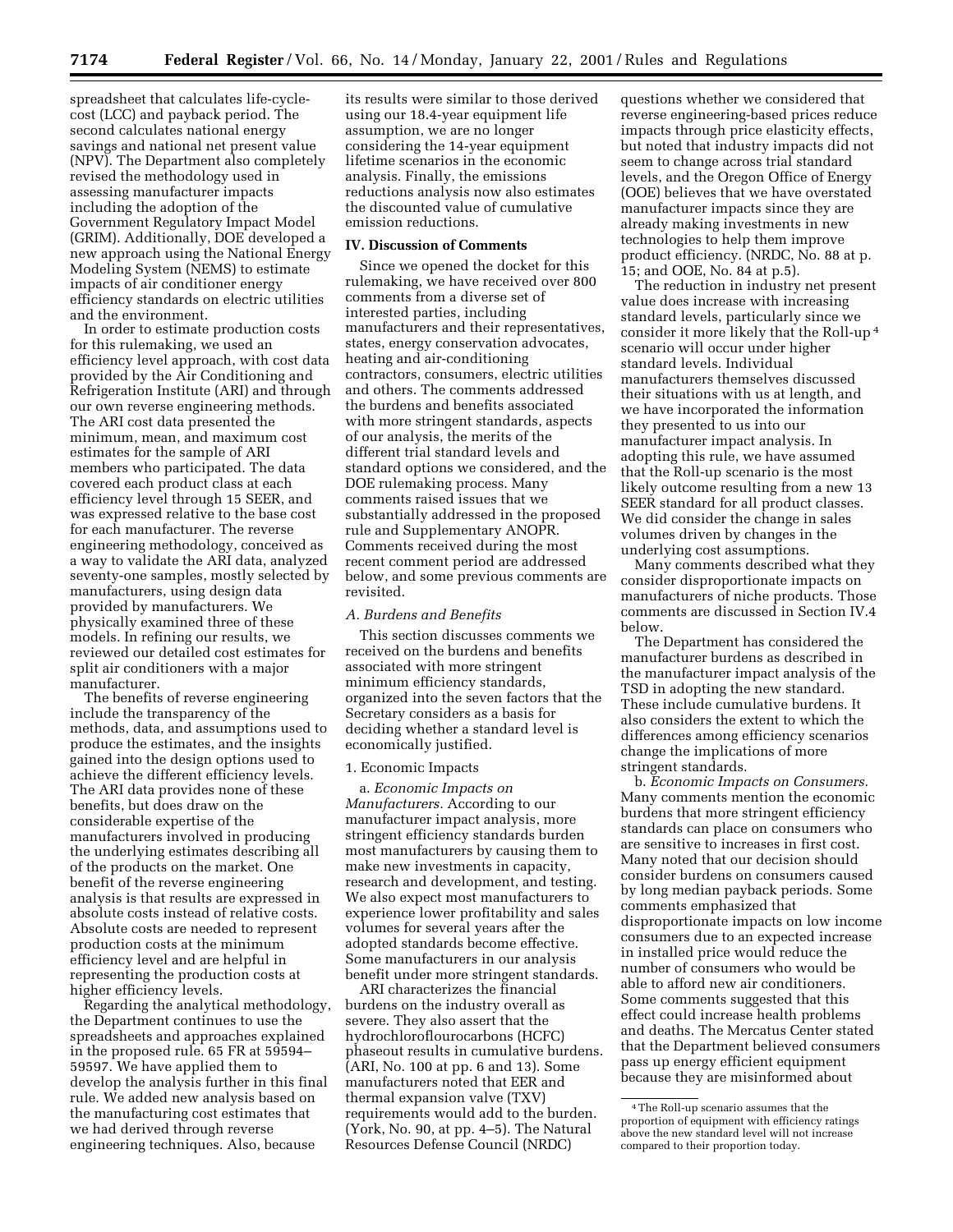operating costs, therefore the Department should construct a program to correct this deficiency. (ARI, No. 100 at pp. 2 and 5; American Public Power Association (APPA), No. 113 at p. 2; Manufactured Home Institute (MHI), No. 99 at p. 1; Lennox, No. 91 at p. 3; Consumer Federation of America (CFA), No. 110 at p. 1; Nebraska Public Power District (NPPD), No. 109 at p. 2; National Association of Home Builders (NAHB), No. 94 at p. 1; Nordyne, No. 101 at p. 2; Trane, No. 93 at p. 4; York, No. 90 at pp. 4–5; and Mercatus Center, No. 115 at pp. 18–19).

CFA considers lower energy bills a benefit and would support regional standards and public assistance programs to mitigate long payback periods and disproportionate impacts on consumers. (CFA, No. 110 at p. 2).

Many comments express the belief that, for various reasons, we either underestimated or overestimated economic impacts on consumers. Those comments are addressed in Section IV.B. below.

We recognize that increases in first cost and long payback periods are generally considered burdens on consumers. Based on the reverse engineering derived manufacturing cost estimates, however, our analysis shows that, at the adopted standard levels, the payback period is shorter than the life of the equipment. This means that over the life of the product, any increase in price will be paid back to the average consumer. Thus, the new efficiency standards should provide the average consumer with a long term economic benefit. Also, we have examined impacts on low income consumers, and found them to benefit overall. Consumers concerned about potential health effects should note that assistance programs are already available to assist them with their air conditioning purchases, and that room air conditioners will continue to be available when cooling in individual rooms could mitigate their health concerns.

#### 2. Life-Cycle Costs

ARI, The Trane Company (Trane), American Electric Power (AEP), Mercatus Center, Southern Company, Dominion Virginia Power (Dominion), and Edison Electric Institute (EEI) asserted that the percent of consumers realizing life-cycle-cost savings at the standard levels issued in the proposed rule were too low and did not warrant an increase in the minimum efficiency standard. (ARI, No. 100 at p. 2; Trane, No. 93 at p. 4; AEP, No. 83 at p. 1; Mercatus Center, No. 115; Southern Company, No. 96 at p. 2; Dominion, No.

103 at p. 3 and Transcript No. 73 at pp. 50–51; and EEI, Transcript No. 73 at pp. 176–178). Carrier Corp. asserted that there were too many consumers incurring life-cycle-cost increases at 12 SEER. (Carrier, No. 92 at p. 5). In contrast, the American Council for an Energy-Efficient Economy (ACEEE), the Alliance to Save Energy (ASE), the Pacific Gas and Electric Company (PG&E), and NRDC argued that the percent of consumers realizing lifecycle-cost savings from a particular standard level is not the appropriate measure for establishing an updated efficiency standard. Because airconditioning use is highly dependent on climatic conditions and because these are national standards, it is to be expected that some consumers in the Northern part of the U.S. will realize net costs from an increased standard but will be offset by consumers in the Southern part of the U.S. who will realize life-cycle cost savings from more efficient air-conditioning equipment. Due to this disparity, they argue it is better to base the standard on national average life-cycle-cost results. (ACEEE, No. 104 at p. 13; ASE, No. 81 at p.9; PG&E, No. 104 at p. 5; and NRDC, No. 88 at pp. 19–21).

EPCA requires the Department to consider life-cycle-cost as one of the seven factors in determining economic justification. In determining economic justification, the Secretary must determine whether the benefits of a standard exceed the burdens. Life-cyclecost is just one of the factors to be considered and there is no mathematical formula for weighing the benefits and burdens of the various factors. There are also no mathematical thresholds for lifecycle-cost as implied by EEI and ACEEE. (EEI, Transcript No. 73 at p. 177; and ACEEE, Transcript No. 73 at p. 182). The Department notes that under the standards in today's rule, consumers on average will have lower life-cycle costs. Furthermore, it appears that EPCA, in requiring DOE to set national standards that maximize energy savings for appliances where there will obviously be regional differences in usage and energy costs, contemplated that the level of life cycle cost savings would vary among consumers.

We have quantified the distribution of life cycle costs among consumers and have considered it, along with other information, in the weighing of the benefits and burdens of each standard level we assessed.

#### 3. Energy Savings

ARI states that the Department overestimated the energy savings realized from efficiency standards by basing the savings on source energy consumption at the power plant, rather than site energy consumption at the household or commercial building. (ARI, No. 100 at p. 11). While neither stating that the energy savings estimated by the Department were too great or too low, ASE claims that 70 billion kWh would be saved from a 13 SEER standard coupled with a minimum EER requirement of 11.6 and mandatory use of TXVs. (ASE, No. 81 at p. 12). ACEEE also claims that significant national energy savings will be realized from a 13 SEER standard, an 11.6 minimum EER requirement, mandatory use of TXVs, and an HSPF standard of 7.9.

NAECA prescribes that consumer energy savings be evaluated based on site rather than source energy consumption. However, the Department believes national energy savings evaluated at the source reflects a more accurate representation of the energy consumption being avoided from a standard. Evaluating energy at the source takes into account the efficiency of the generation source as well as the transmission and distribution of the electricity. The Department accounts for site energy consumption in its analysis of consumer life-cycle-cost impacts. With regard to the magnitude of the energy being saved from a standard, the Department is confident in its National Energy Savings (NES) spreadsheet model to forecast the source energy savings realized from all standard levels, including a 13 SEER standard. Discussions with regard to minimum EER standards and TXV requirements are presented later in this Chapter.

4. Lessening of Utility or Performance of Products

Comments regarding lessening of utility related mainly to the impacts that more stringent standards may have on the availability of niche products and some products that are not typically considered ''niche''. Most comments stated that those products face size constraints that they will find difficult, if not impossible, to conform to under more stringent standards. That result could lead to the removal of the products from the market, or to equipment prices that are higher than the market would be able to sustain. (Friedrich, No. 116 at p. 1; Unico, No. 117 at pp. 1–2; Carrier, No. 92 at p. 8; Lennox, No. 91 at p. 7; Trane, No. 93 at p. 18; Mitsubishi, No. 87 at p. 1; Armstrong, No. 86 at pp. 1–3; and Fujitsu, No. 85 at p. 1).

We recognize that contractors and consumers do take product size into account when making a purchase, and that size constraints can make it more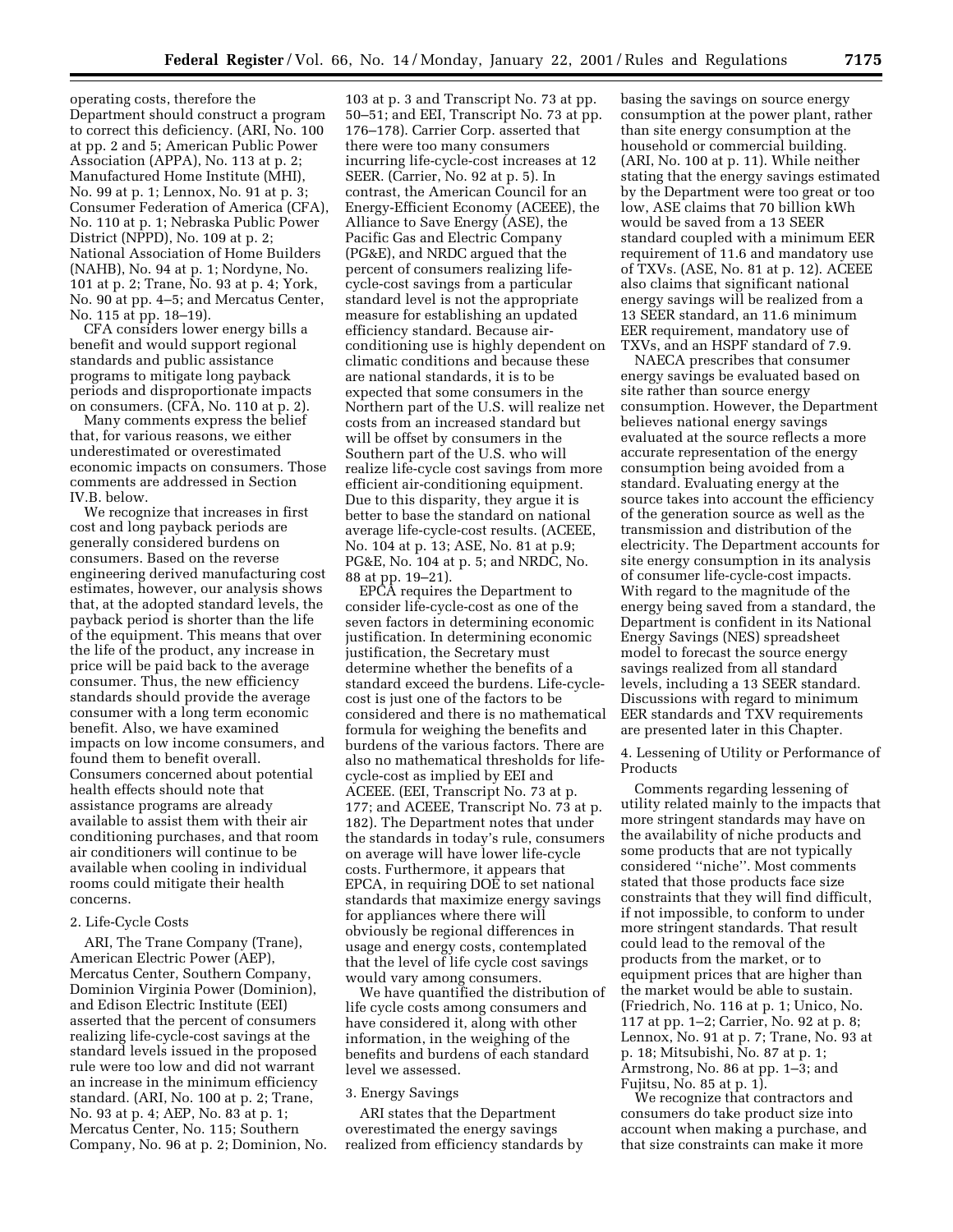difficult for manufacturers to offer equipment meeting performance needs. This is true for niche products, which we discuss elsewhere, as well as for conventional products. The same was the case when the 10 SEER minimum standards were agreed upon and established in 1987. Manufacturers can attempt to prevent size constraints from degrading performance or utility by offering smaller 13 SEER equipment than they typically offer today. The technical options for achieving that objective include existing and emerging technologies. Therefore, we do not consider it likely that products will be unavailable that meet the new 13 SEER standard, and have substantially the same capacities, performance and range of sizes as today's products.

If the size of 13 SEER equipment does not generally decrease under new standards, some consumers may be required to incur additional installation expense to accommodate the larger equipment. We discuss this in more depth in Section IV.B.2.e. The Department did consider that possibility when adopting today's standards.

Along a separate line, Southern Company is concerned that higher efficiency equipment will reduce dehumidification, which is an important attribute in moderate, humid, climates. (Southern Company, No. 96 at pp. 4–5). The equipment's ability to dehumidify is a function of its design and not necessarily its efficiency. As we stated in the proposed rule, evidence indicates that sensible heat ratios in high efficiency equipment are similar to those at the baseline. We trust that under a more stringent standard, manufacturers will seek to serve the needs of the market with products that dehumidify properly.

#### 5. Impact of Lessening of Competition

The Department of Justice (DOI) and others commented that the more stringent standards contained in the proposed rule could lessen competition. (DOJ, No. 112; Trane, No. 93 at p. 12; and EEI, No. 80 at p. 8). Aspects of our manufacturer impact analysis support that conclusion. We discuss the DOJ concerns in more depth in Section V.D.5. The letter from the Department of Justice is attached in the Appendix of this rulemaking. We recognize that the standard levels we are adopting could accelerate the consolidation trend among major manufacturers. However, as discussed in the manufacturer impact analysis, we do not expect that any manufacturer or group of manufacturers will be able to use the standards as an opportunity to consolidate their market power. (*See* TSD, Chapter 8). Therefore,

we believe that competition will remain vigorous under the adopted standard, and any lessening of competition that does occur will not result in price increases or loss of choice and utility for consumers.

Other comments note that a large fraction of today's models would not be able to meet more stringent standards. (AEP, No. 83 at p. 1; Dominion, No. 68 at p. 2; ARI, No. 100 at p. 11; and EEI, No. 80 at p. 8). In the manufacturer impact analysis, we considered that manufacturers will have to design new products to meet any increased standard level. Furthermore, products are technologically feasible through 18 SEER. So, while many of today's models may not be available under more stringent standards, we fully expect variations of those models to be available, offering all the features and utility of currently available products.

# 6. Need of the Nation To Conserve Energy

Of the approximately 800 comments we have received, the vast majority were from individuals and organizations who made similar claims regarding the benefits that would be associated with a 13 SEER standard and an EER standard for air conditioners and heat pumps. These benefits included savings for consumers, avoided emissions and electrical capacity, and the reduced occurrence of brownouts and blackouts. Although our analysis is not able to substantiate many of these claims, all of these issues relate to the need of our nation to conserve energy. We recognize that a broad cross-section of citizens and organizations are concerned about these issues and in the potential for more stringent standards to address them.

We discuss more specific comments related to economic benefits and electric system capacity in other sections of this chapter. In this section, we discuss the comments we received regarding environmental benefits.

ASE claims that a 13 SEER standard coupled with an 11.6 EER minimum standard and a mandatory TXV requirement would yield environmental benefits in the form of the following airborne emission reductions: 15 million metric tons of carbon, 40,000 tons of nitrous oxides, and 200,000 tons of sulfur dioxide in 2020. Northeast Energy Efficiency Partnership (NEEP) also states that significant carbon dioxide emission reductions could be achieved with a 13 SEER standard relative to a 12 SEER standard. (ASE, No. 81 at p. 12; and NEEP, No. 118 at p. 2). The Northwest Power Planning Council (NWPPC) states that the Department used the average heat rate of avoided

plants rather than the heat rate of operating plants displaced by the efficiency standards when determining emission reductions. As a result, NWPPC claims that the emissions mitigated by the standards were underestimated (NWPPC, No. 76 at p. 6).

National energy savings realized from central air conditioner and heat pump efficiency standards are directly translated into reduced air-borne emissions at electric power plants. The magnitude of the emission reductions are determined through the use of NEMS–BRS 5, a version of NEMS used for appliance standards analyses. NEMS–BRS is based on the AEO2000 version with minor modifications. NEMS offers a sophisticated picture of the effect of standards since its scope allows it to measure the interactions between the various energy supply and demand sectors and the economy as a whole. Thus, although the Department agrees with ASE that emissions will be avoided from new air conditioner and heat pump efficiency standards, the Department believes that the magnitude of those emission reductions are best estimated with NEMS–BRS. In the case of  $SO<sub>2</sub>$ , the Clean Air Act Amendments of 1990 set an emissions cap on all power generation. The attainment of this target, however, is flexible among generators and is enforced by applying market forces, through the use of emissions allowances and tradable permits. As a result, accurate simulation of  $SO<sub>2</sub>$  trading tends to imply that physical emissions effects will be zero because emissions will always be at, or near, the ceiling. This fact has caused considerable confusion in the past. We do not believe there is a potential benefit in reductions in  $SO<sub>2</sub>$  emissions from electricity savings as long as emissions of  $SO<sub>2</sub>$  are at or near the emission ceilings. With regard to the issue of heat rates, contrary to NWPPC's assertion, the Department did use the heat rates of displaced power plants in determining the emission reductions resulting from efficiency standards.

## 7. Other Factors

With regard to other factors, the issue of electric system reliability attracted numerous comments. EEI, AEP, and

<sup>5</sup>EIA approves use of the name NEMS to describe only an AEO version of the model without any modification to code or data. Because our analysis entails some minor code modifications and the model is run under various policy scenarios that deviate from AEO assumptions, the name NEMS– BRS refers to the model as used here. For more information on NEMS, please refer to the National Energy Modelling System: An Overview 1998. DOE/ EIA–0581 (98), February, 1998. BRS is DOE's Office of Building Research and Standards.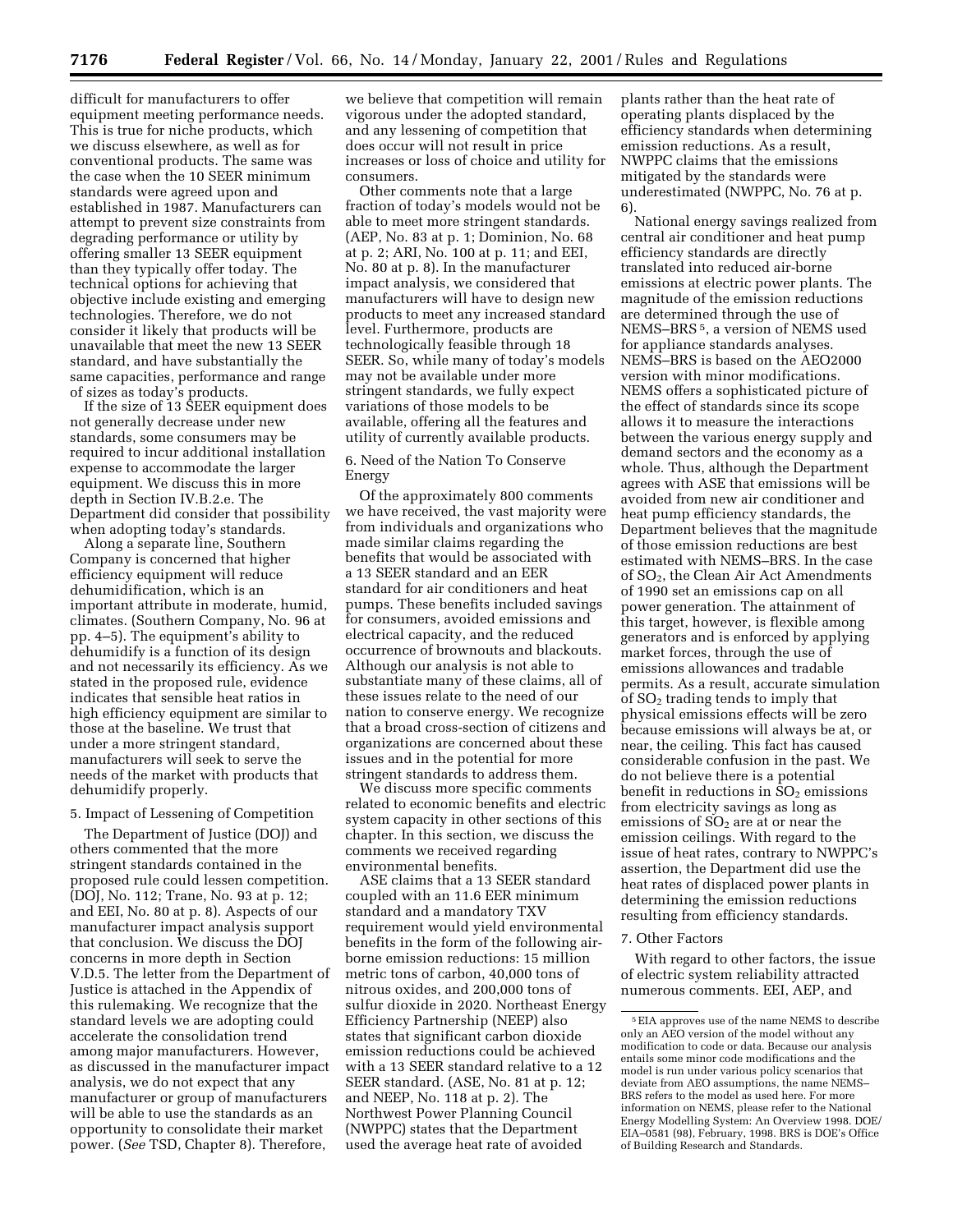Dominion Virginia Power stated many changes are occurring in the electric utility industry at the same time electric load is continuing to grow. As a result, the overall effect of any end-use efficiency measure, such as an air conditioner and heat pump standard, is likely small. (EEI, Transcript, No. 73 at p. 224; AEP, No. 83 at p. 4; and Dominion, No. 103 at p. 4). Southern Company argued that once a standard is established, new load growth forecasts incorporating its effects will likely be made and investment decisions will be accordingly adjusted. In other words, since the effects of this rule do not become noticeable until five or more years after its 2006 effective date, utilities will have ample time to plan and construct capacity in response to expectations of load growth, reserve margin, and, where competition has become normal practice, to prices. (Southern Company, Transcript No. 73 at p. 241). Synapse Energy Economics (Synapse), along with ACEEE, NWPPC, NRDC, ASE, and PG&E noted that there is a real issue in meeting increased demand, due in large part to increased air conditioner usage. Synapse also notes that conventional assumptions about the ability of the power system to meet growing load are increasingly coming into question as the barriers to system expansion are not inadequate price incentives or unwillingness to invest, but rather siting (of generation, transmission, and distribution capability), environmental, and other constraints. (Synapse, Transcript No. 73 at p. 243; ACEEE, No. 104 at pp. 13–15; NWPPC, Transcript No. 73 at p. 253; NRDC, No. 88 at pp. 4 and 6; ASE, No. 81 at pp. 7 and, 10; and PG&E, Transcript No. 73 at p. 251).

In a March 2000 final report, the DOE Power Outage Study Team described several power outages that occurred in the summer of 1999. During early July, a heat storm affected much of the East from New England down past the Mid-Atlantic causing many problems. From July 3 through 8, service was interrupted to a total of 110,000 Long Island Power Authority (LIPA) customers for varying periods. During that period, two new system peak loads were set and LIPA activated its Commercial Peak Reduction Program, appealed to its other large customers to voluntarily curtail their use of electricity and reduced system-wide voltage by five percent. Many organizations and government offices responded by closing early or cutting back on their electricity use. On July 6, the eastern half of the Pennsylvania, New Jersey, Maryland Interconnection

grid experienced sudden and steep voltage declines as an all-time-high peak load was recorded. The integrity of the system was maintained by reducing voltage, curtailing contractually interruptible customers and appealing for voluntary load reductions. On that same day, Delmarva Power and Light had a capacity shortfall that resulted in rotating outages from 10:30 a.m. until 7:30 p.m. affecting 138,000 customers. In the Chicago area on July 30, Commonwealth Edison set all-time-peak demand during a period of intense heat and humidity. Resulting system failures caused more than 100,000 customers temporary losses of power for up to several hours. The summer of 2000 has seen similar types of problems in the state of California.

Outages such as these can cost millions of dollars per hour depending on which and how many customers are affected. Although we recognize that system adequacy may only play a small part in ensuring system reliability, the Department is convinced, especially due to recent expansion shortfalls in the Western part of the U.S., that system reliability is an important issue which can be addressed, to some degree, by increased air conditioner and heat pump standards. The impacts of standards could be potentially beneficial in lowering overall system stress and postponing necessary investment. This is especially important since annual investment in transmission has roughly halved since the levels of the 1970's  $6$ . The potential benefit of air conditioner and heat pump efficiency improvements is a factor in establishing the standards being issued today. In addition, the Department is continuing to establish national equipment standards in the form of the current efficiency descriptors (i.e., SEER and HSPF), as discussed below, it will examine ways to provide additional credit in the test procedure for EER rather than using such additional measures as minimum EER standards and mandatory TXV requirements.

#### *B. Analysis and Assumptions*

#### 1. Engineering Analysis

a. Reliance on ARI and Reverse Engineering Cost Estimates. The Department considered primarily two sets of data for relating the manufacturing costs of current baseline (minimum SEER) equipment to the manufacturing costs of higher efficiency equipment which would become baseline equipment under new

standards: one source provided by the industry through ARI and the other source determined from the Department's reverse engineering analysis. In the proposed rule, our analyses and conclusions relied heavily on the ARI manufacturing cost estimates, and less on the reverse engineering cost estimates.

However, several comments questioned the validity of the ARI results and recommended we rely more heavily, if not exclusively, on the reverse engineering estimates. They cited various reasons, including retail price information that matched the ARI Mean, the greater transparency of the reverse engineering process and results, and the natural tendencies of manufacturers to overestimate the costs of complying with more stringent standards. The same comments even suggest that the reverse engineering cost estimates may themselves be overestimates. (OOE, No. 84 at p. 3; NRDC, No. 88 at pp. 3–15; ASE, No. 81 at p. 11; and NEEP, No. 188 at p. 3).

Other comments supported the use of the ARI data, citing the experience of the manufacturers and apparent flaws in the assumptions and methodology used in the reverse engineering analysis, which was designed as a validation tool. These perceived flaws included the small number of tear-downs performed. However, ARI and some of its members recognize that the reverse engineering results fall within their range and seem to validate their data to some extent. (ARI, Transcript No. 14 at p. 42, No. 48 at p. 2 and No. 100 at p. 9; Carrier, No. 92; Trane, No. 93; and Lennox, No. 91 at p. 4).

While we recognize the expertise of ARI's members related to projecting the cost of producing central air conditioning equipment, we have several concerns with the ARI data. First, ARI has not satisfactorily explained why their cost data at 12 SEER and higher levels display such a large range between the minimum and maximum values. We are convinced that, in order to remain competitive, manufacturers will have to adopt relatively similar paths to increase the efficiency of their baseline products to meet the new minimum standards. This will tend to result in actual costs that are closer to the ARI Minimum values than to the ARI Mean values.

We are also concerned with how closely the data on recent Wisconsin retail prices, submitted by ACEEE, agrees with the ARI Mean cost estimates. Once we adopt a higher minimum efficiency level, we believe that the retail prices of baseline equipment that must meet that level

<sup>6</sup> ''Hirst, E., ''Expanding U.S. Transmission Capacity.'' Paper prepared for Edison Electric Institute, Washington D.C., July 2000: p. 8–9.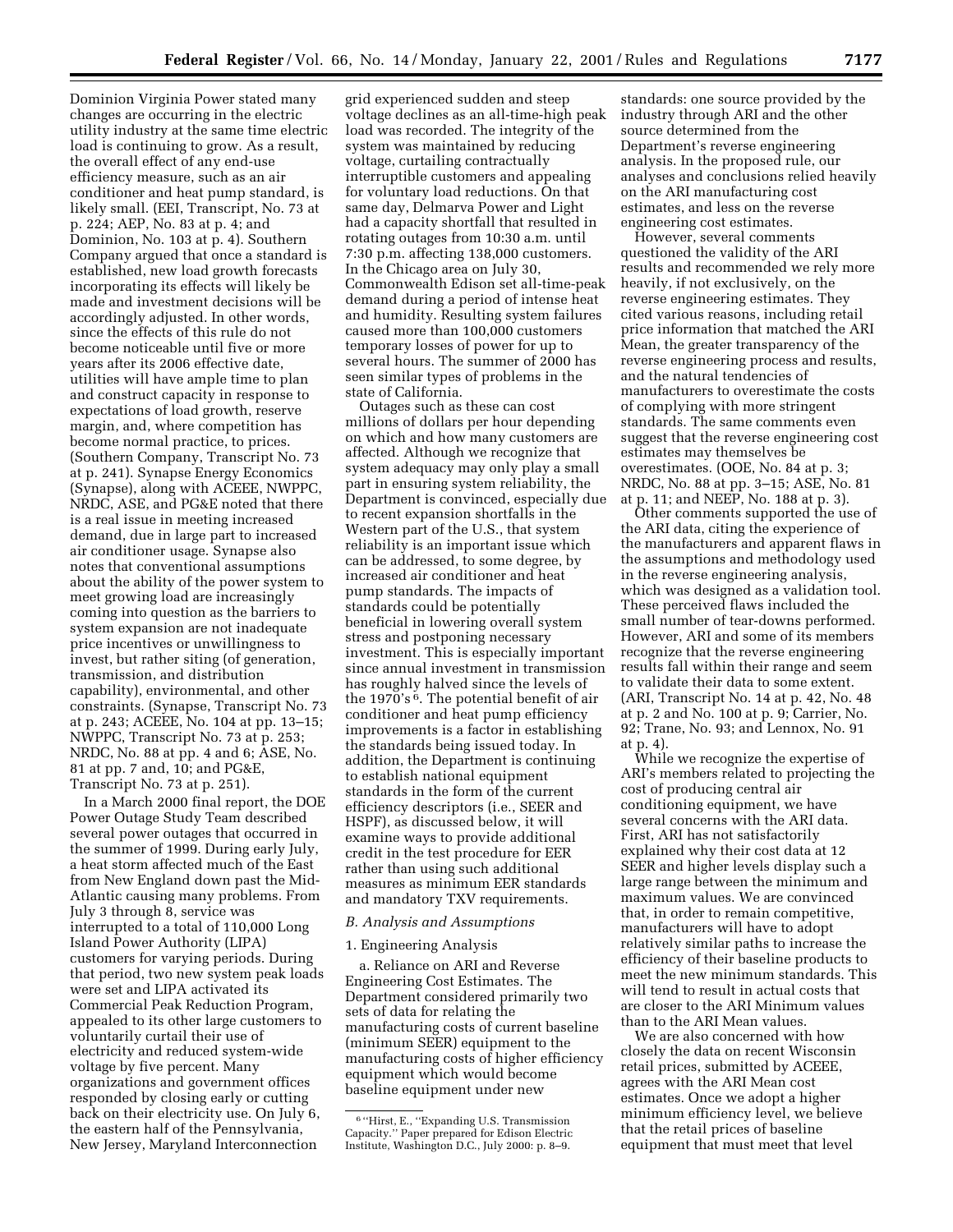will decline below the price of equipment currently at that level. York International Corporation (York) and ARI confirmed, for example, that their markups generally increase on higher efficiency equipment, and Star Supply Company seemed to imply that distributor markups increase with increasing efficiency. (Star Supply Co., No. 95 at p. 2; York, Transcript No. 73 at p. 117; and ARI, No. 100 at p. 3). Those markups are reflected in the current retail prices of those products. Due to competitive pressures at the baseline level, today's markups would not be sustainable for baseline equipment that meets, but does not exceed, a new standard. In addition, as noted by John Compton of Home Excellence, Inc. (HEI), a heating and airconditioning contractor, the new, more efficient, baseline equipment would likely possess fewer of the premium features found in today's high efficiency equipment. (HEI, Transcript No. 73 at p. 123). For those reasons, current retail price data would overestimate the relative cost of high efficiency products under new standards. The agreement between ARI's mean cost data and the Wisconsin retail price data suggests that the ARI cost data correspond to today's costs of producing high efficiency equipment rather than to the lower production costs we would expect under new standards.

The reverse engineering analysis, on the other hand, is transparent and the results fall within the ARI range and nearer to the ARI Minimum where we expect competitive pressure to drive manufacturing costs. Seventy-one samples were analyzed using bills-ofmaterials provided manufacturers, supplemented with three physical teardowns, and detailed estimates for split air conditioners were reviewed with a major manufacturer. Our reverse engineering methodology, though originally conceived as a validation exercise, is itself a valid method of estimating equipment production costs, and is well suited for use in this rulemaking as an indicator of the most likely production costs under new standards.

Based on a consideration of the above, we conclude that the reverse engineering cost estimates are more representative of what actual production costs will be under new standards and that the ARI Mean cost data very likely overestimate those costs. For that reason, we are weighing the reverse engineering cost estimates heavily in our decision-making. We continue to provide the results based on the ARI Mean data cost to illustrate an upper

bound, which we believe will be quite an unlikely outcome.

b. *Consideration of Emerging Technologies.* ACEEE and others commented we should have included the savings that could result from the use of emerging technologies rather than presenting them separately. The Oregon Energy Office and Thermalex, Inc. also expressed more optimism regarding the applicability and probability of adoption for microchannel heat exchangers than we had expressed in the TSD. (ACEEE, Transcript No. 73 at p. 88; ASE, No. 81 at pp. 8, 9 and 12; OOE, No. 84 at p. 5; and Thermalex, No. 89 at pp. 1–2).

Trane and York dispute some of the claims regarding the potential of emerging technologies. (Trane, No. 93 at p. 7; and York, No. 90 at p.4).

According to our engineering analysis described in Section 4.5 of the TSD, on a system basis, emerging technologies cannot make a significant cost impact below 14 SEER. That explains why they are not in widespread use today. At 14 SEER and above, some emerging technologies could compete quite favorably with the technologies that currently dominate in some applications. We did not analyze standard levels at 14 SEER, instead we examined 13 SEER and 18 SEER, the Max Tech level. ACEEE contends that, had we evaluated life-cycle-costs using reverse engineering analysis combined with emerging technology impacts, a standard level as high as 14 SEER may have been justified after all, and should have been considered. (ACEEE, Transcript No. 73 at p. 171, and No. 101 at p. 7).

From our ANOPR analysis based on ARI mean costs, we concluded that standard levels between 13 SEER and 18 SEER did not warrant further consideration. York had stated that ARI's cost data already included the benefits of emerging technologies although we could not verify the methods they used to incorporate them. (York, Transcript No. 14 at p. 116; and ARI, Transcript No. 14 at p. 115). Economic impact results based on reverse engineering were more favorable, but still were far from compelling. For example, the impact on national net present value was negative \$8.4 billion for 14 SEER split air conditioners. We believe that incorporating the modest reduction in cost due to the most likely impact of emerging technologies (about 10 percent for split air conditioners) would not have resulted in a 14 SEER level being economically justified.

Overall, we considered the potential of emerging technologies to penetrate

the market in 13 SEER products under a 13 SEER standard to be higher than under lower standard levels. Partially for that reason, we believe that the burdens that could accrue from increases in the size of baseline equipment under a 13 SEER standard can be somewhat mitigated by the use of emerging technologies.

#### 2. Life Cycle Cost (LCC) Analysis

a. *Probability-based analysis.* Trane questioned the use of a Monte Carlo probability-based analysis because they claim that several of the distributions used to characterize the inputs to the analysis are erroneous. (Trane, No. 93 at pp. 4–5).

As part of the process to improve the energy efficiency standards analysis, the Department uses a probability-based analysis to determine a distribution of life-cycle cost impacts for consumers utilizing central air conditioners and heat pumps. Most of the inputs to the analysis are characterized with distributions. While some of the input distributions are based on limited data, no other data have been offered to recharacterize the distributions. Therefore, the Department sees no compelling reason to alter its assumptions regarding the input distributions.

b. *Energy Use.* Trane claimed that the 1997 Residential Energy Consumption Survey (RECS) sample is too small and may not accurately represent the population of central air conditioner and heat pump consumers. In addition, they claimed that the Department is not accurately representing the saturation of air-conditioned households. Trane stated that the saturation reported by the Department (37.6 percent) is inconsistent with the saturation reported by RECS (47 percent). (Trane, No. 93 at pp. 4–5).

As part of the process to improve the energy efficiency standards analysis, the Department is committed to use sensitivity analysis tools to evaluate the potential distribution of impacts among different subgroups of consumers. The Department believes that RECS provides a nationally representative household data set which is suited for conducting the type of sensitivity analyses suggested by the Process Rule. Limiting the RECS households to those equipped with either central air conditioners or heat pumps, the LCC analysis performs a household-by-household analysis that predicts the percentage of households that will incur net life-cycle cost savings or costs from an increased efficiency standard. With regard to apparent discrepancies between air-conditioned household saturations, the 37.6 percent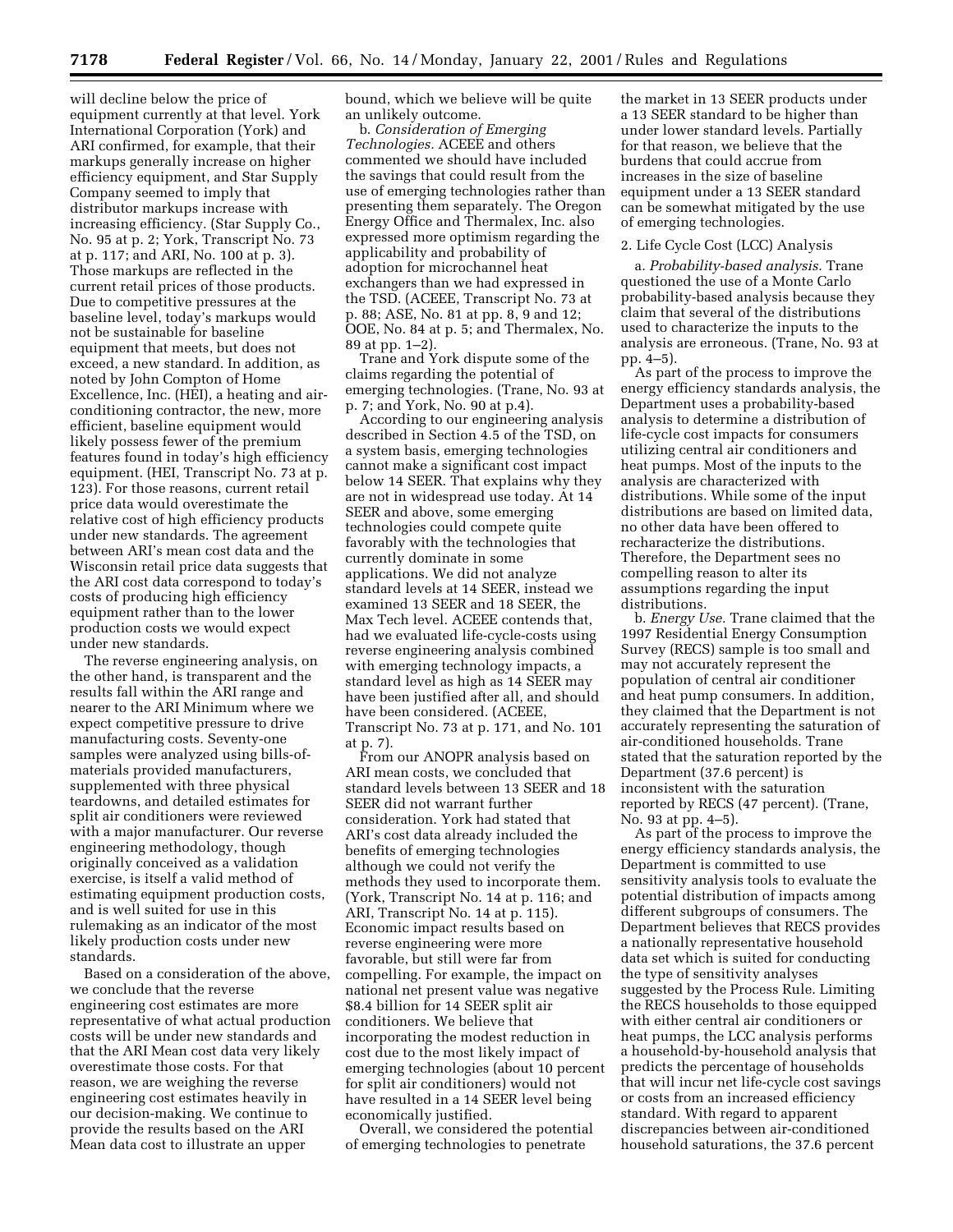saturation value cited by Trane represents only those households with central air conditioners. When including homes with central airconditioning heat pumps, the household saturation used by the Department in its LCC analysis matches the 47 percent saturation level reported by RECS.

c. *Electricity Prices.* Wholesale electricity cost data for the period of 1998 through October, 2000, presented by experts on behalf of the Appliance Standards Awareness Project (ASAP), demonstrated dramatic variations in seasonal wholesale electricity costs for regions of the country (i.e., California, New England, New York, and the Pennsylvania-New Jersey-Maryland region) that have recently deregulated their electric utility industry. In particular, wholesale costs during summer months and especially certain summer day hours were significantly greater than annual average wholesale costs. Wholesale electricity cost data for the period spanning 1998 through 1999 for six regulated North American Electric Reliability Council (NERC) regions were also presented showing that summer costs were also significantly greater than average annual costs. (Synapse, Transcript, No. 73 at pp.127–137 and No. 108 at p. 5). Asserting that DOE's marginal prices based on 1996 and 1997 data are regulated and do not reflect the marginal cost of electricity under a deregulated market, ASAP, ACEEE, NWPPC, and Synapse argued that based on recent wholesale electricity cost data, marginal costs will significantly exceed average costs during periods when air conditioners are operating.7 Future marginal electricity prices are also likely to increase as electricity markets through out the U.S. are deregulated. (ASAP, No. 108 at p. 1; ACEEE, Transcript No. 73 at pp. 154–158; NWPPC, No. 76 at pp. 3–4; and Synapse, Transcript No. 73 at pp. 152– 153).

Dominion Virginia Power (Dominion), The Southern Company (Southern), and EEI all disagree with the assertion that higher marginal costs will result from higher wholesale electricity costs. Dominion stated that recent deregulation pilot programs in Virginia revealed that residential consumers are not being offered rates that reflect the costs of generation (e.g., time of use rates). Southern warned that it is premature to draw conclusions from wholesale electricity costs this early into the deregulation process. Extremely high wholesale prices now may not be

an indicator as what will happen to retail prices in the future. Southern also warned that the specific problems facing California with regard to wholesale electricity costs are not representative of the current situation in the Southeast where peak prices were considerably lower in the summer of 2000 on pooled prices than they were the previous summer because of greater supply availability. EEI argued that flat rate retail pricing will likely continue into the future even under a deregulated market. Electricity suppliers will hedge against any probable summer price spikes by offering high enough flat rates so that financial losses incurred during times of high summer wholesale costs will be more than offset by the profits earned during times when wholesale costs are low (*e.g.,* off peak summer hours or the winter season). (EEI, Transcript No. 73 at pp. 148–150; Dominion, Transcript No. 73 at pp. 158– 160; and Southern Company, No. 96 at pp. 6–7).

As was stated in the proposed rule, the method for establishing marginal electricity prices only allows for defining marginal prices for those years in which data are available. In the case of residential pricing, the data for establishing marginal prices (the 1997 RECS 8) was taken from the years 1996 and 1997. For commercial buildings, utility tariffs used to establish marginal prices were collected in the year 1997. On average, residential marginal prices for households with central air conditioners are 3 percent lower than average rates while for households with heat pumps marginal prices are 7 percent lower. Space-cooling marginal prices in commercial buildings are on average 2 percent greater than average commercial rates. Our method for determining marginal prices provides a snapshot of recent retail rates and may or may not accurately reflect what marginal prices will be like in the future. Although wholesale electricity costs for four deregulated electricity markets demonstrate higher wholesale electricity costs during times when air conditioners are likely to be used, we cannot speculate as to how wholesale electricity prices will be translated into retail prices to residential consumers. Thus, rather than speculating as to how electricity deregulation may impact marginal electricity prices, we are retaining our existing method for establishing marginal prices.

With the above said, the Department investigated the sensitivity of consumer life-cycle costs (aggregated to a national level in the form of a net present value

(NPV)) to increases in the marginal electricity price. As will be reported in Chapter V, Analytical Results, the NPV of a 13 SEER standard based on Reverse Engineering manufacturing costs is a savings to the nation of \$1 billion. An increase in the marginal electricity price of 3 cents/kWh yields a further increase in the operating cost savings so that the NPV equals \$5 billion. Although the Department will continue to rely on its existing method for establishing marginal electricity prices, we recognize that future changes in the electric utility industry due to deregulation could significantly change future electricity prices and, as a result, improve the economic benefits of the standards being issued today.

d. *Product Life.* ARI, Carrier Corp., and The Trane Company all asserted that the 18.4-year average equipment lifetime assumed by the Department is not representative of actual central air conditioner and heat pump life. Both Carrier and Trane believed the lifetime is 15 years while ARI stated that the lifetime is even lower at 13 years. (ARI, No. 100 at p. 4; Carrier, No. 92 at p. 5; and Trane, No. 93 at p. 8).

The basis of the 18.4-year equipment lifetime was a survey conducted on more than 2,100 heat pumps in a seven state region of the U.S.9. The survey determined not only the lifetime of a complete heat pump system, but the life of the original compressor as well. Although the system lifetime is on average over 18 years, the survey also showed that the original compressor lifetime was, on average, 14 years. Thus, the survey indicated that essentially all heat pump owners replaced their original compressor once in the lifetime of system. Since the heat pump survey clearly indicates that the original compressor is replaced once in a system's life, DOE's analysis was based on the inclusion of a repair cost for the compressor. Conducting the analysis in this manner retains the average system lifetime of 18.4 years but explicitly addresses the replacement cost of the compressor, which is the most expensive component of a system. As indicated by the survey data, the compressor was assumed to be replaced in the 14th year of the system's life. Although a shorter equipment lifetime is possible, the Department has not been provided with more substantive data to support discontinuing its use of the above mentioned survey data. The Department believes that the survey

<sup>7</sup>Marginal prices exclude fixed charges, average

<sup>&</sup>lt;sup>8</sup> Residential Energy Consumption Survey.

<sup>9</sup> ''Bucher, M.E., Grastataro, C.M., and Coleman, W.R., ''Heat Pump Life and Compressor Longevity in 'Diverse Climates.'' ASHRAE Transacitons, 1990, 96(1): p. 1567–1571.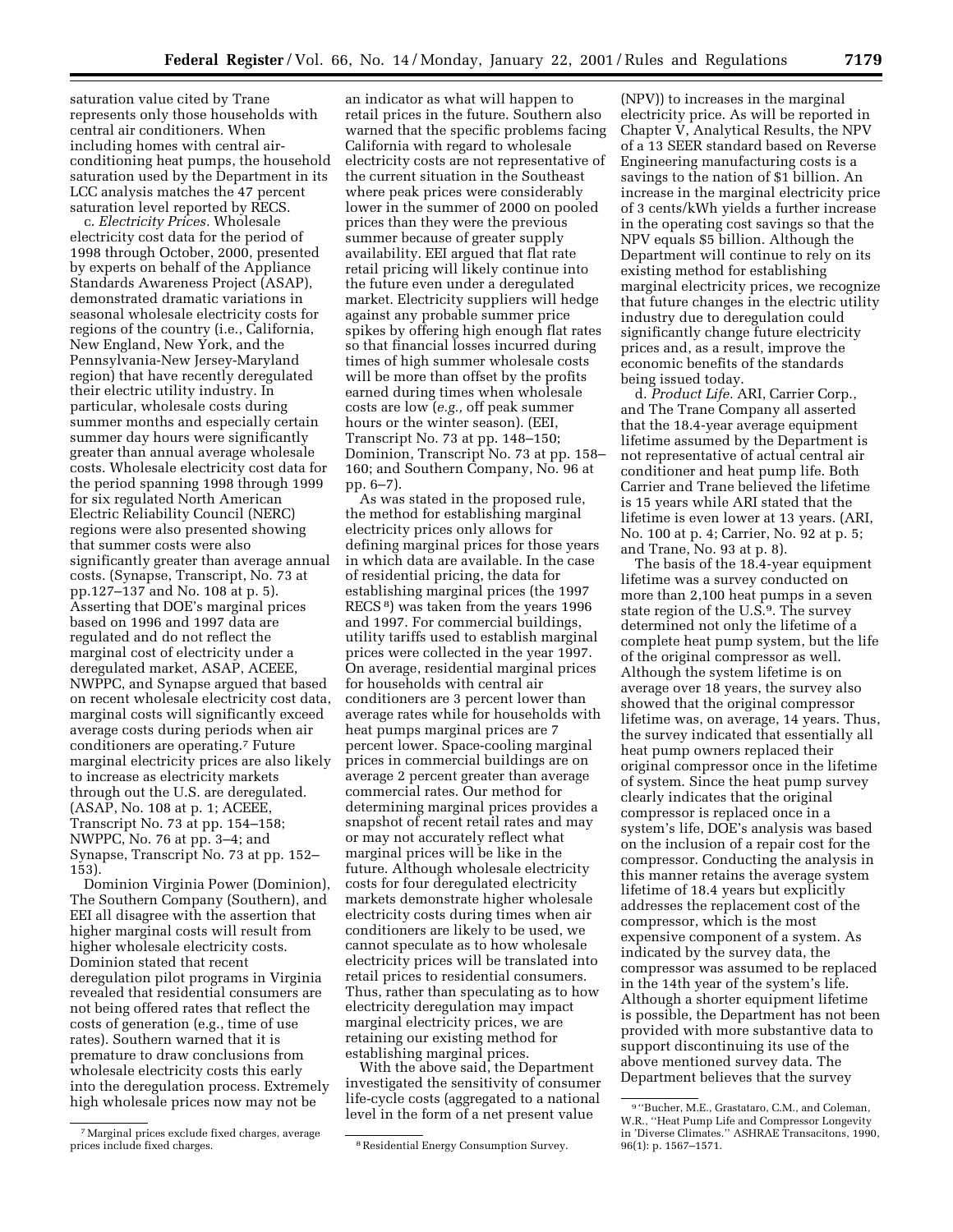data provides an accurate representation of central air conditioner and heat pump life. In addition, an average lifetime of 14 years was run as a scenario for the analyses conducted for the proposed rulemaking showing that the resulting consumer economics were very close to the results generated with the 18.4-year average life coupled with compressor replacement costs.

e. *Installation Cost.* International Comfort Products (ICP) and HEI stated that the consumer's installation costs, *e.g,* labor and materials costs, exclusive of equipment cost, for installing a central air conditioner or heat pump will increase with product efficiency. (ICP, Transcript No. 73 at pp. 126–127; and HEI, Transcript No. 73 at pp. 92– 93). ICP specifically voiced concerns over the installation cost differences between baseline (10 SEER) and 14 SEER equipment stating that the more efficient equipment, due its increased physical size, would incur higher labor expenses as a result of needing extra personnel to install the equipment. Other comments claimed that installation costs would be impacted by larger and more efficient units for those installations with size constraints such as equipment closets in manufactured homes and certain replacement installations in single-family homes. (MHI, No. 99 at p. 4; York, No. 90 at p. 5; and Lennox, No. 91 at p. 7).

Throughout the analysis we have assumed that installation costs would remain constant as efficiency increased. We remain unconvinced based on the comments we have received that our assumption is necessarily incorrect. Even if installation costs do generally rise as the size and weight of equipment increases, manufacturers will have the incentive under new standards to reduce the size of 13 SEER equipment using various approaches at their disposal. These include existing design options that we have mentioned, such as adopting variable speed and modulating capacity technologies, converting to microchannel heat exchangers, increasing the size of the unconstrained outdoor unit or indoor unit only, or changing the footprint or elevation of the unit. These possible solutions are applicable to manufactured homes as well as sitebuilt homes.

For those reasons, we are retaining our assumption that installation costs remain constant as efficiency levels rise.

f. *Markups.* ARI, York, Carrier and Trane commented that we had apparently assumed that markups decreased as efficiency levels increased, and provided evidence to the contrary. (ARI, No. 100 at p. 3; York, No. 90 at

p. 4; Carrier, No. 92 at p. 5; and Trane, No. 93 at p. 12).

In fact, we did assume for the Manufacturer Impact Analysis that markups increase with increasing efficiency under a given standard level. This agrees with the comments. However, for the consumer economic analyses, as the minimum standard level increases, we assumed that some of the markups on the baseline product do decrease. Comments did not address that issue, and we believe our assumption is correct. Appendix D of the TSD provides more information on this issue.

#### 3. Shipments/National Energy Savings

a. Adjustments to NAECA Shipment Scenario. ACEEE and the NEEP assert that the NAECA efficiency scenario we developed is not at all representative of the effect of the NAECA standard as we claim. (ACEEE; Transcript No. 73 at p. 213 and No. 118 at p. 4). They point out that the distribution of equipment higher than 10 SEER in 1993 was 18 percent, and that our NAECA scenarios apply much smaller fractions of shipments than 18 percent.

As we mentioned in the TSD for the proposed rule (section 8.3.5), the NAECA scenario represents the effect that NAECA had on equipment efficiency in the market. A further explanation is warranted. While sales of equipment rated higher than 10 SEER was indeed 18 percent in 1993, it was 10 percent in 1992, 7 percent in 1991, 5 percent in 1990 and 3 percent in 1989. A trend of improving efficiency had already been in place since the late 1970's. NAECA, which became effective in 1992, clearly did not cause all the high efficiency shipments that existed in 1993. However, NAECA did seem to stimulate more high efficiency shipments than could have been explained by the ongoing trend. It is that enhancement to the status quo that our NAECA scenario attempts to reproduce. Thus, under our NAECA scenario, shipments above the 13 SEER level increase from 1 percent under the base case to 7 percent with a 13 SEER standard. Expecting them to increase from 1 percent to 18 percent as ACEEE and NEEP seem to assert is not at all representative of the NAECA experience and is more in line with the Shift scenario that we developed.

b. *Fuel Switching.* Several comments noted the potential for fuel- or equipment-switching from heat pumps to either gas-fired or electric resistance heating equipment due to the disparity in the standards proposed for central air conditioners (12 SEER) and heat pumps (13 SEER). The comments stated that the incremental purchase price of a 13 SEER heat pump relative to a 12 SEER air conditioner with either a gas-fired or electric resistance heating system is great enough to drive heat pump consumers to an alternative spaceconditioning system. (ARI, No. 100 at p. 10; Southern Company, No. 96 at p. 3; AEP, No. 83 at p. 2; Carrier, No. 92 at p. 4; EEI, No. 80 at p. 8; York, No. 90 at p. 7; and Lennox, No. 91 at pp. 4–6).

Acknowledging the potential for fuelor equipment-switching, both ASE and ACEEE recommended setting both air conditioner and heat pump standards to 13 SEER. (ASE, Transcript No. 73 at p. 197; and ACEEE, Transcript No. 73 at pp. 202–203).

From the perspective of saving the maximum amount of energy that is economically justifiable, the biggest ''fuel'' switching concern is from heat pumps to a combination of central air conditioners and electric resistance heating. This may occur in households that have only electric service and where the incremental purchase price of heat pumps is too great. Such a price increase might occur if the standard on heat pumps is significantly higher than the standard for central air conditioners.

Based on data from the 1997 RECS, a little over 14 percent of households have either baseboard or forced air electric resistance heating with room or central air conditioning compared to almost 10 percent of households which have heat pumps. Because there are already such a large percentage of households that utilize a combination of central or room air-conditioning with resistance heat to meet their spaceconditioning needs, this supports the possibility that some purchasers would choose to switch to resistance heat from heat pumps.

Compared to heat pumps meeting the standards issued in the proposed rule (*i.e.,* 13 SEER and 7.7 HSPF), electric resistance heating uses over 225 percent of the energy for the same amount of heating. Therefore, if a standard of 13 SEER and 7.7 HSPF is issued for heat pumps while a 12 SEER standard is set for central air conditioners, a mere 4 percent of heat pump households would need to switch to central air conditioners and electric resistance heating to negate the energy savings achieved from increasing the heat pump standard from 12 SEER/7.4 HSPF to 13 SEER/7.7 HSPF.

If heat pump and air conditioner standards were set at different levels, the price differential between the two would increase on the order of \$200. Under those conditions, we consider it likely that at least 4 percent of prospective heat pump owners would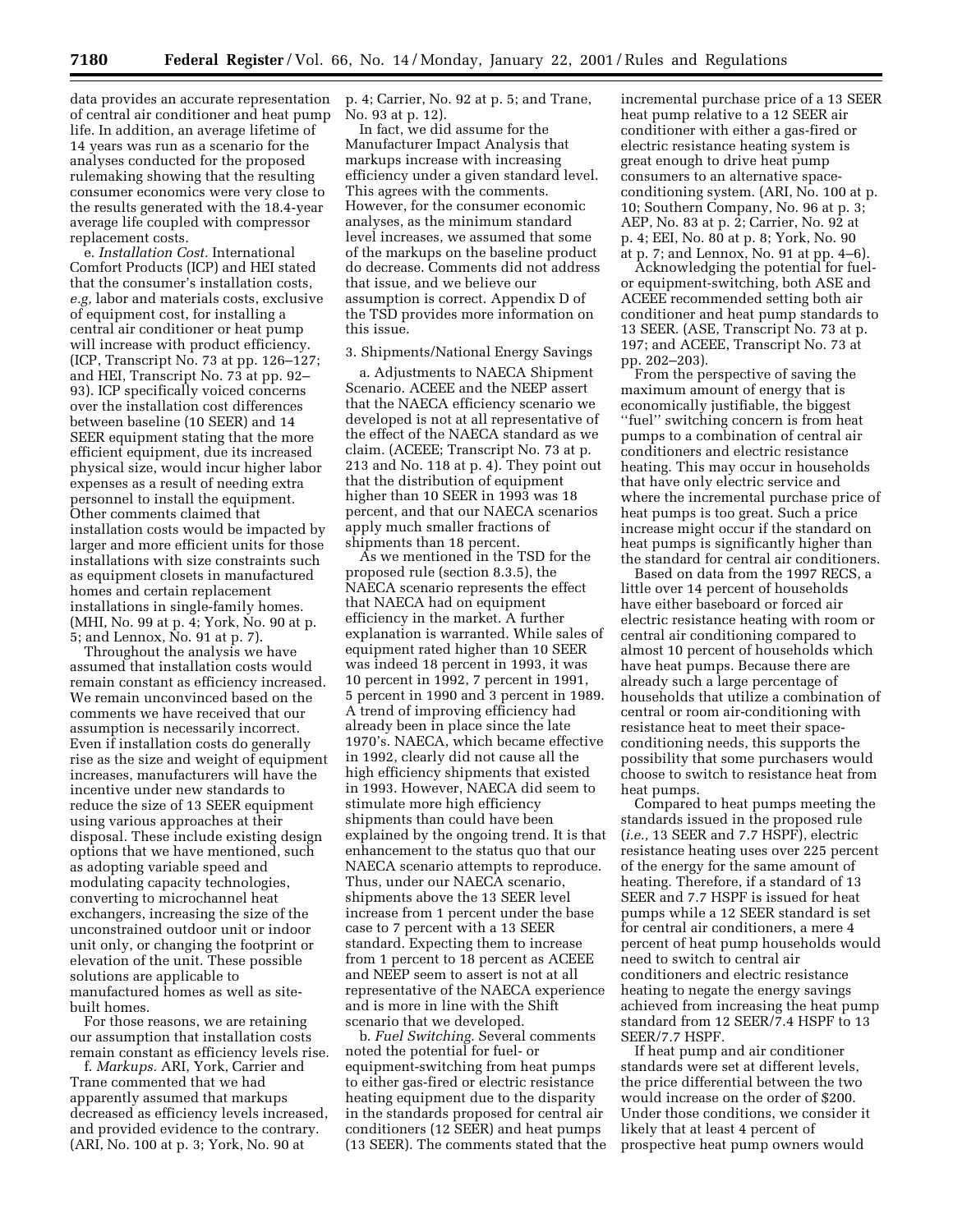switch to lower-priced resistance heat. Therefore, we have weighed this concern in adopting today's standard levels, which require air conditioners and heat pumps to meet the same minimum efficiency standard so as to reduce the likelihood of switching to resistance heating.

A larger price differential between heat pumps and air conditioners will also tend to encourage switching to gas or oil fired furnaces. It is not our objective to encourage or discourage that type of fuel switching. Therefore, we also considered this potential effect in our decision to establish air conditioner and heat pump efficiency standards at the same SEER level.

c. *Drop in Shipments in New Construction Market.* ACEEE argued that DOE's forecasts for more efficient air-conditioning equipment estimated too large of a drop in shipments to the new construction market. They state that because the new construction market already has an 80 percent saturation rate it is unlikely that this market will forego the installation of more efficient air-conditioning equipment due to its associated increased purchase price. (ACEEE, Transcript No. 73 at pp. 219–221). This is effectively an argument that the price elasticity of air conditioners and heat pumps in the new construction market should be much lower than we have assumed.

Historical saturation data, however, seems to confirm that the price elasticity in the new construction market is closer to what was derived for the Shipments Analysis, which is already much lower than the elasticity we assumed in the replacement market, for example. As the

price of air conditioners and heat pumps has dropped over time relative to household income, the saturation of airconditioning and heat pump equipment has increased in the new housing market to its current value of 80 percent. Because of the high saturation in the new construction market, the purchase price elasticity for the new housing market is small relative to the replacement market. But although the price elasticity is small, a decrease in shipments to the new construction market will still be likely when equipment prices increase (as we expect to occur under a new efficiency standard). As a result, for the case of a 13 SEER standard for split system air conditioners for example, shipments to the new construction market drop by approximately 3 percent based on reverse engineering manufacturing cost data. For comparison purposes, shipments to the early replacement market drop much more significantly (approximately 15 percent) as this market is far less saturated and the resulting purchase price elasticity is much more elastic. For those reasons, we retained our assumed price elasticity in the analysis.

## 4. Manufacturer Impact Analysis

A few comments addressed the manufacturer impact analysis. Trane disputes our assumed manufacturer markups. ARI commented that a survey of their members revealed that our markup assumptions are grossly underestimated, but the TSD (Table 8.7) reveals that, in fact, their survey data agrees with the markups we used in the GRIM analysis to estimate manufacturer

# $CLF = \frac{Annual Site Energy Savings (kWh)}{Peak Load Savings (kWh) \cdot 8760 hour}$ Savings  $(kW) \cdot 8760$  hours

Thus, a conservation technology that saves a constant amount of power on a continuous basis has a CLF of 1.0. Because air conditioning use occurs most often during times of peak demand, the CLF is significantly lower. The lower the CLF, the greater the amount of peak load savings achieved for a given amount of annual energy savings.

For a 13 SEER central air conditioner and heat pump standard, NEMS–BRS

forecasts peak demand savings which result in a nationally representative CLF of 0.22. In contrast, for the same 13 SEER standard, ASAP forecasts energy and peak demand savings which result in CLFs ranging from 0.08 to 0.14. Based on the above discrepancy in the CLF, ACEEE asserts that the peak demand savings forecasted by NEMS–BRS are too low. The Department disagrees with ACEEE's position for two reasons: (1) ASAP's peak savings estimates rely on

impacts. (Trane, No. 93 at pp. 12 and 22; and ARI, No. 100 at p. 3).

Trane also pointed out several oversights and simplifications relating to our characterization of manufacturers and our apparent failure to present cash flow results and other important indicators of financial strength. (Trane, No. 93 at pp. 6, 11–13 and 23). We believe that Chapter 8 of the TSD addresses most of Trane's concerns. No evidence cited in the comments suggest that our assumptions contain errors that would warrant significant change in our conclusions regarding manufacturing impacts.

# 5. Utility Impacts

a. *Peak Demand Impacts.* ACEEE asserts that the peak power impacts presented in the proposed rule underestimate the true peak generation impacts due to central air conditioner and heat pump standards. ACEEE's assertion is based on what they consider as more accurate and significantly greater peak impacts as estimated by the Appliance Standards Awareness Project (ASAP).10 (ACEEE, No. 104 at pp. 5–6). APPA warned that excessively high SEER standards could increase peak demand. (APPA, No. 113 at p. 1).

For purposes of comparing the estimated peak impacts from the Department's analysis based on the use of NEMS–BRS and those from ASAP, it is helpful to consider the concept of a conservation load factor (CLF). The CLF was first introduced by researchers at Lawrence Berkeley National Laboratory to allow for the straightforward calculation of the peak demand avoided from a given amount of energy savings.11 The CLF is defined as:

suspect air conditioner demand data, and (2) metered end-use data from airconditioned households in California and Florida indicate that the NEMS– BRS-based CLF value of 0.22 is reasonable.

With regard to ASAP's peak demand estimates, regional calculations are based on peak demand data from a single 1988 study by the Narragansett Electric Co. (an electric utility in the Northeast).12 Although ASAP increased

<sup>10</sup>Staying cool: How Energy-Efficient Air Conditioners Can Prevent Blackouts, Cut Pollution and Save Money, Appliance Standards Awareness Project, July 2000, Authors: J. Thone, T. Kubo, and S. Nadel.

<sup>11</sup>Conservation Screening Curves to Compare Efficiency Investments to Power Plants: Applications to Commercial Sector Conservation Programs, Lawrence Berkeley National Laboratory, Berkeley, CA, August 1990, published in the

Proceedings of the 1990 ACEEE Summer Study on Energy Efficiency in Buildings, Authors: J. Koomey, A. Rosenfeld, and A. Gadgil.

<sup>&</sup>lt;sup>12</sup> Personal communication with Steve Nadel, ACEEE, October, 2000.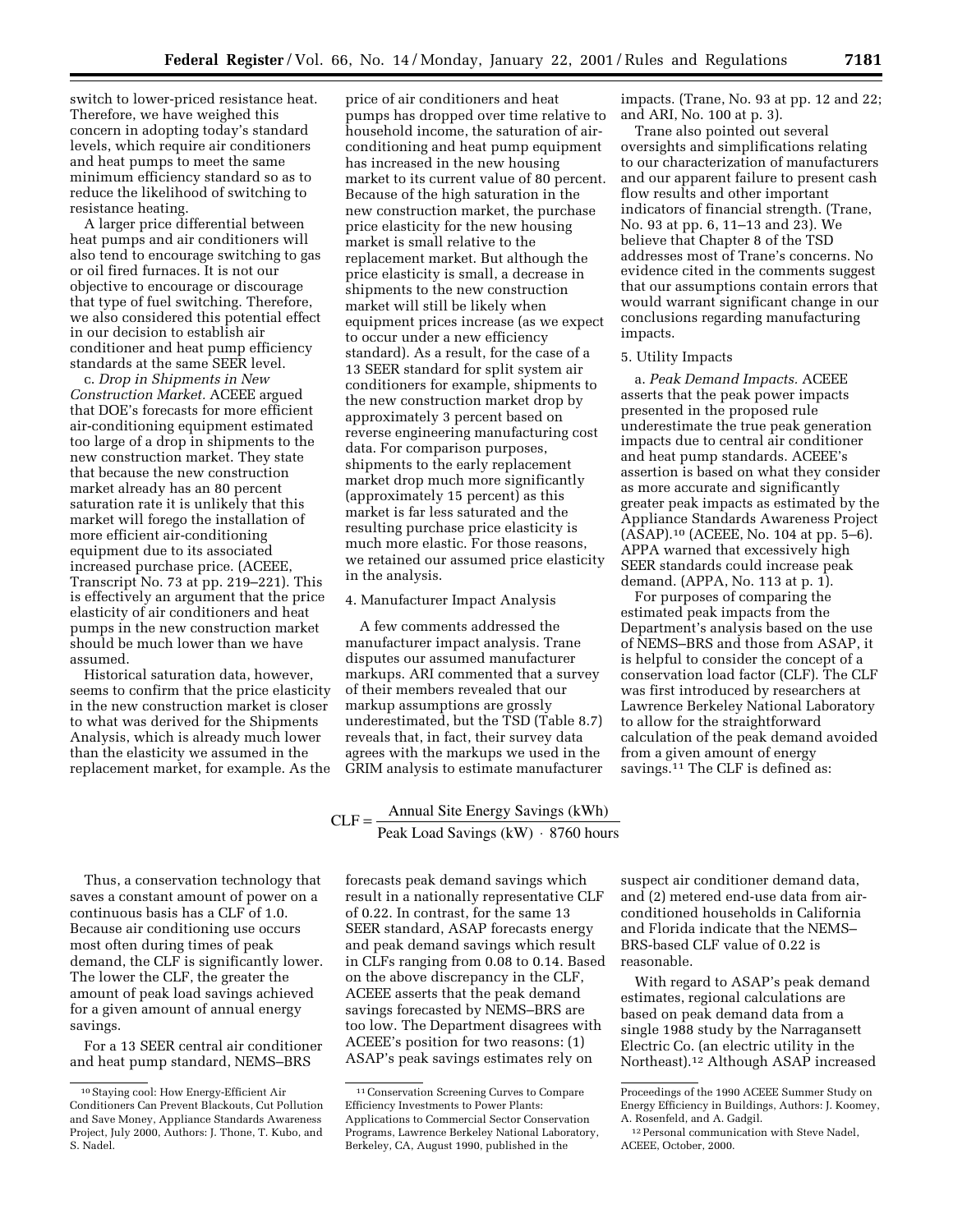the Northeast peak demand data by 25 percent for the two Southern divisions and decreased it by 25 percent for the Pacific division, no basis for these adjustments are provided. Because of ASAP's reliance on peak demand data from only one region of the country, we do not place much confidence in the peak generation savings provided by ASAP.

As opposed to the ASAP results, metered end-use data from Southern California and Florida indicate that climate has a much larger affect on the CLF than reported by ASAP. In Southern California, a metered end-use study conducted on 132 air-conditioned households in Southern California Edison's service area revealed that the CLF for this region is likely 0.08.13 In Homestead, Florida, a metered end-use study conducted on ten air-conditioned homes indicated that the CLF is likely 0.42.14 Although strong conclusions cannot be drawn from only two studies, the metered end-use results do provide the Department with some confidence that the NEMS–BRS CLF estimate of 0.22 is reasonable since it falls between the CLF range provided by the two metered end-use studies. Therefore, we have reason to believe that our assumption is more valid than ASAP's.

Obviously more research needs to be conducted in the area of peak demand impacts due to increased air conditioner efficiency. But until such extensive research is conducted, the Department sees no reason to discontinue its use of NEMS-BRS to estimate peak demand savings.

#### 6. Projection of Trends

Several comments suggested or asserted that we should project historical trends that they believe exist. These include price reductions or productivity improvements in manufacturing. (ACEEE, Transcript No. 73 at pp. 64 and 88–90; and NRDC, Transcript No. 73 at pp. 105 and 115), post-standard product efficiencies (ACEEE, Transcript No. 73 at p. 210), and electricity prices. (ASAP, No. 108 at p. 1; ACEEE, Transcript No. 73 at pp. 154–158; NWPPC, No. 76 at pp. 3–4; and Synapse, Transcript No. 73 at pp. 152–153).

Other comments responded to some of these suggestions. With regard to the

issue of price reductions or productivity improvements, some contend that reductions are due to declining commodity metals prices rather than any increases in production efficiency. (Lennox, No. 91 at pp. 4–5). On the issue of efficiency trends, EEI claims that rather than post-standard efficiency increases, the Department neglected to account for pre-standard efficiency increases. (EEI, Transcript No. 73 at pp. 206–208). Counter to claims that electricity prices will increase in the future due to the deregulation of the electric utility industry, others state that the future path of deregulation is so uncertain that it is unknown as to whether prices will decline or increase. (EEI, Transcript No. 73 at pp. 148–150; Dominion, Transcript No. 73 at pp. 158– 160; and Southern Company, No. 96 at pp. 6–7).

In these instances where we have conflicting opinions about what is responsible for creating a trend, we have no basis for changing our initial assumption. Usually, we rely on the most recent set of data we have available to us to make projections into the future. In the case of efficiency trends, we rely on existing trends that seem to indicate that efficiency will remain static after a new standard becomes effective. In the case of electricity prices, we rely on the projections provided in the Annual Energy Outlook, which is publicly and readily available, and which we assume is unbiased with respect to parties interested in the outcome of this rulemaking. Since this is the case for all the supposed trends listed above, we have not changed any of our projections.

#### *C. Other Comments*

#### 1. HCFC Phaseout

Comments noted that as efficiency increases, refrigerant charge may increase also. This could cause the United States to reach its cap on HCFC– 22 use earlier, resulting in higher prices for HCFC–22 than we have considered. (Carrier, No. 92 at p. 4). We would point out that occurrence would likely accelerate the transition to HCFC-free refrigerants. There are also other options available for manufacturers to improve equipment efficiency without increasing equipment size or charge. Both of these factors will have the effect of suppressing increases in refrigerant prices over the long term.

# 2. Ozone Reduction Catalyst Requirement

ARI and its members remind us to consider the potential impact on the industry of Texas' proposed

requirement to mandate the application of ozone reduction technology in its most severe non-attainment areas. (ARI, No. 100 at p. 13; and Carrier, No. 92 at p. 4).

We understand that Texas has since withdrawn its proposal. However, the TSD does include a preliminary estimate of the burden of this requirement on the industry and, to the extent that other states may pursue the same course of action, included that in our consideration of cumulative burden. We consider that widespread requirements for this technology will not be likely, due to its apparently high cost, questionable efficacy, and possible reduction in energy efficiency.

# *D. Additional Standard Requirements*

#### 1. EER Standard

In the proposed rule, we discussed including a requirement for a new standard based on a system's energy efficiency ratio (EER) in addition to its seasonal energy efficiency ratio (SEER). That new standard was to be established at the median of available EER ratings at a particular SEER level. Our objective was to ensure that any increase in the SEER standard also resulted in an increase in equipment efficiency under the warmer conditions best measured by EER. That resulting drop in peak power demand would then help avoid the need for new power plants and, in the view of many stakeholders, improve power system reliability. We asked whether an EER standard would impose a significant burden on manufacturers, would significantly affect the cost of equipment considered in our analysis, would negatively impact the sale of modulating equipment, or would significantly improve power system reliability.

Several comments, including those of environmental advocacy groups and some utilities, supported adding an EER standard and urged us to adopt the median EER standards we proposed. They cited potential benefits that would accrue from avoidance of new power plant capacity and a reduction in the occurrence of blackouts. NRDC believes that the Act requires us to adopt an EERbased standard. Underlying these comments is a belief that SEER standards alone cannot guarantee those benefits. Carrier supports an EER-based standard only in lieu of a SEER-based standard because it would harmonize with International Standards Organization testing requirements. (ACEEE, Transcript No. 73 at p. 62; NWPPC, Transcript No. 73 at p. 161; ASE, No. 81 at p. 1; NPPD, No. 109 at p. 1; OOE, No. 84 at p. 2; NRDC, No. 88

<sup>13</sup>Residential Appliance End-Use Survey; Collection of Residential Appliance Time-of-Use Energy Load Profiles; 1991 Results, prepared by Quantum Consulting Inc., Berkeley, CA for Southern California Edison Co., San Dimas, CA, November, 1992.

<sup>14</sup>Monitored Energy Use Patterns in Low-Income Housing (FSEC-PF–300), Florida Solar Energy Center, Cocoa, FL, 1996, Authors: D. S. Parker, M. D. Mazzara, and J. R. Sherwin.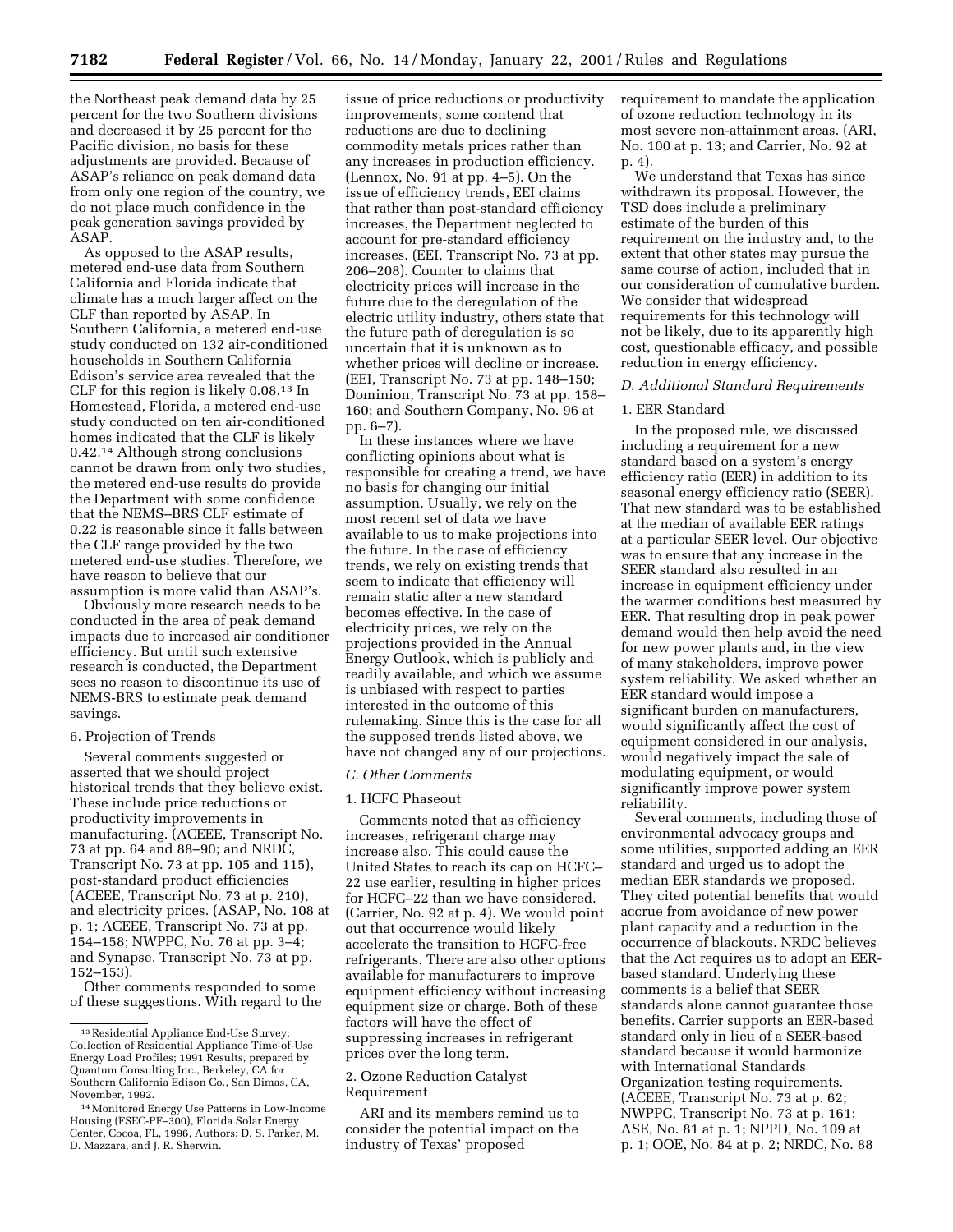at p. 3; Omaha Public Power District (OPPD), No. 111 at p. 2; and Carrier, No. 92 at p. 8).

Other comments took an opposing position on the grounds that including an EER standard would impede the application of modulating components; that we are not permitted to adopt a standard other than SEER and have not sufficiently analyzed the validity of an EER-based standard; that an EER standard would eliminate products from the market; that an EER standard will not improve electric system reliability, particularly nationwide; and that there are burdens associated with testing and certifying EER. (National Comfort Products (NCP), No. 77 at p. 3; EEI, Transcript No. 73 at p. 327 and No. 80 at pp. 3 and 9; Dominion, Transcript No. 73 at p. 264 and No. 68 at p. 2; Trane, No. 93 at p. 14; York, No. 90 at pp. 1– 4; ARI, Transcript No. 73 at p. 320 and No. 100 at p. 16; Goodman, Transcript No. 73 at p. 302; and Southern, Transcript No. 73 at p. 243).

It is true that under the efficiency level approach, we assume that all equipment at the same SEER level costs the same to produce regardless of the combination of design options chosen to achieve that SEER level. These options include those that raise EER, including compressor and heat exchanger upgrades, as well as those that do not raise EER, such as thermostatic expansion valves. For any given SEER and HSPF levels, the efficiency level approach cannot differentiate equipment cost based on different EER choices.

Underlying the efficiency level approach, however, is the assumption that manufacturers make cost-optimal choices based on their own unique situations. Therefore, a manufacturer who was required to raise the EER of its equipment from the 10th percentile to the 50th percentile (median) would indeed incur added costs since its design choices would no longer be costoptimal for its own circumstances. Since efficiency levels are expressed in terms of SEER and HSPF only, we would have to depart from the efficiency level approach in order to quantify those costs.

We are still convinced that the stringent physical relationship between EER and SEER in equipment rated through 12 SEER, which is comprised exclusively of non-modulating equipment, would remain intact under new standards and for the foreseeable future. Under the adopted 13 SEER standard, we have less certainty since there are counteracting incentives. On the one hand, to reduce warranty claims, manufacturers have a strong

incentive to simplify the design of baseline equipment. This suggests they will favor heat exchanger or compressor improvements that improve EER.

On the other hand, manufacturers will have a strong incentive to reduce the size of 13 SEER baseline equipment. Although microchannel heat exchangers could reduce size and improve EER, manufacturers could also choose to introduce variable speed or capacity modulation technologies that can induce them to lower EER at a given SEER level. As the cost of power electronics and control technologies come down, this possibility becomes more likely.

However, even if variable speed or modulating technologies eventually predominate, and thereby reduce EERs in typical equipment, they would still reduce peak demand compared to today's 10 SEER baseline equipment. Furthermore, because variable speed and modulating equipment mitigate the cyclic losses that are due to widespread over sizing, the aggregated peak demand of a group of modulating air conditioners with lower EERs will likely be lower than that of a similar group of non-modulating air conditioners with higher EERs at the same SEER level. Also, utilities have the opportunity with modulating equipment to offer customers the option to allow the utility to ''lock'' the equipment into lowcapacity operation in return for a lower electricity price.

Finally, although the Department is interested in reducing peak demand, the primary purpose of appliance efficiency standards is to save energy. An EER standard could be counterproductive by discouraging variable speed and modulation, which can save substantial amounts of energy over the cooling season while providing consumers with additional benefits not found in single speed and non-modulating equipment.

Although the Department believes that EPCA permits adoption of an EER standard, for the foregoing reasons, we do not believe that the Act requires or suggests that we establish such a standard under the circumstances here. Given the adopted standard levels, a national EER standard is both unnecessary and undesirable. Most benefits accruing from an EER standard will likely accrue from the SEER standards alone, without the associated burdens on manufacturers and the disincentives to apply energy-saving modulating technologies. Therefore, we have not adopted an EER standard in this rule.

#### 2. TXV Requirement

In the proposed rule, we discussed the issues associated with mandating thermostatic expansion valves, or TXVs. We did not propose such a requirement, but we recognized that such a requirement may be capable of saving a great deal of energy. We discussed our options for encouraging their use.

Many comments continue to express strong support for a TXV requirement. Many cite a report submitted by Proctor Engineering (Proctor) that describes the results of a field study covering 4,000 units in California. The study concluded that 62 percent of equipment is mischarged by more than 5 percent, and that TXVs, which perform better than fixed orifices in undercharged conditions, could save 11 percent of the energy used by that equipment. (Proctor No. 105; OOE, No. 84 at p. 2; NRDC, No. 88; California Energy Commission (CEC), No. 98 at p. 1; ACEEE, No. 101 at p. 8; PG&E No. 104 at p. 1; and ASAP, Transcript No. 73 at p. 4).

Other comments expressed some resistance to a TXV requirement, particularly regarding our authority to establish one. Some also express concerns about problems associated with TXVs. (NCP, No. 77 at p. 4; Trane, No. 93 at p. 19; York, No. 90 at pp. 4– 5; Lennox, No. 91 at p. 3; EEI No. 80 at p. 3; and Carrier, No. 92 at p. 10).

In response to our concern that mandating TXVs would stifle the development of other, perhaps preferable, technologies, Proctor and ACEEE suggested performance tests that could be applied in lieu of a TXV requirement. They would reward equipment that possessed a TXV or performed as well while undercharged or when airflow is restricted. This approach is at least partially endorsed by others. (NRDC No. 88 at p. 17; CEC No. 199 at p. 1; and OOE, No. 84 at p. 8). Some of the commenters preferred that we initially specify TXVs but then phase out that requirement in favor of a performance-based approach.

As we alluded to in the proposed rule, a performance-based approach is also our preference and is certainly in the spirit of EPCA. As such, the SEER test procedure, not a TXV requirement, appears to be the most appropriate vehicle for assuring that an equipment's efficiency rating is based on its performance characteristics. In fact, TXVs already receive credit in the test procedure because of their superior cyclic performance. We are not eager to circumvent the test procedure, particularly when the key data either are not available or have not been thoroughly reviewed by all interested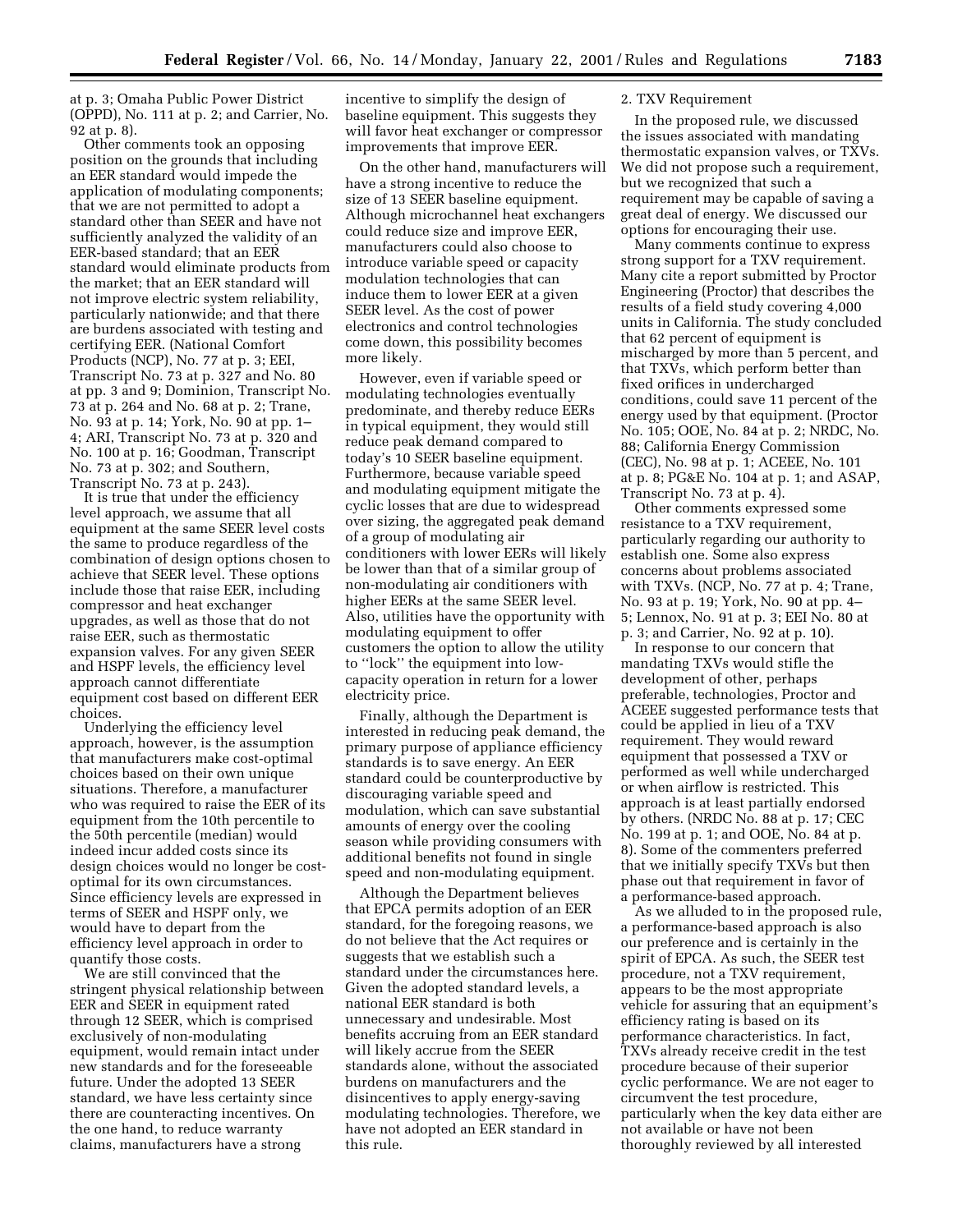parties. That said, we favor a SEER test procedure that fairly evaluates equipment performance under conditions that represent those encountered in the field. We would prefer to encourage correct charging or proper airflow, but we recognize that practical barriers exist, and we will take steps to evaluate whether the SEER test procedure can and should be amended to better reflect equipment performance under improper charge or airflow.

In sum, we are not adopting a TXV requirement in this rulemaking. Any alterations in the SEER test procedure to further encourage the use of TXVs will be undertaken in a separate process. In addition to pursuing modifications to the test procedure, we encourage parties interested in encouraging the broader application of TXVs to pursue other avenues. These include voluntary programs like Energy Star, tax incentives, and other state and local initiatives, which can all be tied to the presence of a device like a TXV. States also have the opportunity to apply to us for an exemption from preemption that

would allow them to implement their own requirements based on their own unique circumstances.

# 3. HSPF Levels

Some comments urged us to reconsider our proposed HSPF levels, particularly to reflect differences among the HSPF-SEER relationships across capacity ratings. Trane commented that HSPF-SEER factors for heat pumps are lower with 410A refrigerant than with HCFC–22, and that the current proposal for HSPF is too high for 410A by as much as 3 to 5 percent. (ARI, No. 100 at p. 11; Carrier, No. 92 at p. 7; and Trane, No. 93 at p. 8). Others urged us to adopt HSPF levels at the median for each SEER level we considered. (OOE, No. 84 at p. 11; and ACEEE, No. 104 at p. 12).

As we explained in the proposed rule, we established the HSPF levels corresponding to SEER levels in an attempt to maintain the existing offset between the minimum HSPF and the minimum SEER. Heating energy is a large fraction of total heat pump energy

consumption, so we prefer not to relax that relationship without sound evidence regarding the burdens that would be mitigated. We are reluctant to adopt a more stringent level since we are aware that heat pump design is difficult and costly, and that improvements in HSPF typically are associated with a reduction in SEER. Too stringent a standard would impose considerable design and testing burdens on manufacturers, could result in the permanent loss of heat pump market share to electric resistance heat, and could encourage fuel switching.

For those reasons, we are retaining our proposed minimum HSPF levels in the standards adopted today.

#### **V. Analytical Results and Conclusions**

#### *A. Trial Standard Levels*

We examined five standard levels. Table V.1 presents the trial standards levels analyzed for today's final rule and the corresponding efficiency level for each class of product. Trial standard level 5 is the max tech level for each class of product.

# TABLE V.1.—TRIAL STANDARDS LEVELS FOR CENTRAL AIR CONDITIONERS AND HEAT PUMPS (SEER)

| Trial standard level  | Split air condi-<br>tioners | Packaged air<br>ditioners | Split heat<br>pumps | heat           |
|-----------------------|-----------------------------|---------------------------|---------------------|----------------|
| C<br>Q<br>υ<br>4<br>5 |                             | 12<br>╺<br>12<br>13<br>18 | 18                  | 13<br>13<br>18 |

For each trial standard level examined, several different scenarios were analyzed consisting of variations on: (1) Electricity price and housing projections; (2) equipment efficiency distributions; (3) manufacturer cost estimates; and (4) societal discount rate. Electricity price and housing projections were based on three different AEO 2000 forecasts: (1) Reference Case, (2) High Growth Case, and (3) Low Growth Case. We analyzed three efficiency scenarios, each of which assumed a different efficiency distribution after new standards would take effect: (1) NAECA scenario, (2) Roll-up scenario, and (3) Shift scenario. Under the standard levels we are adopting, we believe that the Roll-up scenario most closely represents the most likely impact of the new standards, as explained in Chapter 8 of the TSD. We analyzed two manufacturer cost scenarios: (1) Based on reverse engineering data, and (2) based on ARI-provided mean cost data. For the reasons expressed in Parts III and IV of this document, we believe that

the reverse engineering data most closely represents the costs as they will actually be under the new standards. We assumed a societal discount rate of 7 percent for calculating net present value (NPV). However, a 3 percent value was investigated as an alternative scenario in accordance with the Office of Management and Budget's (OMB) Guidelines to Standardize Measures of Costs and Benefits and the Format of Accounting Statements.

Our decision on today's final rule was arrived at by placing more emphasis on some scenarios rather than others. Our estimates of electricity price and housing projections relied primarily on the AEO2000 reference case. We considered primarily the NAECA and Roll-up efficiency scenarios with an increasing expectation of the Roll-up scenario occurring for more stringent trial standard levels. Finally, we expect manufacturer costs to lie closer to the reverse engineering estimates (which lie between the ARI minimum and ARI mean values).

The results presented in this chapter include only those that are needed to supplement or replace the results we presented in the proposed rule, which still form a basis for our decision with the exception that we are no longer considering the 14-year life scenarios. We believe that the 18.4-year life with a compressor replacement in the 14th year addresses the concerns of those who believe that actual equipment life is closer to 14 years and achieves substantially the same analytical results. Therefore, all analyses below assume an 18.4-year average equipment lifetime with a compressor replacement in the 14th year.

#### *B. Significance of Energy Savings*

To estimate the energy savings through 2030 due to revised standards, we compared the energy consumption of central air conditioners and heat pumps under the base case to energy consumption of central air conditioners and heat pumps under the revised standard.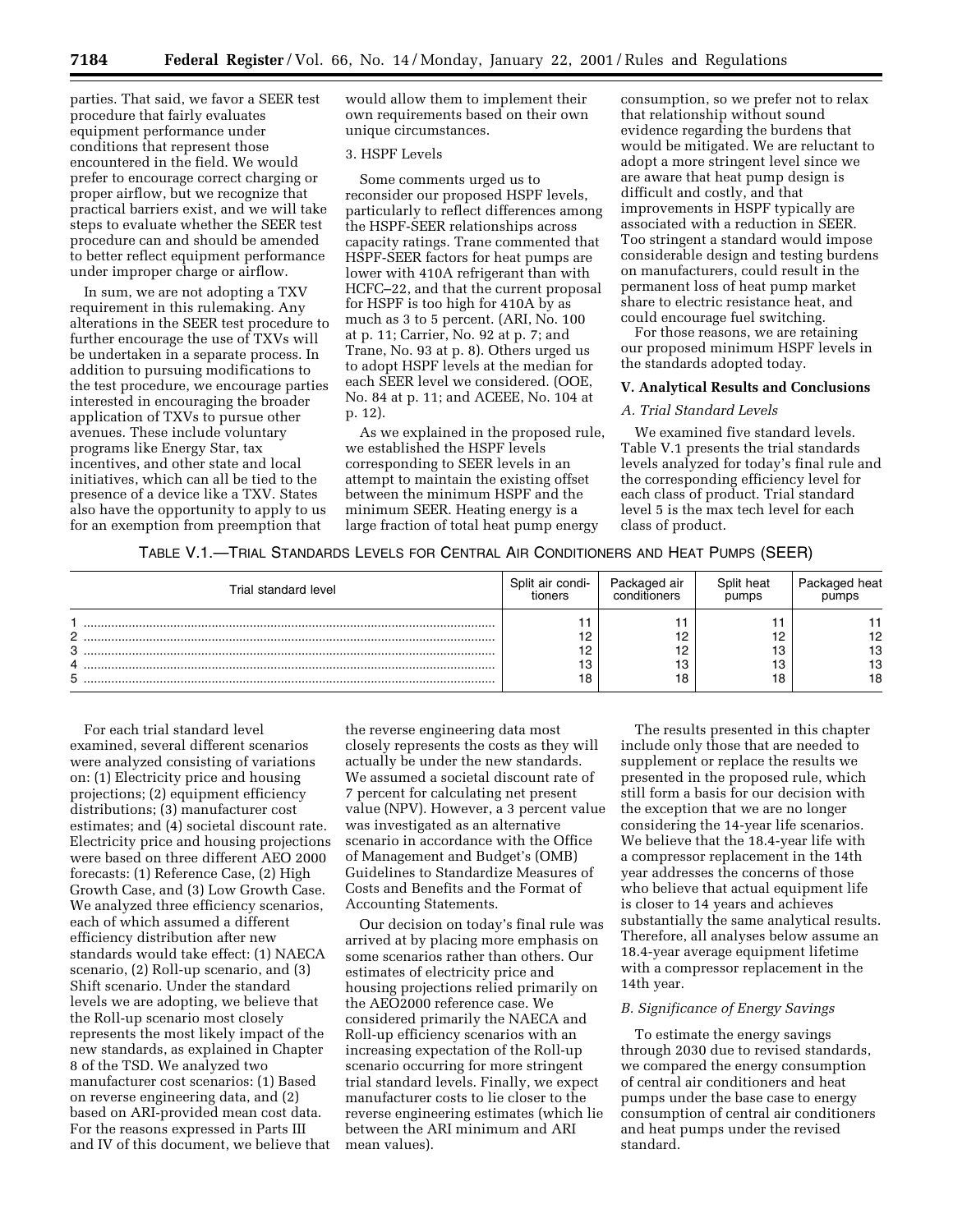Table V.2 shows the range of cumulative energy savings based on the AEO 2000 Reference, High Growth, and

Low Growth cases for each trial standard level. The parameters shown are the two manufacturing costs and the three equipment shipment efficiency scenarios.

| TABLE V.2.-- RANGE OF NATIONAL ENERGY SAVINGS WITH AEO PRICE FORECAST |
|-----------------------------------------------------------------------|
|-----------------------------------------------------------------------|

| Range of national energy savings for units sold from 2006 to 2030 (quads) |                                                                                                                                                                                                                                                                                                                                                                                                                                                                                                                                          |                                                                                                     |       |                |         |       |
|---------------------------------------------------------------------------|------------------------------------------------------------------------------------------------------------------------------------------------------------------------------------------------------------------------------------------------------------------------------------------------------------------------------------------------------------------------------------------------------------------------------------------------------------------------------------------------------------------------------------------|-----------------------------------------------------------------------------------------------------|-------|----------------|---------|-------|
| Trial standard level                                                      | Reverse engineering costs                                                                                                                                                                                                                                                                                                                                                                                                                                                                                                                |                                                                                                     |       | ARI mean costs |         |       |
|                                                                           | NAECA                                                                                                                                                                                                                                                                                                                                                                                                                                                                                                                                    | Roll-up                                                                                             | Shift | NAECA          | Roll-up | Shift |
|                                                                           | $\mid$ 2.9 to 3.2 ……… $\mid$ 2.8 to 3.0 ……… $\mid$ 3.4 to 3.6 ……… $\mid$ 2.9 to 3.2 ……… $\mid$ 2.8 to 3.0 ……… $\mid$ 3.4 to 3.6<br>$\mid$ 3.4 to 3.7 ……… $\mid$ 3.3 to 3.5 ……… $\mid$ 3.8 to 4.1 ……… $\mid$ 3.4 to 3.6 ……… $\mid$ 3.3 to 3.5 ……… $\mid$ 3.8 to 4.1<br>$\mid$ 4.3 to 4.6 ……… $\mid$ 4.1 to 4.4 ……… $\mid$ 4.7 to 5.0 ……… $\mid$ 4.2 to 4.5 ……… $\mid$ 4.1 to 4.4 ……… $\mid$ 4.6 to 4.9<br>$\mid$ 8.4 to 9.0 ……… $\mid$ 8.4 to 9.0 ……… $\mid$ 8.4 to 9.0 ……… $\mid$ 8.1 to 8.7 ……… $\mid$ 8.1 to 8.7 ……… $\mid$ 8.1 to 8.7 | 1.7 to 1.8 ……….   1.5 to 1.6 ……….   1.9 to 2.0 ……….   1.7 to 1.8 ……….   1.5 to 1.6 ……….   1.9 to 20 |       |                |         |       |

#### *C. Payback Period*

As discussed above, the Act requires the Department to examine payback periods to determine if the three-year rebuttable presumption of economic justification applies. As prescribed by the Act, the rebuttable payback period is ''calculated under the applicable test procedure \* \* \*''.

The annual space-cooling and spaceheating energy consumption calculated based on the hours of use in the test procedure are on the order of 50 percent greater than the weighted-average energy consumption data used in the life-cycle-cost (LCC) analysis. The LCC data are based on the 1997 RECS for residential buildings and hourly simulations for commercial buildings. Since the test procedure assumes higher annual operating hours than the RECS data implied, the use of test procedure energy consumption results in

rebuttable payback periods which are shorter than median payback periods calculated from the LCC analysis.

In Table V.3, we list the rebuttable payback periods versus SEER efficiency level for the four product classes, using the 1997 RECS energy consumption data. This information shows that both classes of heat pumps are presumed to be economically justified up to a 12 SEER efficiency level, using the reverse engineering cost estimates.

# TABLE V.3.—SUMMARY OF REBUTTABLE PAYBACK PERIOD (YEARS)

| Product class/efficiency level        | Reverse engi-<br>neering costs | ARI mean<br>costs |
|---------------------------------------|--------------------------------|-------------------|
| Split System Central Air Conditioner: |                                |                   |
|                                       | 3.5                            | 4.7               |
|                                       | 4.5                            | 5.8               |
|                                       | 5.2                            | 7.6               |
| 18                                    | 7.3                            | 11.3              |
| Split System Heat Pump:               |                                |                   |
|                                       | 1.3                            | 2.5               |
| 12.                                   | 1.8                            | 3.3               |
|                                       | 3.2                            |                   |
|                                       | 5.8                            | 6.8               |
| Single Package Air Conditioner:       |                                |                   |
|                                       | 3.5                            | 7.3               |
|                                       | 3.3                            | 6.2               |
|                                       | 6.8                            | 9.8               |
|                                       | 8.6                            | 13.3              |
| Single Package Heat Pump:             |                                |                   |
|                                       | 2.1                            | 3.7               |
| 12.                                   | 1.8                            | 4.0               |
|                                       | 4.3                            | 6.5               |
| 18                                    | 5.4                            | 7.2               |
|                                       |                                |                   |

#### *D. Economic Justification*

1. Economic Impact on Manufacturers and Consumers

Estimated economic impacts of standards on manufacturers are based on the methodology described in the proposed rule; however, in today's final rule the manufacturer impact analysis has been expanded to include impacts based on reverse engineering cost estimates as well as ARI manufacturing cost data. The economic impacts on

manufacturers are presented in terms of industry net present value (INPV) as well as change in INPV. INPV is calculated by summing the stream of annual discounted cash flows beginning from the base year of the analysis (2000) and continuing explicitly for ten years after the implementation of the standard and adding the discounted value of the industry at the end of the ten-year period (see TSD Section 8.4.4 and Appendix G). The discount rate is based on the industry's weighted average cost

of capital. This method of calculating INPV provides one measure of the fair value of the industry in today's dollars. The impact of new standards on INPV is then the difference between the INPV in the base case (no new standards) and the INPV is the standards case (with new standards).

Data are presented for the base case and for trial standard levels 1 through 4, in Tables V.4 through V.9. As can be observed, manufacturer impacts are relatively insensitive between the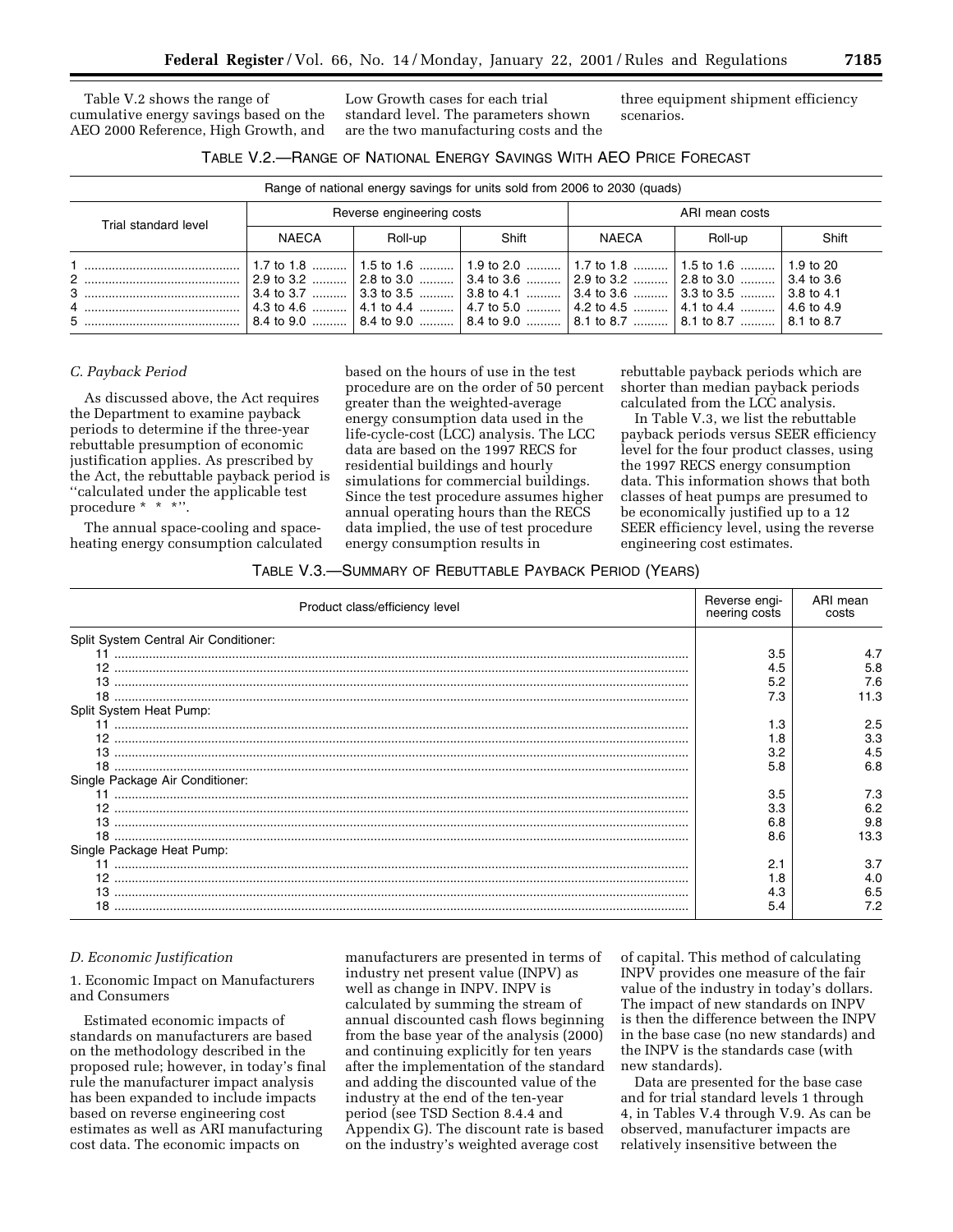manufacturing cost estimates, but sensitive to the shipment scenarios. The proposed rule provides additional

information on the methodology, assumptions and results.

# TABLE V.4.-CHANGES IN INDUSTRY NET PRESENT VALUE-REVERSE ENGINEERING RELATIVE COST, NAECA **EFFICIENCY MIX**

| Standard level | Industry net<br>present value | Change in INPV from base<br>case |         |
|----------------|-------------------------------|----------------------------------|---------|
|                | $(S$ million)                 | \$ million                       | Percent |
| Base           | .539                          |                                  |         |
|                | .509                          | (30)                             | $-2$    |
| っ              | ,380                          | 159                              | $-10$   |
| 3              | .368                          | .171`                            | 11      |
| 4              | ,370                          | $^{\prime}$ 169)                 |         |

# TABLE V.5.-CHANGES IN INDUSTRY NET PRESENT VALUE-REVERSE ENGINEERING RELATIVE COST, ROLL-UP **EFFICIENCY MIX**

| Standard level | Industry net<br>present value | Change in INPV from base<br>case |         |
|----------------|-------------------------------|----------------------------------|---------|
|                | $($$ million)                 | million                          | Percent |
| Base           | .539                          |                                  |         |
|                | .379                          | $^{\prime}160)$                  | $-10$   |
| 2              | .226                          | (313)                            | $-20$   |
| 3              | ,220                          | (319)                            | $-21$   |
| 4              | .236                          | (303)                            | $-20$   |

# TABLE V.6.-CHANGES IN INDUSTRY NET PRESENT VALUE-REVERSE ENGINEERING RELATIVE COST, SHIFT EFFICIENCY **MIX**

| Standard level | Industry net<br>present value | Change in INPV from base<br>case |         |  |
|----------------|-------------------------------|----------------------------------|---------|--|
|                | (\$ million)                  | \$ million                       | Percent |  |
| <b>Base</b>    | .539                          |                                  |         |  |
|                | .658                          | 119                              |         |  |
| 2              | . .772                        | 233                              | 15      |  |
| 3              | . 776                         | 237                              | 15      |  |
| 4              | .824                          | 285                              | 19      |  |

# TABLE V.7.-CHANGES IN INDUSTRY NET PRESENT VALUE-ARI MEAN MANUFACTURING COST, NAECA EFFICIENCY MIX

| Standard level | net<br>present value | Change in INPV from base<br>case |         |
|----------------|----------------------|----------------------------------|---------|
|                | $(S$ million)        | \$ million                       | Percent |
| Base           | .603                 |                                  |         |
|                | .566                 | (37)                             | -2      |
| $\overline{2}$ | .417                 | 186                              | $-12$   |
| 3              | ,406                 | 197                              | $-12$   |
| 4              | .420                 | 183                              | $-11$   |

# TABLE V.8.-CHANGES IN INDUSTRY NET PRESENT VALUE-ARI MEAN MANUFACTURING COST, ROLL-UP EFFICIENCY MIX

| Standard level | Industry net<br>present value |              | Change in INPV from base<br>case<br>\$ million<br>Percent |  |
|----------------|-------------------------------|--------------|-----------------------------------------------------------|--|
|                | $(S$ million)                 |              |                                                           |  |
| <b>Base</b>    | .603<br>.422                  | <br>181      | <br>$-11$                                                 |  |
| っ              | .241                          | 362          | $-23$                                                     |  |
| 3<br>4         | ,236<br>.268                  | 367,<br>(335 | $-23$<br>$-21$                                            |  |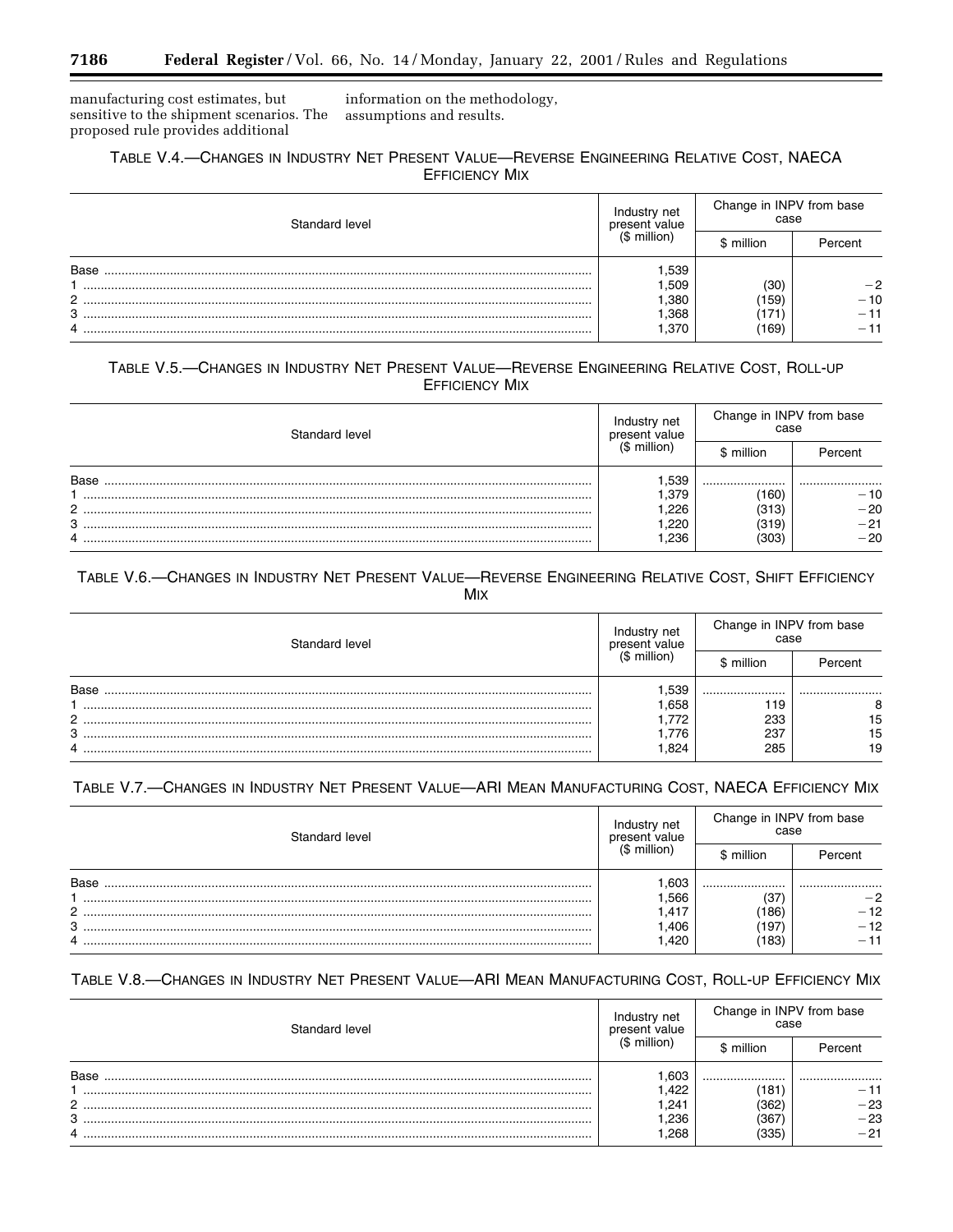| TABLE V.9.—CHANGES IN INDUSTRY NET PRESENT VALUE—ARI MEAN MANUFACTURING COST, SHIFT EFFICIENCY MIX |
|----------------------------------------------------------------------------------------------------|
|----------------------------------------------------------------------------------------------------|

| Standard level | net<br>Industry<br>present value | Change in INPV from base<br>case |         |
|----------------|----------------------------------|----------------------------------|---------|
|                | $(S$ million)                    | - million                        | Percent |
| <b>Base</b>    | .603                             |                                  |         |
|                | .740                             | 137                              |         |
| C              | .825                             | 222                              | 14      |
| 3              | .854                             | 251                              | 16      |
|                | .914                             | 31                               | 19      |

Table V.10 provides the change in INPV relative to the base case (with no change in standards) for trial standard levels 1 through 4. Data are presented for two industry segments (lower cost manufacturers and higher cost manufacturers), and for the three shipment efficiency scenarios.

# TABLE V.10.—CHANGE IN INDUSTRY NET PRESENT VALUE (PERCENT) RELATIVE TO BASE—COMPARISON BETWEEN LOWER (L) AND HIGHER (H) COST MANUFACTURERS

| Reverse engineering relative cost (in percent) |              |                               |    | ARI mean manufacturing cost (in percent) |                     |                     |         |                         |              |                                  |                |                |
|------------------------------------------------|--------------|-------------------------------|----|------------------------------------------|---------------------|---------------------|---------|-------------------------|--------------|----------------------------------|----------------|----------------|
| Standard<br>level                              | <b>NAECA</b> |                               |    | Roll-up                                  |                     | Shift               |         | <b>NAECA</b>            |              | Roll-up                          | Shift          |                |
|                                                |              |                               |    | Н                                        |                     | н                   |         | н                       |              |                                  |                |                |
| <br>2<br>.<br>3<br><br>                        | 8<br>12      | -4<br>$-16$<br>$-17$<br>$-18$ | 10 | $-15$<br>$-28$<br>$-29$<br>$-29$         | 6<br>13<br>14<br>19 | 8<br>16<br>16<br>18 | 5<br>15 | $-17$<br>$-19$<br>$-19$ | c<br>6<br>13 | $-16$<br>$-31$<br>$-32$<br>$-31$ | 12<br>14<br>21 | 14<br>16<br>19 |

For the group most negatively impacted, *i.e.,* the higher cost group, Table V.11 presents the Return on Invested Capital (ROIC) in year 2011 associated with the base case, and with each new standard level for the NAECA and Roll-up shipment efficiency scenarios.

TABLE V.11.—RETURN ON INVESTED CAPITAL (ROIC) IN 2011 FOR HIGHER COST MANUFACTURERS

| Standard level | Reverse engineering<br>(in percent) |         | ARI manufacturing costs<br>(in percent |         |  |
|----------------|-------------------------------------|---------|----------------------------------------|---------|--|
|                | <b>NAECA</b>                        | Roll-up | <b>NAECA</b>                           | Roll-up |  |
| Base           | 13.0                                | 13.0    | 13.3                                   | 13.3    |  |
|                | 12.2                                | 10.7    | 12.3                                   | 10.7    |  |
| C              | 10.2                                | 8.5     | 0.2                                    | 8.4     |  |
| з              | 10.0                                | 8.4     | 10.0                                   | 8.3     |  |
|                | 9.7                                 | 8.4     | 9.6                                    | 8.3     |  |

Consumers will also be affected by increased efficiency standards in that they will experience higher purchase prices and lower operating costs. These impacts are best captured by changes in life cycle costs which are discussed below.

2. Life-Cycle-Cost (LCC)

We analyzed the net effect by calculating the LCC. Inputs required for calculating LCC include total installed costs (*i.e.,* equipment price plus

installation costs), annual energy savings, average and marginal electricity prices, electricity price trends, repair costs, maintenance costs, equipment lifetime, and discount rates.

The output of the LCC model is the mean LCC savings for each product class as well as a probability distribution or likelihood of LCC reduction or increase. The LCC analysis for today's final rule employs a concept described in the proposed rule with

regard to the percentage of consumers (both residential and commercial) that are impacted to a substantial degree by an increase in the minimum efficiency standard.

Table V.12 summarizes the LCCs for baseline split systems and single package central air conditioners and heat pumps and also shows a 2 percent threshold which helped us identify those consumers who are impacted to a more substantial degree.

# TABLE V.12.—BASELINE LIFE-CYCLE-COSTS

| <b>Product Class</b> | Baseline LCC | 2% of Baseline<br><b>LCC</b> |
|----------------------|--------------|------------------------------|
|                      | \$5,170      | \$103                        |
|                      | 9.679        | 194                          |
|                      | 5.629        | 113                          |
|                      | 9.626        | 193                          |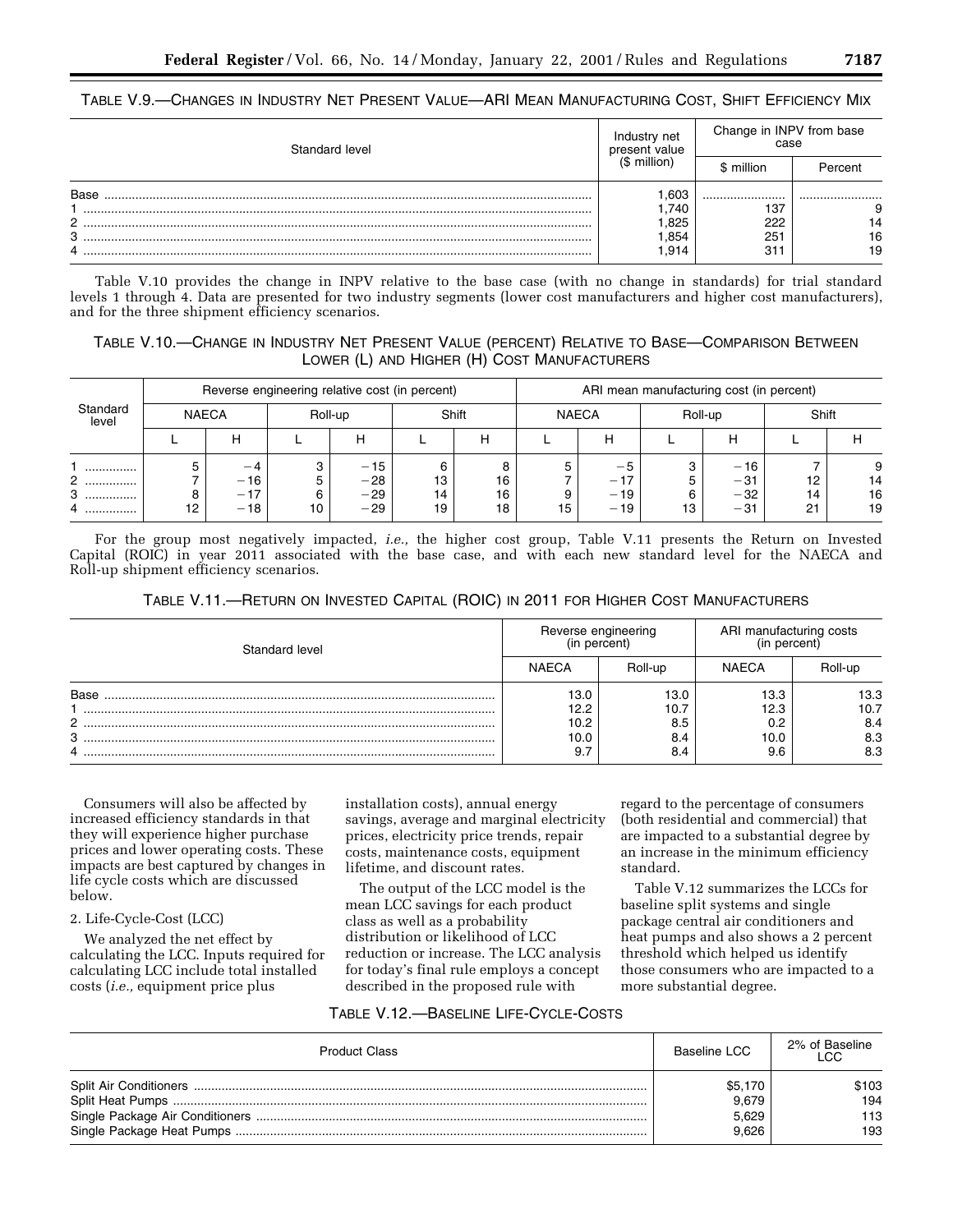Tables V.13 and V.14 depict the LCC results for split system and single package central air conditioners and heat pumps. The tables show the average LCC values for the baseline and each trial standard level. Since manufacturer cost data were not available for the 18 SEER efficiency levels, 15 SEER cost data were used for all 18 SEER calculations resulting in 18

SEER LCC results which underestimate their true cost level. The data in Tables V.13 and V.14 also present the difference in LCC at each efficiency level relative to the baseline. The differences represent either an LCC savings or an LCC cost increase. In addition, the tables show the subset of consumers (both residential and commercial) at each efficiency level

who are impacted in one of three ways: consumers who achieve net LCC savings in excess of 2 percent of the baseline LCC, consumers whose change in LCC is within ±2 percent of the baseline LCC, and consumers who achieve a net LCC increase exceeding 2 percent of the baseline LCC.

# TABLE V.13.—SUMMARY OF LCC RESULTS BASED ON REVERSE ENGINEERING MANUFACTURING COSTS

|                                       |             |                                   |                                | Percent of consumers with              |                              |  |  |
|---------------------------------------|-------------|-----------------------------------|--------------------------------|----------------------------------------|------------------------------|--|--|
| Product Class/Efficiency Level        | Average LCC | Average LCC<br>Savings<br>(Costs) | <b>Net Savings</b><br>$(>2\%)$ | Net Savings or<br>Costs<br>$(\pm 2\%)$ | <b>Net Costs</b><br>$(>2\%)$ |  |  |
| Split System Central Air Conditioner: |             |                                   |                                |                                        |                              |  |  |
|                                       | \$5,170     |                                   |                                |                                        |                              |  |  |
|                                       | 5,095       | \$75                              | 28                             | 70                                     | 2%                           |  |  |
|                                       | 5,057       | 113                               | 35                             | 40                                     | 25%                          |  |  |
|                                       | 5,057       | 113                               | 34                             | 27                                     | 39%                          |  |  |
|                                       | 5,307       | (137)                             | 25                             |                                        | 68%                          |  |  |
| Split System Heat Pump:               |             |                                   |                                |                                        |                              |  |  |
|                                       | 9,679       |                                   |                                |                                        |                              |  |  |
|                                       | 9,470       | 209                               | 40                             | 60                                     | 0%                           |  |  |
|                                       | 9,314       | 365                               | 58                             | 42                                     | 0%                           |  |  |
|                                       | 9,307       | 372                               | 52                             | 42                                     | 6%                           |  |  |
|                                       | 9,720       | (41)                              | 28                             | 15                                     | 57%                          |  |  |
| Single Package Air Conditioner:       |             |                                   |                                |                                        |                              |  |  |
|                                       | 5,629       |                                   |                                |                                        |                              |  |  |
|                                       | 5,551       | 78                                | 27                             | 72                                     | 1%                           |  |  |
|                                       | 5,466       | 163                               | 40                             | 51                                     | 9%                           |  |  |
|                                       | 5,600       | 29                                | 28                             | 20                                     | 52%                          |  |  |
|                                       | 5,905       | (276)                             | 21                             | 6                                      | 73%                          |  |  |
| Single Package Heat Pump:             |             |                                   |                                |                                        |                              |  |  |
|                                       | 9,626       |                                   |                                |                                        |                              |  |  |
|                                       | 9,419       | 207                               | 39                             | 61                                     |                              |  |  |
|                                       | 9,205       | 421                               | 66                             | 34                                     |                              |  |  |
|                                       | 9,273       | 353                               | 50                             | 38                                     |                              |  |  |
|                                       | 9,460       | 166                               | 37                             | 15                                     |                              |  |  |

# TABLE V.14.—SUMMARY OF LCC RESULTS BASED ON ARI MEAN MANUFACTURING COSTS

|                                       |             |                                   |                          | Percent of consumers with           |                        |
|---------------------------------------|-------------|-----------------------------------|--------------------------|-------------------------------------|------------------------|
| Product class/efficiency level        | Average LCC | Average LCC<br>savings<br>(costs) | Net savings<br>$(> 2\%)$ | Net savings or<br>(costs)<br>(± 2%) | Net costs<br>$(> 2\%)$ |
| Split System Central Air Conditioner: |             |                                   |                          |                                     |                        |
|                                       | \$5,170     |                                   |                          |                                     |                        |
|                                       | 5,126       | \$44                              | 23                       | 68                                  |                        |
| 12.                                   | 5,125       | 45                                | 27                       | 34                                  | 39                     |
|                                       | 5,199       | (29)                              | 25                       |                                     | 58                     |
|                                       | 5,725       | (555)                             | 15                       |                                     | 81                     |
| Split System Heat Pump:               |             |                                   |                          |                                     |                        |
|                                       | 9,679       |                                   |                          |                                     |                        |
|                                       | 9,529       | 150                               | 30                       | 70                                  |                        |
| 12                                    | 9,437       | 242                               | 42                       | 55                                  |                        |
|                                       | 9,464       | 215                               | 39                       | 39                                  |                        |
| 18.                                   | 9,955       | (276)                             | 23                       |                                     | 66                     |
| Single Package Air Conditioner:       |             |                                   |                          |                                     |                        |
|                                       | 5,629       |                                   |                          |                                     |                        |
|                                       | 5,649       | (20)                              | 16                       | 47                                  | 37                     |
| 12                                    | 5,600       | 29                                | 26                       | 30                                  |                        |
| 13.                                   | 5,804       | (175)                             | 18                       |                                     |                        |
|                                       | 6,370       | (741)                             | 12                       |                                     | 84                     |
| Single Package Heat Pump:             |             |                                   |                          |                                     |                        |
|                                       | 9,626       |                                   |                          |                                     |                        |
|                                       | 9,492       | 134                               | 28                       | 72                                  |                        |
|                                       | 9,372       | 254                               | 44                       | 49                                  |                        |
|                                       | 9,514       |                                   | 33                       | 31                                  |                        |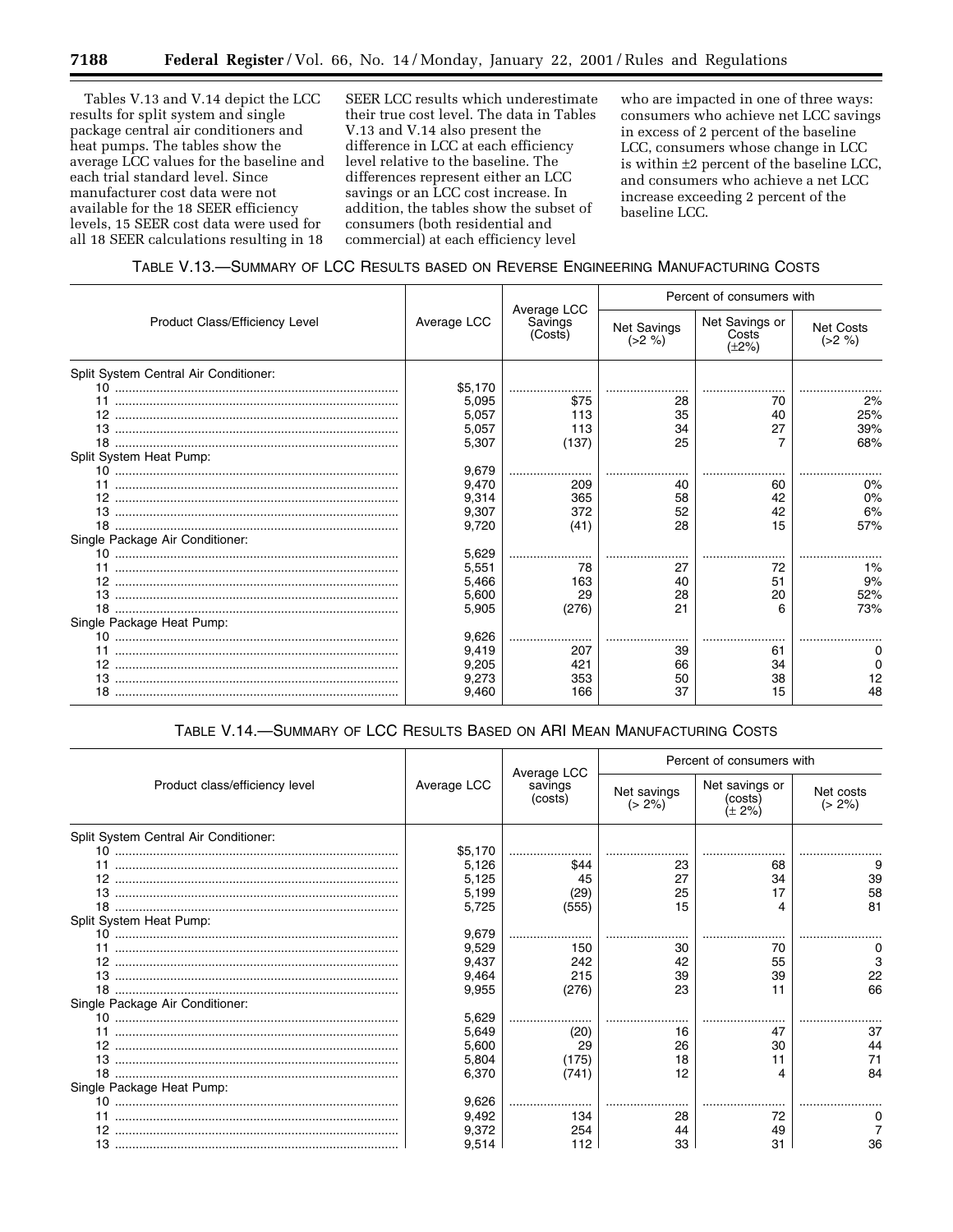# TABLE V.14.—SUMMARY OF LCC RESULTS BASED ON ARI MEAN MANUFACTURING COSTS—Continued

|                                |             | Average LCC        |                          |                                                                                                       |    |  |
|--------------------------------|-------------|--------------------|--------------------------|-------------------------------------------------------------------------------------------------------|----|--|
| Product class/efficiency level | Average LCC | savings<br>(costs) | Net savings<br>$(> 2\%)$ | Percent of consumers with<br>Net savings or<br>Net costs<br>(costs)<br>$(> 2\%)$<br>$(\pm 2\%)$<br>10 |    |  |
| 18                             | 9,922       | (296)              | 24                       |                                                                                                       | 66 |  |

Consumer subgroup impacts have been estimated by determining the LCC impacts of the trial standard levels on those consumers who are below the poverty line (*e.g.,* for a family of four, this constitutes a household income of less than \$16,036). To perform this calculation, we used the subset of RECS 97 data for households that are considered low-income.15 Table V.15 and V.16 summarize the impacts on low-income consumers who utilize central air conditioners and heat pumps.

# TABLE V.15.—SUMMARY OF LCC RESULTS ON LOW-INCOME CONSUMERS BASED ON REVERSE ENGINEERING MANUFACTURING COSTS

|                                       |             |                                   |                          | Percent of consumers with           |                        |
|---------------------------------------|-------------|-----------------------------------|--------------------------|-------------------------------------|------------------------|
| Product class/efficiency level        | Average LCC | Average LCC<br>savings<br>(costs) | Net savings<br>$(> 2\%)$ | Net Savings or<br>(costs)<br>(+ 2%) | Net costs<br>$(> 2\%)$ |
| Split System Central Air Conditioner: |             |                                   |                          |                                     |                        |
|                                       | \$4,906     |                                   |                          |                                     |                        |
| 11                                    | 4,855       | \$51                              | 21                       | 74                                  |                        |
|                                       | 4,841       | 65                                | 28                       | 38                                  |                        |
|                                       | 4,863       | 43                                | 26                       | 24                                  | 50                     |
|                                       | 5,176       | (270)                             | 17                       |                                     |                        |
| Split System Heat Pump:               |             |                                   |                          |                                     |                        |
|                                       | 8,965       |                                   |                          |                                     |                        |
|                                       | 8,836       | 129                               | 26                       | 74                                  |                        |
|                                       | 8,742       | 223                               | 44                       | 56                                  |                        |
|                                       | 8,780       | 185                               | 39                       | 49                                  |                        |
|                                       | 9,389       | (424)                             | 15                       | 10                                  | 75                     |
| Single Package Air Conditioner:       |             |                                   |                          |                                     |                        |
|                                       | 5,327       |                                   |                          |                                     |                        |
|                                       | 5,272       | 55                                | 21                       | 77                                  |                        |
|                                       | 5,202       | 125                               | 34                       | 52                                  |                        |
|                                       | 5,364       | (37)                              |                          | 18                                  |                        |
|                                       | 5,704       | (377                              | 15                       |                                     | 80                     |
| Single Package Heat Pump:             |             |                                   |                          |                                     |                        |
|                                       | 9.149       |                                   |                          |                                     |                        |
| 12                                    | 9,057       | 118                               | 24                       | 76<br>47                            |                        |
|                                       | 8,973       | 265                               | 53                       |                                     |                        |
|                                       | 9.145       | 148                               | 36                       | 44                                  | 20                     |
|                                       | 9,619       | (284)                             | 20                       |                                     | 66                     |

# TABLE V.16.—SUMMARY OF LCC RESULTS ON LOW-INCOME CONSUMERS BASED ON ARI MEAN MANUFACTURING COSTS

|                                       |             | Average LCC        | Percent of consumers with |                             |                    |  |
|---------------------------------------|-------------|--------------------|---------------------------|-----------------------------|--------------------|--|
| Product class/efficiency level        | Average LCC | savings<br>(costs) | Net savings<br>- 2%)      | Savings/costs<br>$(+\,2\%)$ | Net costs<br>- 2%) |  |
| Split System Central Air Conditioner: |             |                    |                           |                             |                    |  |
|                                       | \$4,906     |                    |                           |                             |                    |  |
|                                       | 4.887       | \$19               |                           | 66                          |                    |  |
| 12 <sup>12</sup>                      | 4,903       |                    | 20                        | 29                          | 51                 |  |
|                                       | 5,007       |                    |                           | 4                           |                    |  |
|                                       | 5,598       | '692               | 10                        |                             | 88                 |  |
| Split System Heat Pump:               |             |                    |                           |                             |                    |  |
|                                       | 8,965       |                    |                           |                             |                    |  |
|                                       | 8,890       | 75                 | 16                        | 84                          |                    |  |
|                                       | 8,862       | 103                | 27                        | 64                          |                    |  |
| 13.                                   | 8,948       |                    | 25                        | 40                          |                    |  |
|                                       | 9.610       | (645)              |                           |                             | 81                 |  |
| Single Package Air Conditioner:       |             |                    |                           |                             |                    |  |
|                                       | 5.327       |                    |                           |                             |                    |  |

15Approximately 7 percent of the RECS 97

households with central air conditioners and 9

percent of the households with heat pumps met this criteria.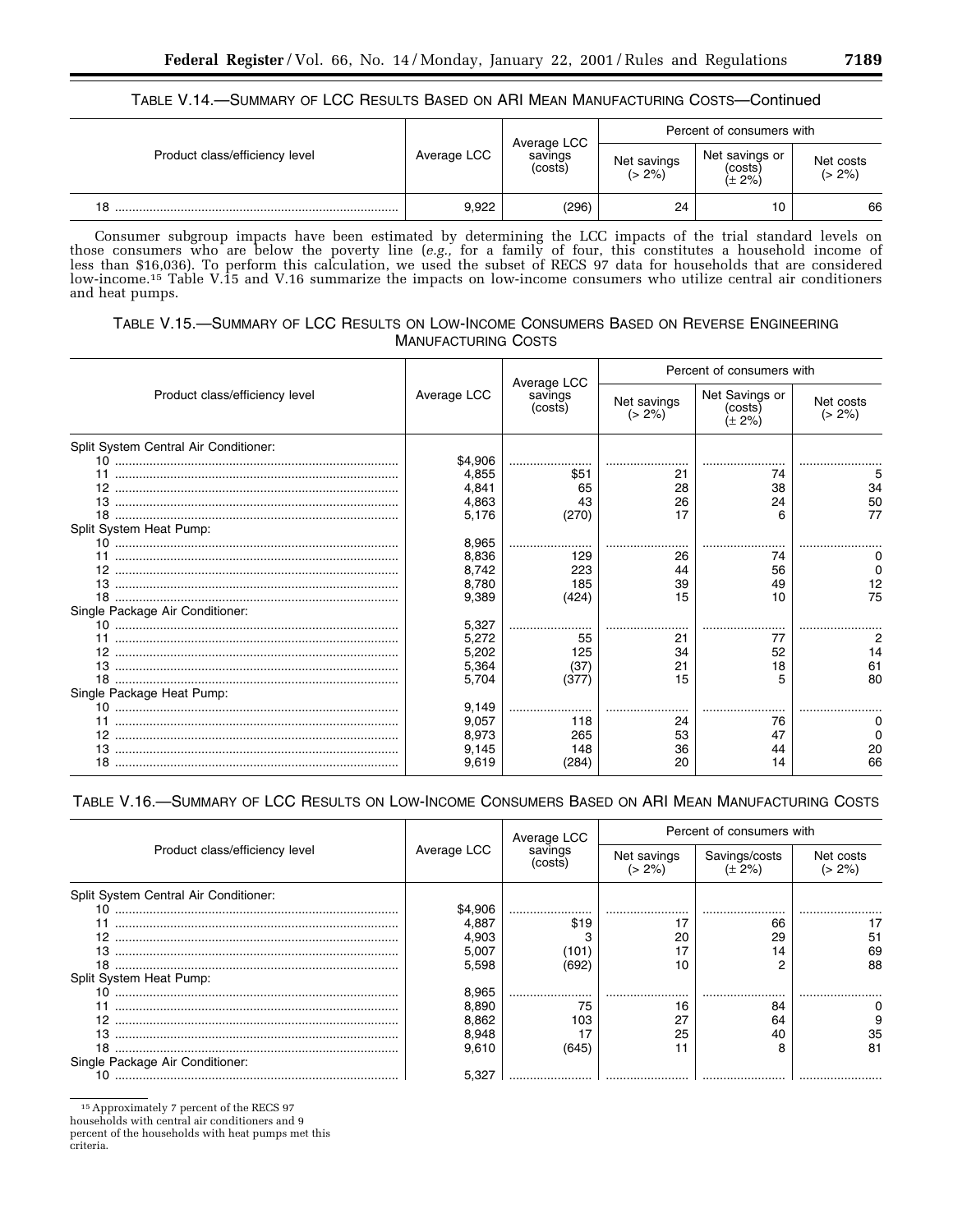|                                |             | Average LCC        |             | Percent of consumers with  |                    |  |
|--------------------------------|-------------|--------------------|-------------|----------------------------|--------------------|--|
| Product class/efficiency level | Average LCC | savings<br>(costs) | Net savings | Savings/costs<br>$(+ 2\%)$ | Net costs<br>$2\%$ |  |
|                                | 5,283       | 44                 |             | 42                         |                    |  |
| ?                              | 5,313       |                    | 20          | דמ                         | 53                 |  |
| 13                             | 5,568       | 241                | 12          |                            | 79                 |  |
| 18                             | 6,158       | '831               |             |                            | 88                 |  |
| Single Package Heat Pump:      |             |                    |             |                            |                    |  |
| 10                             | 9,149       |                    |             |                            |                    |  |
|                                | 9.057       | 92                 | 21          | 78                         |                    |  |
|                                | 8.973       | 176                | 35          | 53                         |                    |  |
| 13                             | 9.145       |                    | 25          | 27                         | 48                 |  |
| 18                             | 9.619       |                    | 18          |                            | 4                  |  |

# TABLE V.16.—SUMMARY OF LCC RESULTS ON LOW-INCOME CONSUMERS BASED ON ARI MEAN MANUFACTURING COSTS—Continued

In comparing the LCC results on the subgroup of consumers who are low-income (Tables V.15 and V.16) versus all central air conditioner and heat pump consumers (Tables V.13 and V.14), it appears that low-income consumers have lower savings at the different trial standard levels than the general population of central air conditioner and heat pump consumers. Table V.17 directly compares the LCC impacts of the final rule on both the low-income subgroup and all consumers.

TABLE V.17.—COMPARISON OF LCC IMPACTS OF THE FINAL RULE ON ALL CONSUMERS VS. LOW-INCOME CONSUMERS

| Product class     |                      |                                |                            | Reverse engineering costs                                       |                      | ARI mean costs                 |                  |                                                                        |                      |
|-------------------|----------------------|--------------------------------|----------------------------|-----------------------------------------------------------------|----------------------|--------------------------------|------------------|------------------------------------------------------------------------|----------------------|
|                   | <b>SEER</b>          | Average LCC savings<br>(costs) |                            | Percent of consumers<br>with net costs (>2% of<br>baseline LCC) |                      | Average LCC savings<br>(costs) |                  | Percent of con-<br>sumers with net<br>costs (>2% of base-<br>line LCC) |                      |
|                   |                      | All con-<br>sumers             | Low-in-<br>come            | All con-<br>sumers                                              | Low-in-<br>come      | All con-<br>sumers             | Low-in-<br>come  | All con-<br>sumers                                                     | Low-in-<br>come      |
| Single Package HP | 13<br>13<br>13<br>13 | \$113<br>372<br>29<br>353      | \$43<br>185<br>(37)<br>148 | 39<br>6<br>52<br>12                                             | 50<br>12<br>61<br>20 | (\$29)<br>215<br>(175)<br>112  | (\$101)<br>(241) | 58<br>22<br>71<br>36                                                   | 69<br>35<br>79<br>48 |

3. Net Present Value and Net National Employment

The net present value analysis is a measure of the cumulative benefit or cost to the Nation that would result from more stringent standards. As with the determination of national energy savings, four different scenarios were analyzed for each trial standard level consisting of variations on: (1)

Electricity price and housing projections; (2) shipment efficiency distributions; (3) manufacturer cost estimates; and (4) societal discount rate. Electricity price and housing projections were based on three different AEO 2000 forecasts: (1) Reference Case, (2) High Growth Case, and (3) Low Growth Case. Three efficiency scenarios were analyzed which forecast the shipment

efficiency distribution after new standards: (1) NAECA scenario, (2) Rollup scenario, and (3) Shift scenario. For these results the equipment lifetime was assumed to be 18.4 years, coupled with the inclusion of compressor replacement costs and an assumed societal discount rate of 7 percent. The range of NPVs are reported in Table V.18.

# TABLE V.18: RANGE OF NET PRESENT VALUE WITH ELECTRICITY PRICE AND HOUSING PROJECTIONS

|                           | Net present value for unites sold from 2006 to 2030 (billion 98\$) |                                                                                                                  |       |                |         |                                                    |  |
|---------------------------|--------------------------------------------------------------------|------------------------------------------------------------------------------------------------------------------|-------|----------------|---------|----------------------------------------------------|--|
| Trial standard level      | Reverse engineering costs                                          |                                                                                                                  |       | ARI mean costs |         |                                                    |  |
|                           | <b>NAECA</b>                                                       | Rool-up                                                                                                          | Shift | NAECA          | Roll-up | Shift                                              |  |
| $\mathcal{P}$<br>$3$<br>5 |                                                                    | 1 to 2    2 to 3    -1 to -2    -1 to -2    0 to -1   <br>0 to 1    1 to 2    $-3$ to $-4$   $-5$ to $-6$   $-4$ |       | l 0 ………………   1 |         | $\cdot$ 0 to $-1$<br>$-3$ to $-4$<br>$-5$<br>$-10$ |  |

In order to show the sensitivity of the NPVs in Table V.18 to the various input assumptions, Tables V.19 through V.22 report the range of NPV results for a

range of assumptions and scenarios relative to the base case national equipment and operating costs for all central air-conditioning and heat pump equipment. By the ''base case'' we mean the case of no new efficiency standards. The results in Table V.19 and V.20 are the AEO 2000 Reference Case forecast of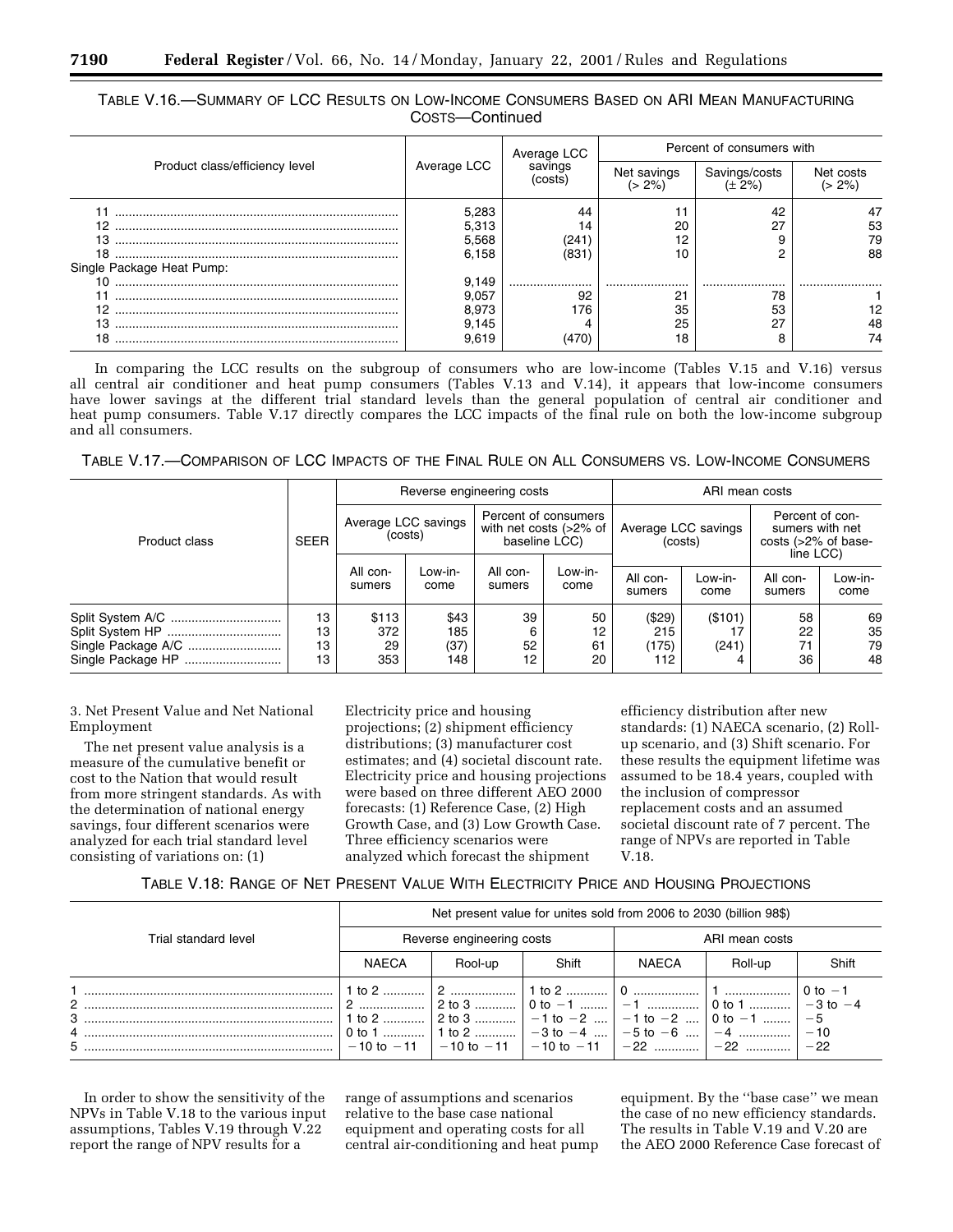electricity prices and housing. The total costs are presented for the base case and each trial standard level. The discount

rate is 7 percent. In addition, the NPV (the difference in total costs between the base case and trial standard level), as

well as the NPV as a percentage of the ''Base Case Total Costs,'' are calculated for each trial standard level.

# TABLE V.19.—NET PRESENT VALUES RESULTS RELATIVE TO BASE CASE TOTAL EQUIPMENT AND OPERATING COSTS BASED ON REVERSE ENGINEERING MANUFACTURING COSTS

|            |                     |                          |                        |                                          |                          | Efficiency scenario    |                                          |                          |                        |                                          |
|------------|---------------------|--------------------------|------------------------|------------------------------------------|--------------------------|------------------------|------------------------------------------|--------------------------|------------------------|------------------------------------------|
| <b>TSL</b> | Base                | <b>NAECA</b>             |                        | Roll-up                                  |                          |                        | Shift                                    |                          |                        |                                          |
|            | case total<br>costs | Total                    | <b>NPV</b>             |                                          | Total                    | <b>NPV</b>             |                                          | Total                    | <b>NPV</b>             |                                          |
|            | billion<br>98\$     | costs<br>billion<br>98\$ | <b>Billion</b><br>98\$ | As per-<br>cent of<br>base<br>case total | costs<br>billion<br>98\$ | <b>Billion</b><br>98\$ | As per-<br>cent of<br>base<br>case total | costs<br>billion<br>98\$ | <b>Billion</b><br>98\$ | As per-<br>cent of<br>base<br>case total |
|            | 379                 | 378                      | 2                      | 0.4                                      | 377                      | 2                      | 0.5                                      | 378                      |                        | 0.4                                      |
| $2$<br>    | 379                 | 377                      | 2                      | 0.5                                      | 377                      | 3                      | 0.7                                      | 380                      | (1)                    | 0.2                                      |
| 3          | 379                 | 378                      |                        | 0.4                                      | 377                      | 2                      | 0.6                                      | 381                      | (2)                    | 0.5                                      |
| 4          | 379                 | 379                      |                        | 0.0                                      | 378                      |                        | 0.3                                      | 383                      | (4)                    | 0.9                                      |
| 5          | 379                 | 390                      | (10)                   | $-2.7$                                   | 390                      | (10)                   | $-2.7$                                   | 390                      | (10)                   | $-2.7$                                   |

# TABLE V.20.—NET PRESENT VALUES RELATIVE TO BASE CASE TOTAL EQUIPMENT AND OPERATING COSTS BASED ON ARI MEAN MANUFACTURING COSTS

|            |                                        | Efficiency scenario      |                        |                                          |                          |                        |                                          |                          |                 |                                          |
|------------|----------------------------------------|--------------------------|------------------------|------------------------------------------|--------------------------|------------------------|------------------------------------------|--------------------------|-----------------|------------------------------------------|
| <b>TSL</b> | Base                                   | <b>NAECA</b>             |                        | Roll-up                                  |                          |                        | Shift                                    |                          |                 |                                          |
|            | case total<br>costs<br>billion<br>98\$ | Total                    | <b>NPV</b>             |                                          | Total                    | <b>NPV</b>             |                                          | Total                    | <b>NPV</b>      |                                          |
|            |                                        | costs<br>billion<br>98\$ | <b>Billion</b><br>98\$ | As per-<br>cent of<br>base<br>case total | costs<br>billion<br>98\$ | <b>Billion</b><br>98\$ | As per-<br>cent of<br>base<br>case total | costs<br>billion<br>98\$ | billion<br>98\$ | as per-<br>cent of<br>base<br>case total |
|            | 381                                    | 381                      |                        | 0.0                                      | 381                      |                        | 0.2                                      | 385                      | 0               | $-0.1$                                   |
| 2          | 381                                    | 382                      | (1)                    | $-0.3$                                   | 381                      |                        | 0.0                                      | 388                      | (3)             | $-0.9$                                   |
| 3          | 381                                    | 383                      | (2)                    | $-0.5$                                   | 382                      | (1)                    | $-0.2$                                   | 390                      | (5)             | $-1.4$<br>$-2.5$                         |
| 4          | 381                                    | 387                      | (5)                    | $-1.4$                                   | 386                      | (4)                    | $-1.1$                                   | 395                      | (10)            |                                          |
| 5          | 381                                    | 403                      | (22)                   | $-5.8$                                   | 403                      | (22)                   | $-5.8$                                   | 407                      | (22)            | $-5.8$                                   |

Table V.21 shows how a 3 percent discount rate<sup>16</sup> impacts the net present value. Only the Roll-up efficiency

scenario and the AEO Reference Case electricity price and housing projection

were considered in analyzing the impacts from a 3 percent discount rate.

|                |                                                                                                                                                                                                                                                                                                                                                                                       |                            |                                           |                                              | ARI mean costs |                      |      |        |  |
|----------------|---------------------------------------------------------------------------------------------------------------------------------------------------------------------------------------------------------------------------------------------------------------------------------------------------------------------------------------------------------------------------------------|----------------------------|-------------------------------------------|----------------------------------------------|----------------|----------------------|------|--------|--|
|                |                                                                                                                                                                                                                                                                                                                                                                                       |                            |                                           |                                              |                | Trial standard level |      |        |  |
| TSL            | Reverse engineering costs<br>Trial standard level<br>Base case<br>Base case<br>As percent<br>Net<br>total costs<br>total costs<br>Total cost<br>of base<br>billion 98\$<br>billion 98\$<br>present<br>billion 98\$<br>case total<br>value 98\$<br>costs<br>708<br>712<br>701<br>0.9<br>697<br>708<br>712<br>∶ 6. <sub>ا</sub><br>697<br>712<br>708<br>1.6<br>697<br>708<br>712<br>1.5 | Total cost<br>billion 98\$ | Net<br>present<br>value bil-<br>lion 98\$ | As percent<br>of base<br>cast total<br>costs |                |                      |      |        |  |
|                |                                                                                                                                                                                                                                                                                                                                                                                       |                            |                                           |                                              |                | 707                  |      | 0.6    |  |
| $\overline{2}$ |                                                                                                                                                                                                                                                                                                                                                                                       |                            |                                           |                                              |                | 705                  |      | 0.9    |  |
| 3              |                                                                                                                                                                                                                                                                                                                                                                                       |                            |                                           |                                              |                | 706                  |      | 0.8    |  |
| 4              |                                                                                                                                                                                                                                                                                                                                                                                       |                            |                                           |                                              |                | 711                  |      | 0.0    |  |
| 5              | 708                                                                                                                                                                                                                                                                                                                                                                                   | 716                        | (8)                                       | $-1.2$                                       | 712            | 746                  | (35) | $-4.9$ |  |

The proposed rule also estimated the national employment impacts due to each of the five trial standard levels. As discussed in the proposed rule, the

energy efficiency standards for central air conditioners and heat pumps are expected to reduce electricity bills for residential and commercial consumers and the resulting net savings are expected to be redirected to other forms of economic activity. These shifts in

<sup>16</sup>A societal discount rate of 3 percent value was investigated as a scenario in accordance with the

Office of Management and Budget's (OMB) Guidelines to Standardize Measures of Costs and Benefits and the Format of Accounting Statements.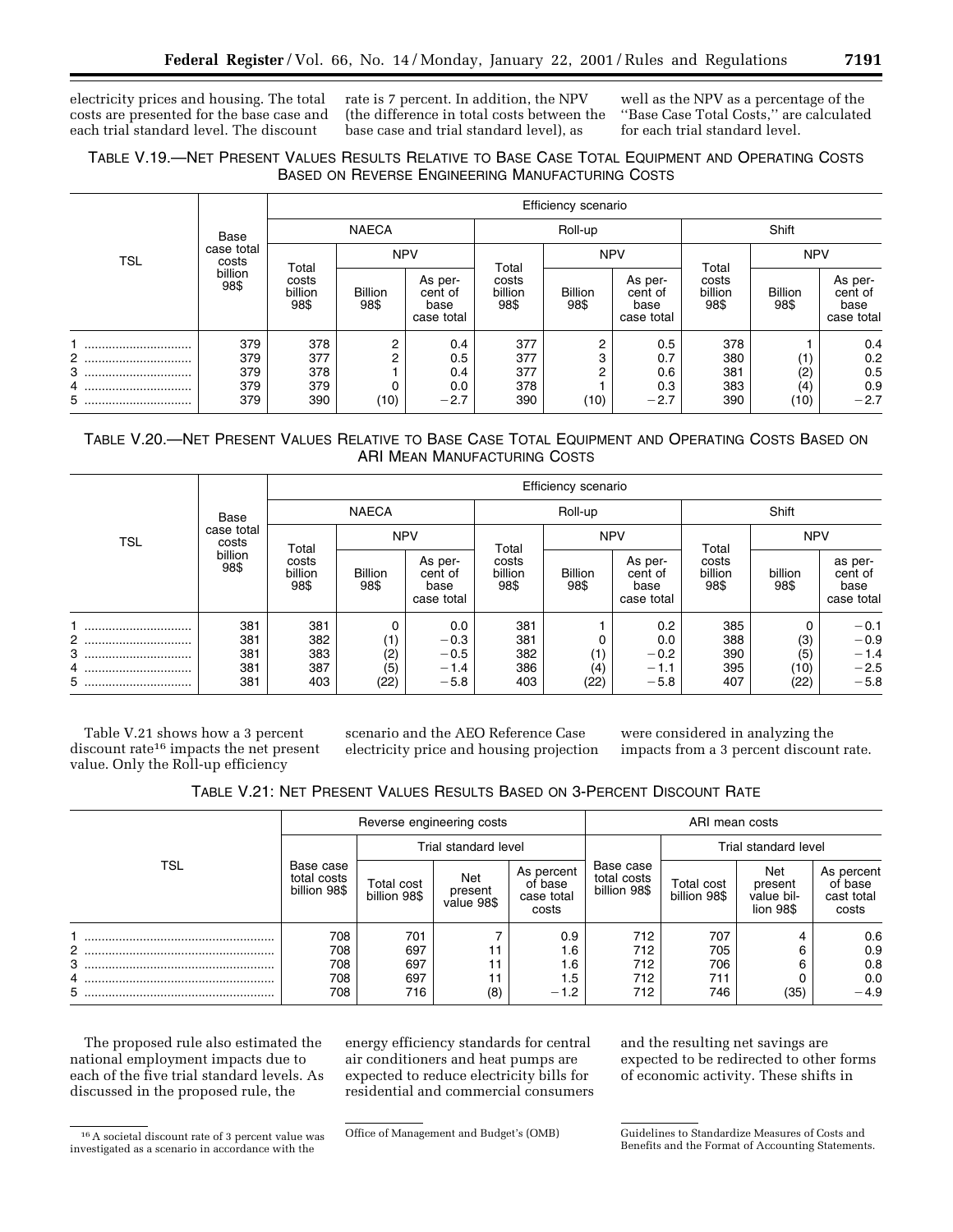spending and economic activity are expected to affect the demand for labor.

As we did for the proposed rule, the Department estimated the impacts of the new standards on national labor demand using an input/output model of the U.S. economy. The model characterizes the interconnections among 35 economic sectors using data from the Bureau of Labor Statistics. For some years after the new standards go into effect, new consumer expenditure on air conditioners and heat pumps each year outpaces their annual energy savings. This activity redirects expenditures into the manufacturing sector, which is less labor intensive than other sectors of the economy,17 producing a loss of jobs in those sectors that is larger than the gain of jobs in manufacturing. Also, a loss of jobs results in the utility sector due to its loss of revenues. As annual consumer energy savings begin to exceed annual new expenditures on air conditioners, eventually the new standards will produce a net gain in national employment.

The increases or decreases in the net demand for labor in the economy estimated by the input/output model due to air conditioner and heat pumps standards are likely to be very small relative to total national employment. For the following reasons any modest changes in employment are in doubt:

• Unemployment is now at the lowest rate in 30 years. If unemployment remains very low during the period when the standards are put into effect, it is unlikely that the standards alone could result in any change in national employment levels;

• Neither the BLS data nor the inputoutput model used by DOE include the quality or wage level of the jobs. The losses or gains from any potential employment change may be offset if job quality and pay also change; and

• The net benefits or losses from potential employment changes are a result of the estimated net present value of benefits or losses likely to result from air conditioner and heat pump standards. It may not be appropriate to separately identify and consider any employment impacts beyond the calculation of net present value.

Taking into consideration these legitimate concerns regarding the interpretation and use of the employment impacts analysis, the Department concludes only that the proposed central air conditioner and heat pump standards are likely to result in no appreciable job losses to the nation.

4. Impact on Utility or Performance of Products

As detailed in Section V of the proposed rule, in establishing classes of products we believe the adopted standards will not result in any degradation of utility or performance in the covered products.

## 5. Impact of Any Lessening of Competition

The Act directs the Department to consider any lessening of competition that is likely to result from standards. It further directs the Attorney General to determine the impact, if any, of any lessening of competition likely to result from a proposed standard and transmit such determination to the Secretary, not later than 60 days after the publication of a proposed rule, together with an analysis of the nature and extent of such impact. EPCA Section  $325(o)(2)(B)(i)(V)$ and (B)(ii), 42 U.S.C. 6295(o)(2)(B)(i)(V) and (B)(ii).

In order to assist the Attorney General in making such a determination, the Department provided the Department of Justice (DOJ) with copies of the proposed rule and the TSD for review. At DOE's request, the DOJ reviewed the manufacturer impact analysis interview questionnaire to ensure that it would provide insight concerning any lessening of competition due to any proposed trial standard levels.

As previously discussed in section II.D.4 above, the Department of Justice concluded that the residential central air conditioner and heat pump standards contained in the proposed rule could have an adverse impact on competition. The proposed standards would have changed the current central air conditioner and heat pump efficiency standards of 10 SEER/6.8 HSPF for split system air conditioners and heat pumps and 9.7 SEER/6.6 HSPF for single package air conditioners and heat pumps to 12 SEER for air conditioners and 13 SEER/7.7 HSPF for heat pumps. Through-the-wall equipment was the only exception. We proposed an 11 SEER standard for that class.

DOJ identified three possible competitive problems presented by the proposed standards. First, DOJ stated that the proposed 13 SEER heat pump standard would have a disproportionate impact on smaller manufacturers. They stated that currently less than 20 percent of the total current product lines meet the proposed standards, but for some small manufacturers, 100 percent

of their product lines fail to satisfy the proposed standard.

Second, DOJ stated that the proposed standard for heat pumps, and in some instances for air conditioners, would have an adverse impact on some manufacturers of products (including those products referred to in the proposed rule as ''niche products'') used to retrofit existing housing and used in manufactured housing. These manufacturers could not, according to DOJ, make units that comply with the rule and fit into the available space.

Third, DOJ expressed concern that the proposed heat pump standard of 13 SEER could make heat pumps less competitive with alternative heating and cooling systems. Because the standard would result in increases in the size and cost of heat pumps, it is possible that purchasers would shift away from heat pumps to other systems that inc1ude electric resistance heat, reducing the competition that presently exists between heat pumps and those other systems.18

The Department of Justice urged the Department of Energy to take into account these possible impacts on competition in determining its final energy efficiency standard for air conditioners and heat pumps. DOJ wrote that the Department of Energy should consider setting a lower SEER standard for heat pumps, such as the standard included in Trial Standard Level 2, and a lower SEER standard for air conditioners for retrofit markets where there are space constraints (such as markets served by niche products) and for manufactured housing.

As we noted in the Supplementary ANOPR and proposed rule, nearly all small manufacturers produce only niche products. DOJ's first concern relates to disproportionate impacts on small manufacturers, which are substantially the same group as the niche product manufacturers. Furthermore, niche products almost exclusively serve applications with severe space constraints. Today's final rule prescribes standards only for those products that are not severely space-constrained, and therefore substantially eliminates their first concern regarding the impact of more stringent standards on small manufacturers.

<sup>17</sup>Bureau of Economic Analysis, Regional Multipliers: A User Handbook for the Regional Input-Output Modeling System (RIMS II)

<sup>18</sup> DOJ also wrote about our request for comments on a proposal to adopt a standard for steady-state cooling efficiency (EER). The regulation language in the proposed rule did not include a provision regarding an EER standard, and DOJ limited its views to the standards set forth in the proposed regulation language, indicating that if the Department proposes rule language in the future incorporating an EER standard, DOJ would address the competitive impact of that standard.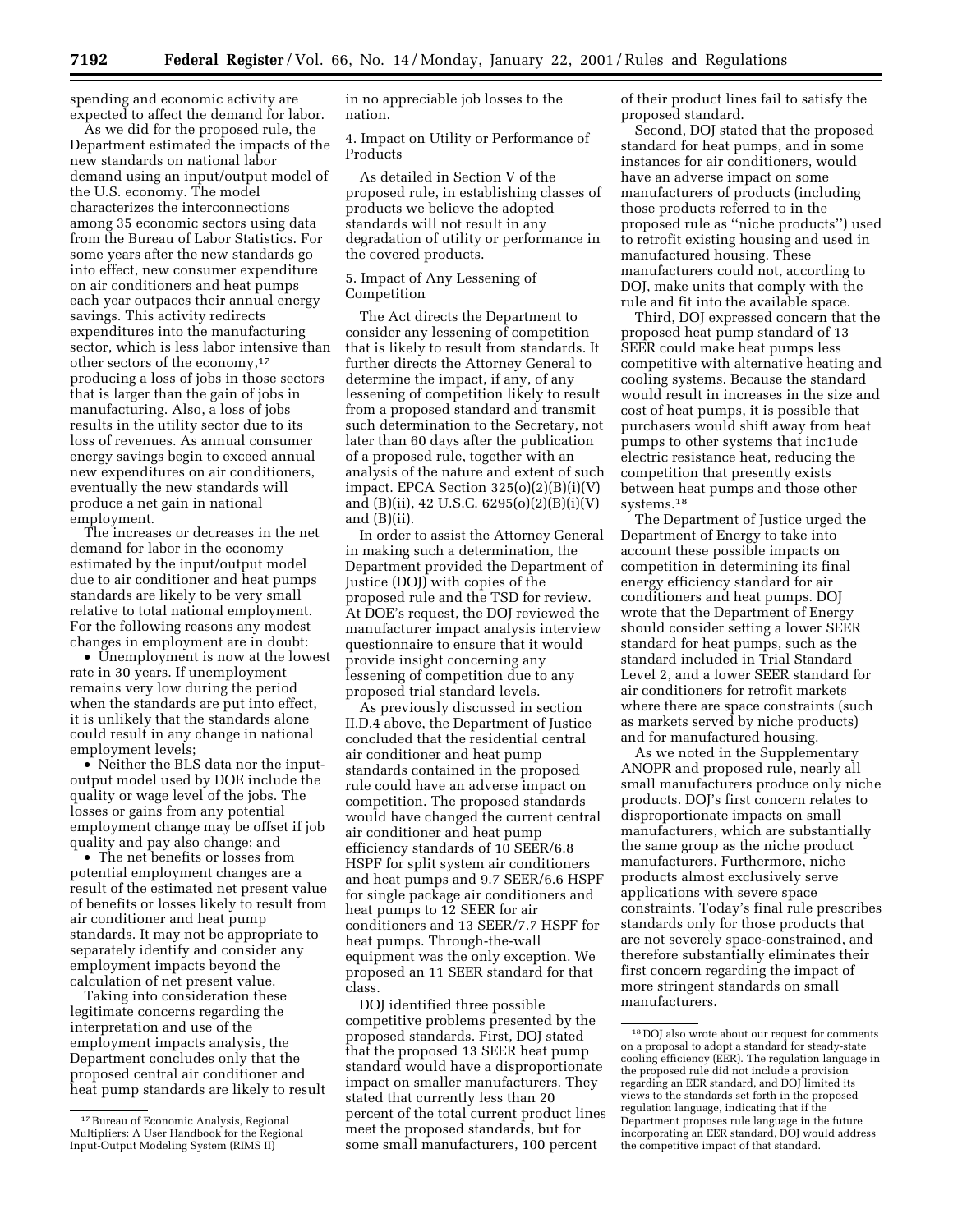DOJ's second concern about products intended for space constrained markets are more difficult to address since the standards apply to products at the point of manufacture and not the point of installation. We have removed one element of this concern by not specifying new standards for niche products, primarily due to our concern over their continued viability in replacement applications. However, we recognize that larger conventional equipment also poses problems in replacement applications and that these problems may be more complex in manufactured homes. Nevertheless, air conditioner and heat pump manufacturers do have options for increasing the efficiency of equipment without increasing the size of both the indoor and outdoor units, and we expect products utilizing those options

to be available to consumers during the time when the standards we are adopting today are in effect.

As to DOJ's third concern regarding possible shifting in the market from heat pumps to resistance heaters, we have adopted the same minimum SEER requirement for heat pumps as we have for air conditioners. That action substantially reduces the incentive for consumers to switch, thereby addressing that concern.

In summary, the standards we are adopting should effectively eliminate most of DOJ's concerns regarding the lessening of competition, even under TSL 4. To the extent that we have not fully eliminated all their concerns, however, we have considered the remaining possibility for lessening of competition as we weighed the burdens of today's adopted standards.

6. Need of the Nation To Save Energy

The Secretary recognizes the need of the Nation to save energy. Enhanced energy efficiency improves the nation's energy security, and reduces the environmental impacts of energy production. Improved efficiency of central air conditioners and heat pumps is also likely to improve the reliability of the nation's electric system. The energy savings from central air conditioner and heat pump standards result in reduced emissions of carbon and  $NO<sub>x</sub>$ . Cumulative emissions savings over the 15-year period modeled are shown in Table V.22. The results presented in Table V.22 are based only on the AEO 2000 Reference Case for electricity price and housing projections and the NAECA efficiency scenario.

TABLE V.22.—CUMULATIVE EMISSIONS REDUCTIONS BASED ON AEO 2000 REFERENCE CASE AND NAECA EFFICIENCY SCENARIO (2006–2020)

| Trial standard level | Reverse engineering costs            |                                       | ARI mean costs                       |                                        |
|----------------------|--------------------------------------|---------------------------------------|--------------------------------------|----------------------------------------|
|                      | Carbon (Mt)                          | $NO_{X}$ (kt)                         | Carbon (Mt)                          | $NOx$ (kt)                             |
| C<br>3               | 13.2<br>23.8<br>27.7<br>32.6<br>63.0 | 36.7<br>72.7<br>84.4<br>85.8<br>184.2 | 13.4<br>23.7<br>27.4<br>33.6<br>63.7 | 37.2<br>67.9<br>78.8<br>102.5<br>193.7 |

The impact of varying electricity price and housing projections (i.e., different AEO cases) as well as different efficiency scenarios were considered for the Trial Standard Level 4. Table V.23 shows how carbon and  $NO<sub>X</sub>$  emissions are impacted by the different projections and scenarios.

| TABLE V.23.-CUMULATIVE EMISSIONS REDUCTIONS FOR FINAL STANDARD (2006-2020) AND THE IMPACT OF DIFFERENT |
|--------------------------------------------------------------------------------------------------------|
| <b>ELECTRICITY PRICE/HOUSING PROJECTIONS AND EFFICIENCY SCENARIOS</b>                                  |

|                                          |                                             | Reverse engineering costs            |                                       | ARI mean costs                       |                                        |
|------------------------------------------|---------------------------------------------|--------------------------------------|---------------------------------------|--------------------------------------|----------------------------------------|
| Electricity price and housing projection | Efficiency scenario                         | Carbon (Mt)                          | $NO_{X}$ (kt)                         | Carbon (Mt)                          | $NOx$ (kt)                             |
|                                          | NAECA<br>Roll-up<br>Shift<br>NAECA<br>NAECA | 32.6<br>32.7<br>36.0<br>28.5<br>42.2 | 85.8<br>93.8<br>107.1<br>97.2<br>92.4 | 33.6<br>31.3<br>34.9<br>27.5<br>42.8 | 102.5<br>87.5<br>97.9<br>95.8<br>103.1 |

The annual carbon emission reductions range up to 6.8 Mt in 2020 and the  $NO<sub>x</sub>$  emissions reductions up to 27.0 kt in 2015.19 20 Total carbon and  $NO<sub>x</sub>$  emissions for each trial standard level are reported in the Environmental Assessment, in the TSD.

The Department makes no effort to monetize the benefits of the actual emission reductions, but there may be time related differences in the perceived value of the emissions depending on when they occur, as with monetized

benefits that accumulate over time. Emission reductions that occur sooner are often more desirable than equivalent reductions that occur later. Like monetary benefits, the health, recreational and ecosystem benefits that result from emission reductions are often perceived to have a greater value if they occur sooner, rather than later. To the extent that the different trial standard levels have slightly different shipment distributions over time, some trial standard levels might have a

slightly higher proportion of earlier emission reductions than another trial standard level. To show the possible effect of the different timing patterns of the emissions, the Department is also presenting discounted emissions. These calculations were done using the same seven percent discount rate as was used for discounting monetized benefits. We show discounted cumulative emission savings from 2006 through 2030 in Table V.24.

 $\frac{19 \text{Million metric}}{20 \text{ The total number of}}$  and  $\frac{20 \text{ The total number of}}{20 \text{ The total number of}}$ .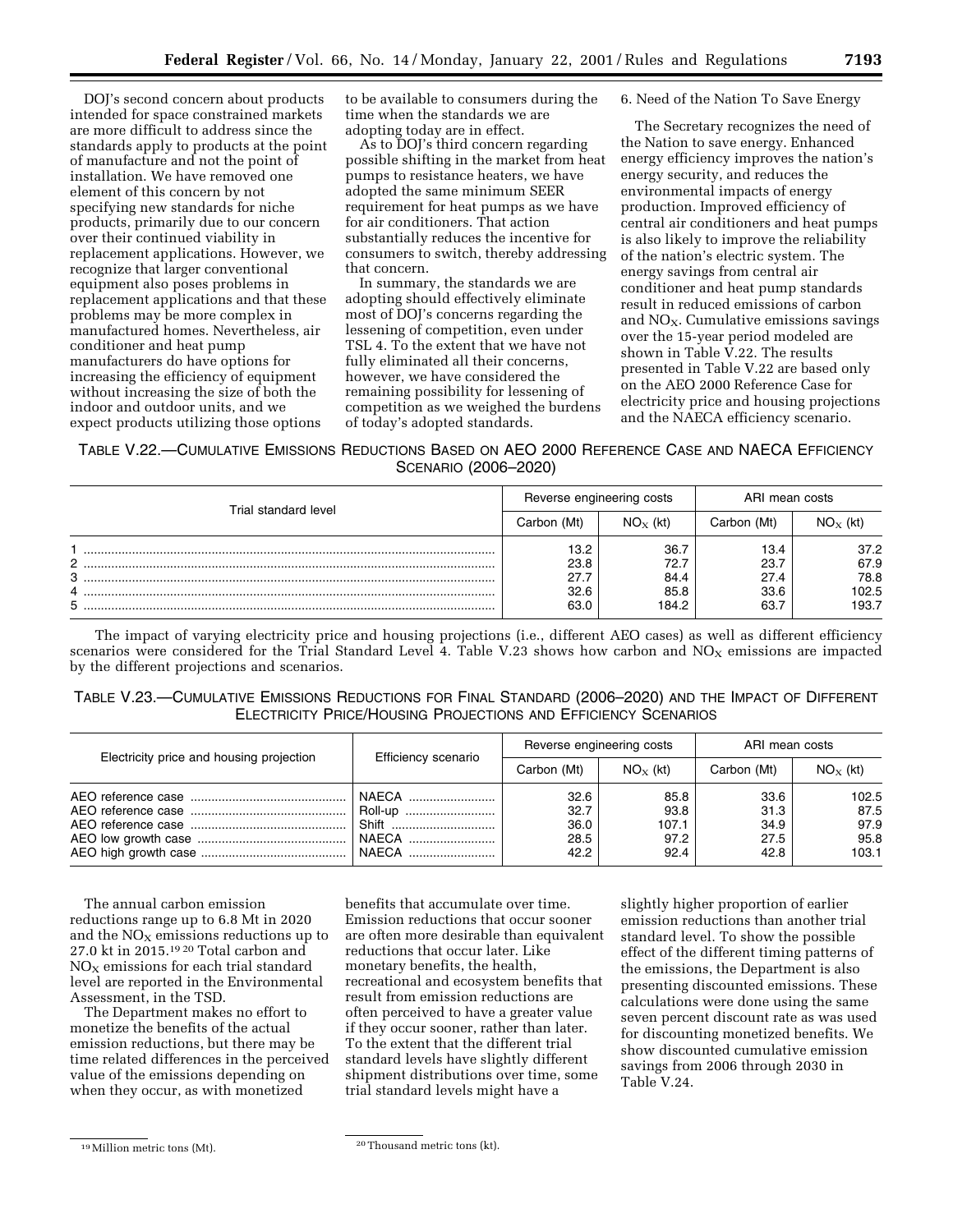|                      | Reverse engineering costs  |                                      | ARI mean costs                    |                                      |
|----------------------|----------------------------|--------------------------------------|-----------------------------------|--------------------------------------|
| Trial standard level | Carbon (Mt)                | $NO_{X}$ (kt)                        | Carbon (Mt)                       | $NOx$ (kt)                           |
| C.<br>з<br>4<br>5    | 8.5<br>9.8<br>11.6<br>22.3 | 15.7<br>30.3<br>35.2<br>36.7<br>77.1 | 4.8<br>8.5<br>9.8<br>12.0<br>22.7 | 15.7<br>29.2<br>33.8<br>43.3<br>81.1 |

TABLE V.24.—CUMULATIVE DISCOUNTED EMISSIONS REDUCTIONS BASED ON AEO 2000 REFERENCE CASE AND NAECA EFFICIENCY SCENARIO (2006–2020)

## 7. Other Factors

This provision allows the Secretary of Energy, in determining whether a standard is economically justified, to consider any other factors that the Secretary deems to be relevant. EPCA Section 325(o)(2)(B)(i)(VI), 42 U.S.C.  $6295(o)(2)(B)(i)(VI)$ . The Secretary has decided to consider the impact on peak power requirements and electric utility system reliability.

Peak power impacts on electric utilities from increases in the central air conditioner and heat pump standard are calculated using the NEMS–BRS model. NEMS–BRS is used to estimate peak power impacts by calculating the reduction in planned generation capacity due to an increase in the minimum efficiency standard. Table V.25 shows the estimated reductions in installed generation capacity, in gigawatts (GW), in the year 2020, due to

each of the trial standard levels. Of the installed generating capacity avoided, 13 percent would have been provided by coal power plants. The remaining percentage (87 percent) would have been supplied by either gas-fired, oilfired, or dual-fired power plants. The results presented in Table V.25 are based only on the AEO 2000 Reference Case for electricity price and housing projections and the NAECA efficiency scenario.

TABLE V.25.—INSTALLED GENERATION CAPACITY REDUCTIONS IN THE YEAR 2020 BASED ON AEO 2000 REFERENCE CASE AND NAECA EFFICIENCY SCENARIO

|                               | Reverse engi-<br>neering costs                           | ARI mean<br>costs                                        |
|-------------------------------|----------------------------------------------------------|----------------------------------------------------------|
| Trial standard level          | Installed<br>generating<br>capacity<br>reduction<br>(GW) | Installed<br>generating<br>capacity<br>reduction<br>(GW) |
| $\overline{2}$<br>3<br>4<br>5 | 6.5<br>10.6<br>12.4<br>15.5<br>28.8                      | 6.4<br>10.6<br>12.3<br>15.4<br>28.6                      |

The impact of varying electricity price efficiency scenarios were considered and housing projections (i.e., different AEO cases) as well as different

only for the final standard (trial standard level 4). Table V.26 shows how

installed generation capacity is impacted by the different projections and scenarios.

TABLE V.26.—INSTALLED GENERATION CAPACITY REDUCTIONS IN THE YEAR 2020 FOR FINAL STANDARD AND THE IMPACT OF DIFFERENT ELECTRICITY PRICE/HOUSING PROJECTIONS AND EFFICIENCY SCENARIOS

|                                          |                                    | Reverse engi-<br>neering costs                           | ARI mean<br>costs                                        |
|------------------------------------------|------------------------------------|----------------------------------------------------------|----------------------------------------------------------|
| Electricity price and housing projection | Efficiency scenario                | Installed<br>generating<br>capacity<br>reduction<br>(GW) | Installed<br>generating<br>capacity<br>reduction<br>(GW) |
|                                          | NAECA<br>Roll-up<br>NAECA<br>NAECA | 15.5<br>15.5<br>16.6<br>14.5<br>16.0                     | 15.4<br>15.0<br>16.4<br>13.9<br>15.6                     |

# *E. Conclusion*

Section 325(o)(2)(A) of the Act, 42 U.S.C. 6295(o)(2)(A), specifies that any new or amended energy conservation standard for any type (or class) of covered product shall be designed to

achieve the maximum improvement in energy efficiency which the Secretary determines is technologically feasible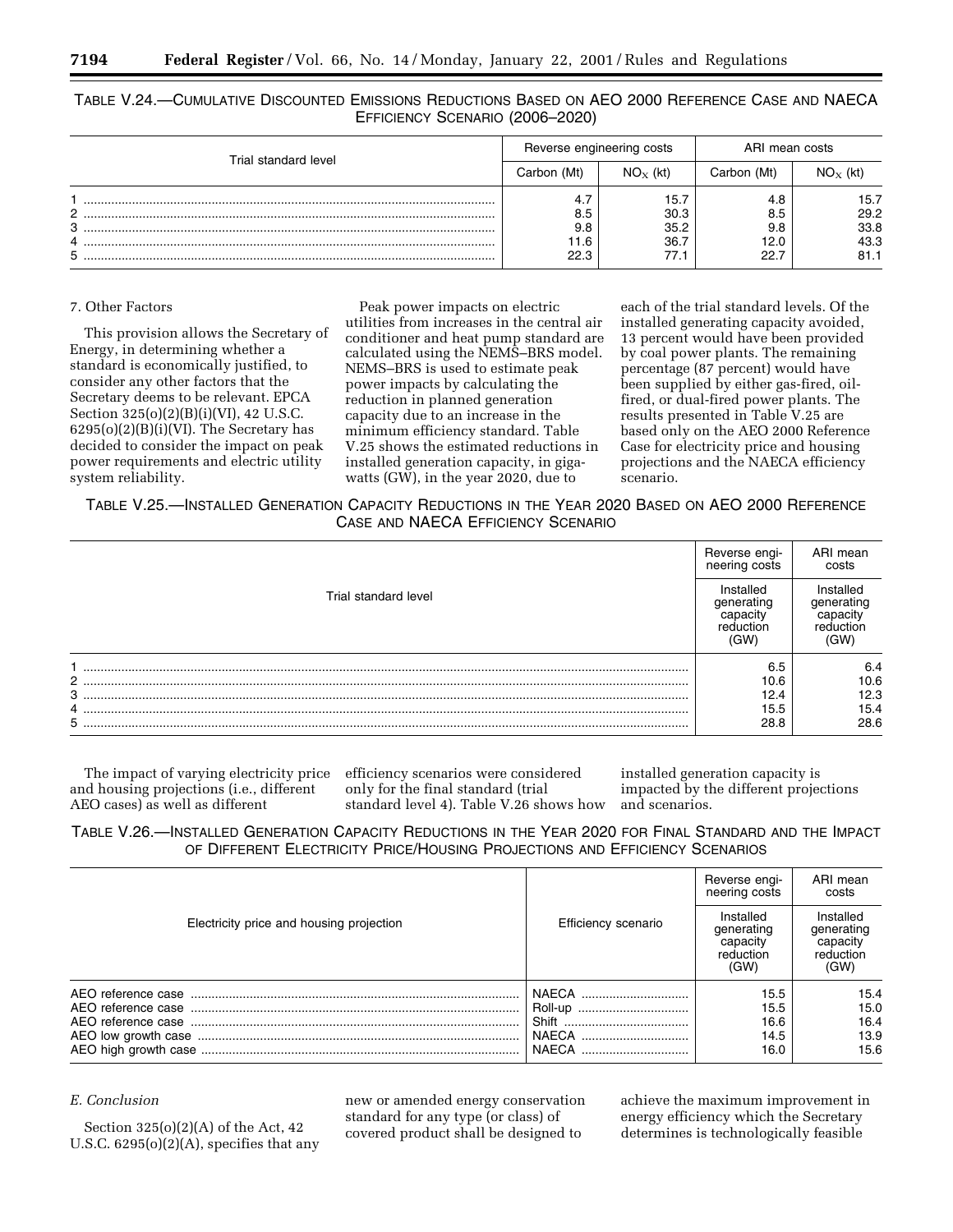and economically justified. In determining whether a standard is economically justified, the Secretary must determine whether the benefits of the standard exceed its burdens. EPCA Section 325(o)(2)(B)(i), 42 U.S.C. 6295(o)(2)(B)(i). The amended standard must ''result in significant conservation of energy.'' EPCA Section 325(o)(3)(B), 42 U.S.C. 6295(o)(3)(B).

We consider the impacts of standards beginning with the max tech level, i.e., Trial Standard Level 5. We then consider less efficient levels until we reach the level which is technologically feasible and economically justified.

To aid the reader as we discuss the benefits or burdens of the trial levels, we have included a summary of the analysis results in Table V.27.<sup>21</sup> Table

V.27 presents a summary of quantitative analysis results for each Trial Standard Level based on the assumptions we consider most plausible. These include manufacturing cost estimates from the reverse engineering, an 18.4-year equipment lifetime with one compressor replacement at 14 years, and electricity prices based on the AEO2000 Reference Case.

|  |  |  | TABLE V.27.-SUMMARY OF QUANTITATIVE RESULTS <sup>1</sup> |  |
|--|--|--|----------------------------------------------------------|--|
|--|--|--|----------------------------------------------------------|--|

|                                                       | Trial std 1 | Trial std 2 | Trial std 3 | Trial std 4 | Trial std 5 |
|-------------------------------------------------------|-------------|-------------|-------------|-------------|-------------|
|                                                       | 1.5         | 2.9         | 3.4         | 4.2         | 8.6         |
| NPV (\$billion):                                      | 6.5         | 10.6        | 12.4        | 15.5        | 28.8        |
|                                                       | 2           |             |             |             | (10)        |
|                                                       |             |             |             |             | (10)        |
|                                                       |             | 11          | 11          | 11          | (8)         |
| Cumulative emissions reductions through 2020:         |             |             |             |             |             |
|                                                       | 13.2        | 23.8        | 27.7        | 32.7        | 63.0        |
|                                                       | 36.7        | 72.7        | 84.4        | 93.8        | 184.2       |
| Cumulative change in INPV (\$ million) <sup>4</sup> : |             |             |             |             |             |
|                                                       | (160)       | (313)       | (319)       | (303)       |             |
|                                                       | (30)        | (159)       | (171)       | (169)       |             |
| Life cycle cost savings $(\$)^5$ .                    |             |             |             |             |             |
|                                                       | 75          | 113         | 113         | 113         | (137)       |
|                                                       | 78          | 163         | 163         | 29          | (276)       |
|                                                       | 209         | 365         | 372         | 372         | (41)        |
|                                                       | 207         | 421         | 353         | 353         | 166         |
| Payback (years) <sup>6</sup> :                        |             |             |             |             |             |
|                                                       | 7.8         | 9.8         | 9.8         | 11.3        | 19.6        |
|                                                       | 7.7         | 7.5         | 7.5         | 14.5        | 25.1        |
|                                                       | 2.7         | 3.9         | 6.4         | 6.4         | 14.0        |
|                                                       | 4.6         | 4.0         | 8.4         | 8.4         | 12.8        |

<sup>1</sup> Parentheses indicate negative  $(-)$  values.<br><sup>2</sup> Energy savings based on Roll-up efficiency scenario.

3Values based on NAECA efficiency scenario with the exception of TSL 4 which is based on the Roll-up scenario.

<sup>4</sup> Not calculated at Trial Standard Level 5.

5 Negative values indicate LCC increases.

<sup>6</sup> Payback periods are median values.

In addition to the quantitative results, we also consider other burdens and benefits that affect economic justification. The potential to improve the reliability of the electricity system is the major benefit we have not quantified explicitly. In areas where the occurrence of blackouts (and brownouts) can be reduced through expansion of system capacity, the economic value of avoided blackouts associated with reductions in peak load cannot exceed the value of the avoided capacity expansion. That value is already captured in our analysis as savings in consumer utility bills. However, in areas that do not expect to be able to maintain adequate capacity reserves, the value of avoided blackouts associated with reductions in peak

demand can far exceed the normal costs of capacity expansion.22

We also recognize that the adopted standards could result in additional burdens. These include a possible increase in health problems caused by consumers forgoing air conditioner purchases, a possible reduction in the ability of the product to dehumidify, a possible lessening of competition, and possible difficulty in installing the new baseline products into replacement applications. However, we generally believe that these burdens are capable of being mitigated at any standard level, except possibly Trial Standard Level 5. Section IV discusses our response to comments regarding benefits and burdens and explains our viewpoints on those issues.

First we considered Trial Standard Level 5, the maximum technologically achievable efficiency level for each of four classes, representing uniform 18 SEER requirements. The manufacturing cost we assume for Trial Standard Level 5 is equal to 15 SEER equipment, although we would expect that assumption to understate the cost and price of the product. Trial Standard Level 5 will likely save 8.6 quads of energy which the Department considers significant. These savings will result in the avoidance of approximately 29 GW of installed generation capacity. For comparison, the generating capacity is equivalent to roughly 75 large, 400 megawatt, power plants,23 approximately 3.7 percent of current installed generating capacity nationwide

<sup>21</sup>All cumulative effects that are not monetary are not discounted. Monetary effects are discounted to 1998 dollars.

<sup>22</sup>For instance, if capacity-related blackouts cost a region \$1 billion, society would be willing to pay up to \$1 billion to prevent them. If those blackouts

can be prevented through either a capacity expansion or a reduction in peak demand, and the new capacity would cost \$100 million, the value of the reduction in peak demand can be no more than \$100 million, If the region is short on capacity and cannot add new capacity quickly, however, the

same reduction in peak demand then can equal the value of the avoided blackout (\$1 billion) since there is no feasible alternative.

<sup>23</sup> DOE estimates 9 coal-fired power plants and 66 gas-fired power plants can be avoided. *See* TSD, Chapter 11 and Appendix H.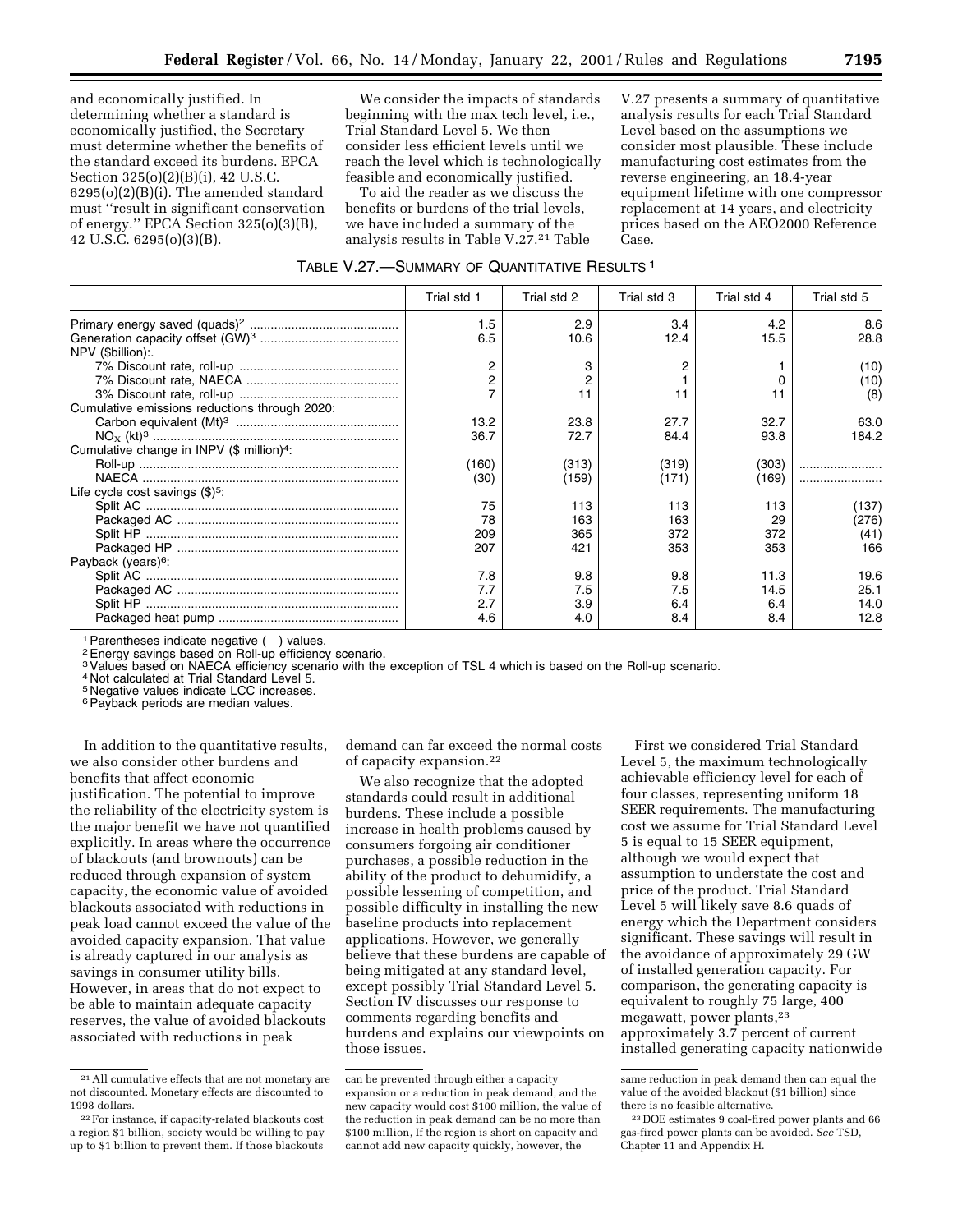and more than 13 percent of the anticipated growth in capacity needed by 2020. The emissions reductions are 63.0 Mt of carbon equivalent and 184.2 kt of  $NO<sub>x</sub>$ 

At Trial Standard Level 5, the average consumer would experience an increase in LCC. Purchasers of split central airconditioners, the predominant class of central air conditioner with 65 percent of the sales of central air conditioners and heat pumps, would lose on average \$137 over the life of the appliance. Purchasers of split heat pumps, the predominant class of heat pump, would lose on average \$41. Again, these results do not include the additional price the consumer would pay over the price of a 15 SEER product, which would increase the life cycle cost considerably. Furthermore, for the nation as a whole, Trial Standard Level 5 would result in a net cost of \$10 billion in NPV. We did not calculate manufacturer impacts at this trial standard level, determining based on preliminary evaluation that they would be severe and unacceptable.

The Secretary concludes that at Trial Standard Level 5, the benefits of energy savings, generating capacity reductions and emission reductions would be outweighed by the burdens of negative economic impacts to the nation, to the vast majority of consumers and to the manufacturers. Consequently, the Secretary has concluded that Trial Standard Level 5, the Max Tech Level, is not economically justified.

Next, we considered Trial Standard Level 4. This level specifies 13 SEER equipment for all product classes. In considering Trial Standard Level 4 the Roll-up efficiency scenario and reverse engineering cost data are the assumptions we consider to be the most probable as discussed in Part V.A, Trial Standard Levels. Primary energy savings would likely be 4.2 quads which the Department considers significant. The estimated reduction in installed generating capacity is approximately 15 GW, and reduced emissions would range up to 32.7 Mt of carbon equivalent and up to 93.8 kt of  $NO<sub>X</sub>$ .

The average air conditioner owner would save \$113 over the life of a split air conditioner and \$29 over the life of a packaged air conditioner. These equate to median payback periods of 11.3 years and 14.5 years, respectively. Low income consumers of split air conditioners and split heat pumps also incur LCC savings (\$43 for split air conditioner owners and \$185 savings for split heat pump owners). In addition, the average heat pump owner would benefit, saving \$372 over the life of a split heat pump and \$353 over the life of a packaged heat pump. These equate

to median payback periods between 6.4 and 8.4 years, respectively. Trial Standard Level 4 will lower peak electricity demand compared to the base case. That will allow utility service areas to either avoid new capacity or, to the extent that peak loads contribute to reliability problems, improve system reliability. The increase in national net present value is expected to be \$1 billion. The decrease in the net present value of the air conditioning and heat pump manufacturing industry is expected to be \$300 million.

After carefully considering the analysis, comments, and benefits versus burdens, the Department is amending the energy conservation standards for central air conditioners and central air conditioning heat pumps at Trial Standard Level 4. The Department concludes this standard saves a significant amount of energy and is technologically feasible and economically justified. In determining economic justification, the Department finds that the benefits of energy savings, the projected amount of avoided power plant capacity or improvement in system reliability that accompanies expected reduction in peak demand, consumer life cycle cost savings, national net present value increase and emission reductions resulting from the standards outweigh the burdens. The burdens include the loss of manufacturer net present value, increases in consumer life cycle cost for some users of products covered by today's final rule, any possible increase in health problems caused by consumers forgoing air conditioner purchases, any possible reduction in the ability of the product to dehumidify, any possible lessening of competition, and any possible difficulty in installing the new baseline products into replacement applications.

In the proposed rule, we proposed to adopt Trial Standard Level 3. The Department's decision to instead adopt the more stringent standards represented by Trial Standard Level 4 was influenced by comments we received during the intervening comment period. First, comments we received regarding the prices and markups applied to today's equipment persuaded us that the reverse engineering cost data are much more likely than the ARI Mean cost data to represent the actual costs of producing equipment under more stringent standards. Placing more weight on the costs represented by the reverse engineering data substantially improved the economic benefits to air conditioner owners, demonstrating that the benefits of Trial Standard Level 4 outweigh the

burdens. Second, many comments expressed concern that adopting heat pump standards that were more stringent than air conditioner standards would encourage more consumers to purchase electric resistance furnaces and air conditioners instead of heat pumps. In response to those comments, we verified that the energy savings from the more efficient heat pumps would be eliminated if only a small fraction of heat pump owners (4 percent) switched to resistance heating. That possibility provided added justification for adopting the same minimum standards for heat pumps as for air conditioners.

Given our decision to adopt a 13 SEER standard for both central air conditioners and central air conditioning heat pumps, we believe further evaluation is needed before we can issue final standards for air conditioners or heat pumps that currently are intended to serve applications with severe space constraints, exemplified by what we have referred to as ''niche'' products. Based on our preliminary assessment of ''highest viable efficiency levels'' we identified for these products in the TSD (Table 4.23), the comments stating that these products would have difficulty in meeting the standards proposed in the proposed rule, and the concerns expressed by the Department of Justice, we have serious concerns about whether 13 SEER is an appropriate standard for most such products. On the other hand, we are uncertain whether it would be prudent for us to apply the standards contained in the proposed rule to niche products in light of the 13 SEER standard we are adopting today for other products. Doing so may create a strong tendency for niche products, with lower minimum efficiency standards than conventional products, to be applied in conventional applications.

Therefore, today's final rule provides efficiency standards for all residential central air conditioners and heat pumps, except the niche products. We are referring to these products more generally as ''space-constrained products'', since they are specifically intended for severely space-constrained applications. We define them as having the following characteristics:

(1) Rated cooling capacities no greater than 30,000 BTU/hr

(2) An outdoor or indoor unit having at least two overall exterior dimensions or an overall displacement that:

(a) are (is) substantially smaller than those of other units that are (i) currently usually installed in site-built single family homes, and (ii) of a similar cooling, and, if a heat pump, heating, capacity, and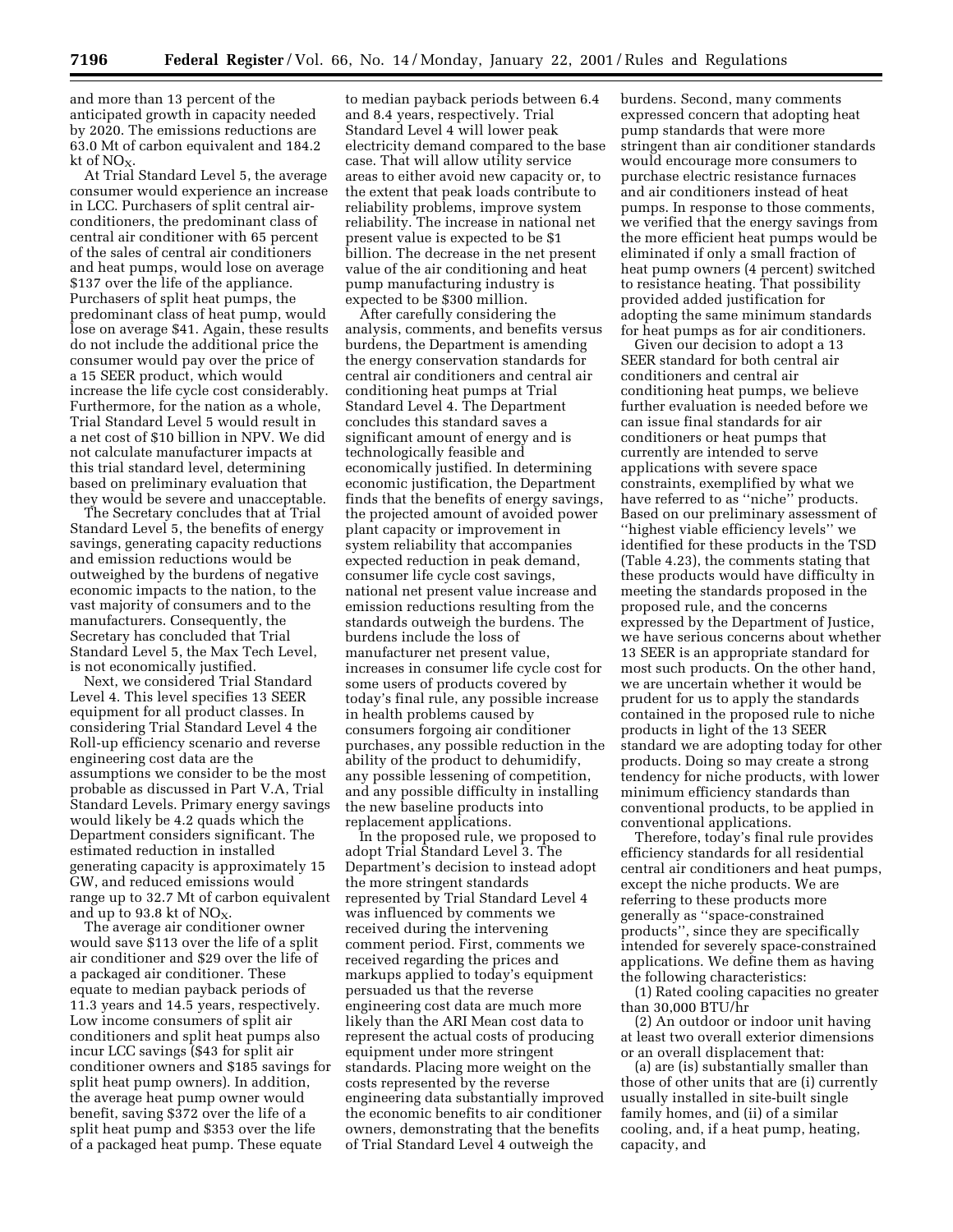(b) if increased, would certainly result in a considerable increase in the cost of installation or would certainly result in a significant loss in the utility of the product to the consumer.

(3) Of a product type that was available for purchase in the United States as of December 1, 2000.

Based on the information we have gathered thus far in this rulemaking, we believe space-constrained products would include equipment described as:

- through-the-wall packaged and split
- ductless split
- single package and non-weatherized

Small duct, high velocity equipment is covered by today's standards. As discussed in the proposed rule (65 FR at 59609–10), DOE addressed the concerns for that equipment by modifying the test procedure to allow those products to be tested as coil-only equipment. Also, the standards in today's rule will clearly apply to the types of central air conditioners and heat pumps normally installed in sitebuilt single family homes.

The Department will re-open the comment period in this rulemaking to address standards for space-constrained products, and plans to publish a final rule in the **Federal Register** no later than eighteen (18) months from the date of publication of today's rule. The rule covering space-constrained products will establish new product classes, to the extent necessary, and minimum efficiency standards for these products. It will also contain an assessment of technical feasibility and economic justification in accordance with the requirements of the Act. The Department intends to make the rule for space-constrained products effective on January 23, 2006.

Before reopening the comment period, we will initially identify those product types we believe should be treated as space-constrained products, and will begin to assess the impact of a rulemaking for these products on small businesses. To aid in this process, we will seek shortly the following information from each manufacturer of those products that we believe may meet the definition of space-constrained products:

(1) the number of employees employed by the company as of December 31, 2000 (to assist us in determining whether we should consider the company to be a small business entity);

(2) a list of proposed spaceconstrained products, providing for each type of product:

(a) a description of its intended applications

(b) a description based on physical characteristics, manufacturing characteristics, capacity, and performance attributes that would distinguish it from other types of products, and which would be enforceable at the point of manufacture

(c) a list of models produced of that product type by the manufacturer, containing for each model: Physical dimensions, rated capacities, and range of efficiency ratings available;

(3) a statement of whether the number of units produced by the manufacturer was less than or greater than 100,000 units in the year 2000; and

(4) an estimate of the percentage of units produced by the manufacturer that the manufacturer estimates are installed as replacements for similar units.

The Department encourages companies that believe they manufacture space-constrained products to immediately submit this information, without awaiting a request from DOE, to Ms. Geraldine Paige at the address indicated at the beginning of this notice.

We will make the information we obtain publicly available (excluding confidential information) through a **Federal Register** notice. A comment period will follow during which time the public will have an opportunity to review the published information and respond to the Department. Following the close of the comment period, we will issue in the **Federal Register** our determination of which of the published products we believe are spaceconstrained products and which we believe are not. We expect these steps to proceed simultaneously with the other activities to set standards for such products.

## **VI. Procedural Issues and Regulatory Review**

# *A. Review Under the National Environmental Policy Act*

The Department prepared an Environmental Assessment (EA) (DOE/ EA–1352) available from: U.S. Department of Energy, Office of Energy Efficiency and Renewable Energy, Forrestal Building, Mail Station EE–41, 1000 Independence Avenue, SW, Washington, DC 20585–0121, (202) 586– 0854. We found the environmental effects associated with various standard efficiency levels for central air conditioners and heat pumps to be not significant, and therefore we are publishing, elsewhere in this issue of the **Federal Register**, a Finding of No Significant Impact (FONSI) pursuant to the National Environmental Policy Act of 1969 (NEPA), 42 U.S.C. 4321 *et seq.*, the regulations of the Council of

Environmental Quality (40 CFR Parts 1500–1508), and the Department's regulations for compliance with NEPA (10 CFR Part 1021).

# *B. Review Under Executive Order 12866, ''Regulatory Planning and Review''*

Today's regulatory action has been determined to be an ''economically significant regulatory action'' under Executive Order 12866, ''Regulatory Planning and Review.'' 58 FR 51735 (October 4, 1993). Accordingly, today's action was subject to review under the Executive Order by the Office of Information and Regulatory Affairs (OIRA) of the Office of Management and Budget.

The draft submitted to OIRA and other documents submitted to OIRA for review have been made a part of the rulemaking record and are available for public review in the Department's Freedom of Information Reading Room, 1000 Independence Avenue, SW, Washington, DC 20585, between the hours of 9:00 a.m. and 4:00 p.m., Monday through Friday, telephone (202) 586–3142.

The proposed rule contained a summary of the Regulatory Analysis which focused on the major alternatives considered in arriving at the approach to improving the energy efficiency of consumer products. The reader is referred to the complete draft ''Regulatory Impact Analysis,'' which is contained in the TSD, available as indicated at the beginning of this notice. It consists of: (1) A statement of the problem addressed by this regulation, and the mandate for government action; (2) a description and analysis of the feasible policy alternatives to this regulation; (3) a quantitative comparison of the impacts of the alternatives; and (4) the national economic impacts of the proposed standard.

# *C. Review Under the Regulatory Flexibility Act*

The Regulatory Flexibility Act, 5 U.S.C. 601 *et seq.,* requires an assessment of the impact of regulations on small businesses. To be categorized as a ''small'' air conditioning and warm air heating equipment manufacturer, a firm must employ no more than 750 employees.

The Department prepared a manufacturing impact analysis which was made public and available to all residential central air conditioner and heat pump manufacturers. Other impacts on small businesses were previously discussed in the proposed rule. 65 FR 59590, 59629–30 (October 5, 2000). The Department reaffirms its certification in the proposed rule.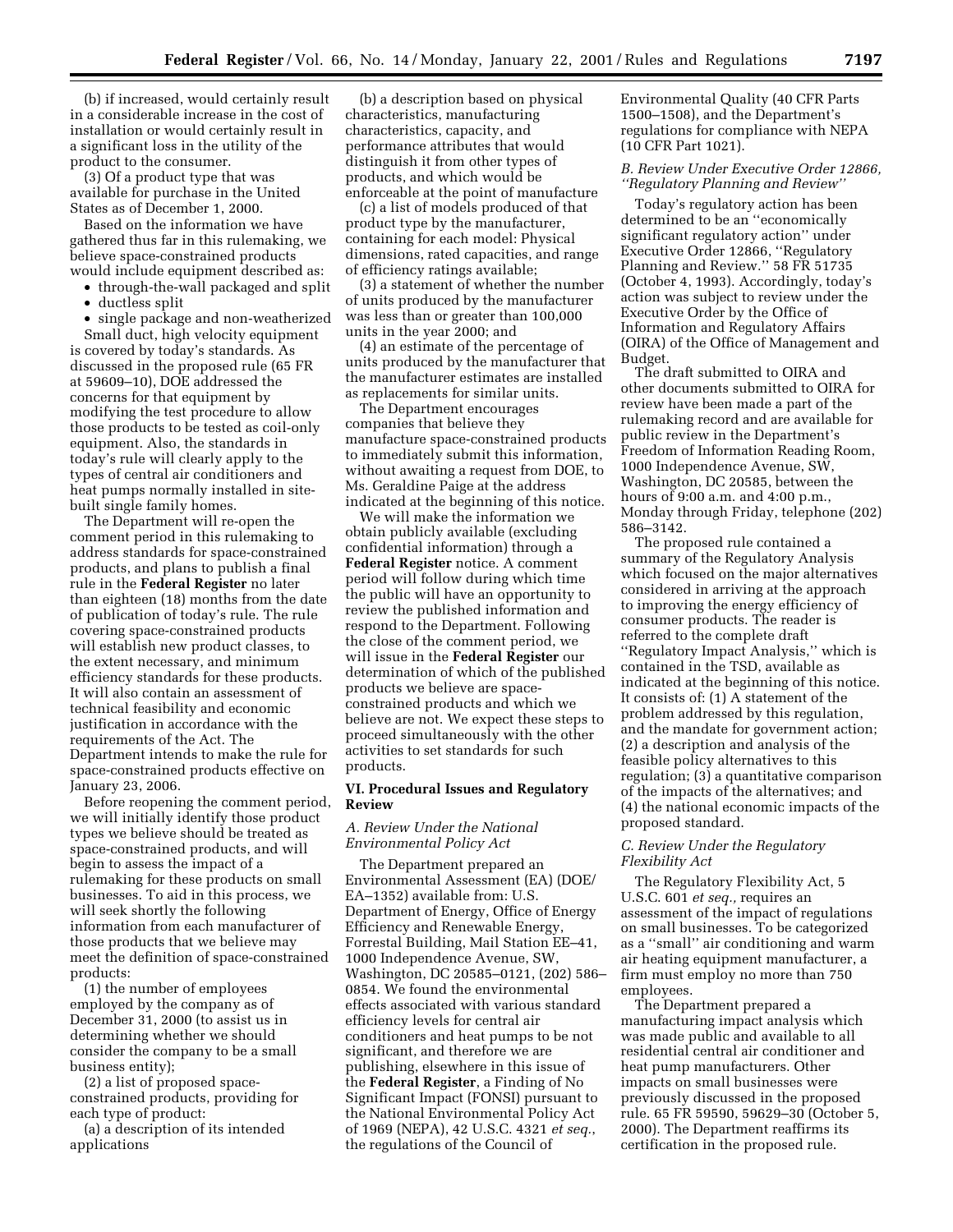Today's rule will not have a significant impact on a substantial number of small entities, and preparation of a regulatory flexibility analysis is unnecessary.

Most small businesses engaged in the manufacture of central air conditioners and heat pumps produce products that we have called ''niche'' products. To address the concerns of the Department of Justice and many commenters regarding the impacts of more stringent standards on small manufacturers, we are continuing our evaluation of standards for those products and have not issued new standards for them as part of this rule.

# *D. Review Under the Paperwork Reduction Act*

No new information or record keeping requirements are imposed by this rulemaking. Accordingly, no Office of Management and Budget clearance is required under the Paperwork Reduction Act. 44 U.S.C. 3501 et seq.

# *E. Review Under Executive Order 12988, ''Civil Justice Reform''*

With respect to the review of existing regulations and the promulgation of new regulations, Section 3(a) of Executive Order 12988, ''Civil Justice Reform,'' 61 FR 4729 (February 7, 1996), imposes on Executive agencies the general duty to adhere to the following requirements: (1) Eliminate drafting errors and ambiguity; (2) write regulations to minimize litigation; and (3) provide a clear legal standard for affected conduct rather than a general standard and promote simplification and burden reduction. With regard to the review required by section 3(a), section 3(b) of Executive Order 12988 specifically requires that Executive agencies make every reasonable effort to ensure that the regulation: (1) clearly specifies the preemptive effect, if any; (2) clearly specifies any effect on existing Federal law or regulation; (3) provides a clear legal standard for affected conduct while promoting simplification and burden reduction; (4) specifies the retroactive effect, if any; (5) adequately defines key terms; and (6) addresses other important issues affecting clarity and general draftsmanship under any guidelines issued by the Attorney General. Section 3(c) of Executive Order 12988 requires Executive agencies to review regulations in light of applicable standards in section 3(a) and section 3(b) to determine whether they are met or it is unreasonable to meet one or more of them. DOE reviewed today's final rule under the standards of section 3 of the Executive Order and determined that, to

the extent permitted by law, the final regulations meet the relevant standards.

## *F. ''Takings'' Assessment Review*

DOE has determined pursuant to Executive Order 12630, ''Governmental Actions and Interference with Constitutionally Protected Property Rights,'' 52 FR 8859 (March 18, 1988), that this regulation would not result in any takings that might require compensation under the Fifth Amendment to the United States Constitution.

# *G. Review Under Executive Order 13132*

Executive Order 13132 (64 FR 43255, August 4, 1999) imposes certain requirements on agencies formulating and implementing policies or regulations that preempt State law or that have federalism implications. Agencies are required to examine the constitutional and statutory authority supporting any action that would limit the policymaking discretion of the States and carefully assess the necessity for such actions. Agencies also must have an accountable process to ensure meaningful and timely input by State and local officials in the development of regulatory policies that have federalism implications. DOE published its intergovernmental consultation policy on March 14, 2000. 65 FR 13735. DOE has examined today's final rule and has determined that it would not have a substantial direct effect on the States, on the relationship between the national government and the States, or on the distribution of power and responsibilities among the various levels of government. State regulations that may have existed on the products that are the subject of today's final rule were preempted by the Federal standards established in NAECA. States can petition the Department for exemption from such preemption to the extent, and based on criteria, set forth in EPCA.

## *H. Review Under the Unfunded Mandates Reform Act*

With respect to a proposed regulatory action that may result in the expenditure by State, local and tribal governments, in the aggregate, or by the private sector of \$100 million or more (adjusted annually for inflation), section 202 of the Unfunded Mandates Reform Act of 1995 (UMRA) requires a Federal agency to publish estimates of the resulting costs, benefits and other effects on the national economy. 2 U.S.C. 1532(a), (b). UMRA also requires each Federal agency to develop an effective process to permit timely input by state, local, and tribal governments on a

proposed significant intergovernmental mandate. The Department's consultation process is described in a notice published in the **Federal Register** on March 18, 1997 (62 FR 12820). Today's final rule may impose expenditures of \$100 million or more on the private sector. It does not contain a Federal intergovernmental mandate.

Section 202 of UMRA authorizes an agency to respond to the content requirements of UMRA in any other statement or analysis that accompanies the proposed rule. 2 U.S.C. 1532(c). The content requirements of section 202(b) of UMRA relevant to a private sector mandate substantially overlap the economic analysis requirements that apply under section 325(o) of EPCA and Executive Order 12866. The Supplementary Information section of the Notice of Final Rulemaking and ''Regulatory Impact Analysis'' section of the TSD for this Final Rule responds to those requirements.

Under section 205 of UMRA, the Department is obligated to identify and consider a reasonable number of regulatory alternatives before promulgating a rule for which a written statement under section 202 is required. DOE is required to select from those alternatives the most cost-effective and least burdensome alternative that achieves the objectives of the rule unless DOE publishes an explanation for doing otherwise or the selection of such an alternative is inconsistent with law. As required by section 325(o) of the Energy Policy and Conservation Act (42 U.S.C. 6295(o)), today's final rule establishes energy conservation standards for central air conditioners and heat pumps that are designed to achieve the maximum improvement in energy efficiency that DOE has determined to be both technologically feasible and economically justified. A full discussion of the alternatives considered by DOE is presented in the ''Regulatory Impact Analysis'' section of the TSD for today's final rule.

# *I. Review Under the Treasury and General Government Appropriations Act of 1999*

Section 654 of the Treasury and General Government Appropriations Act, 1999 (Pub. L. No. 105–277) requires Federal agencies to issue a Family Policymaking Assessment for any proposed rule or policy that may affect family well-being. Today's final rule would not have any impact on the autonomy or integrity of the family as an institution. Accordingly, DOE has concluded that it is not necessary to prepare a Family Policymaking Assessment.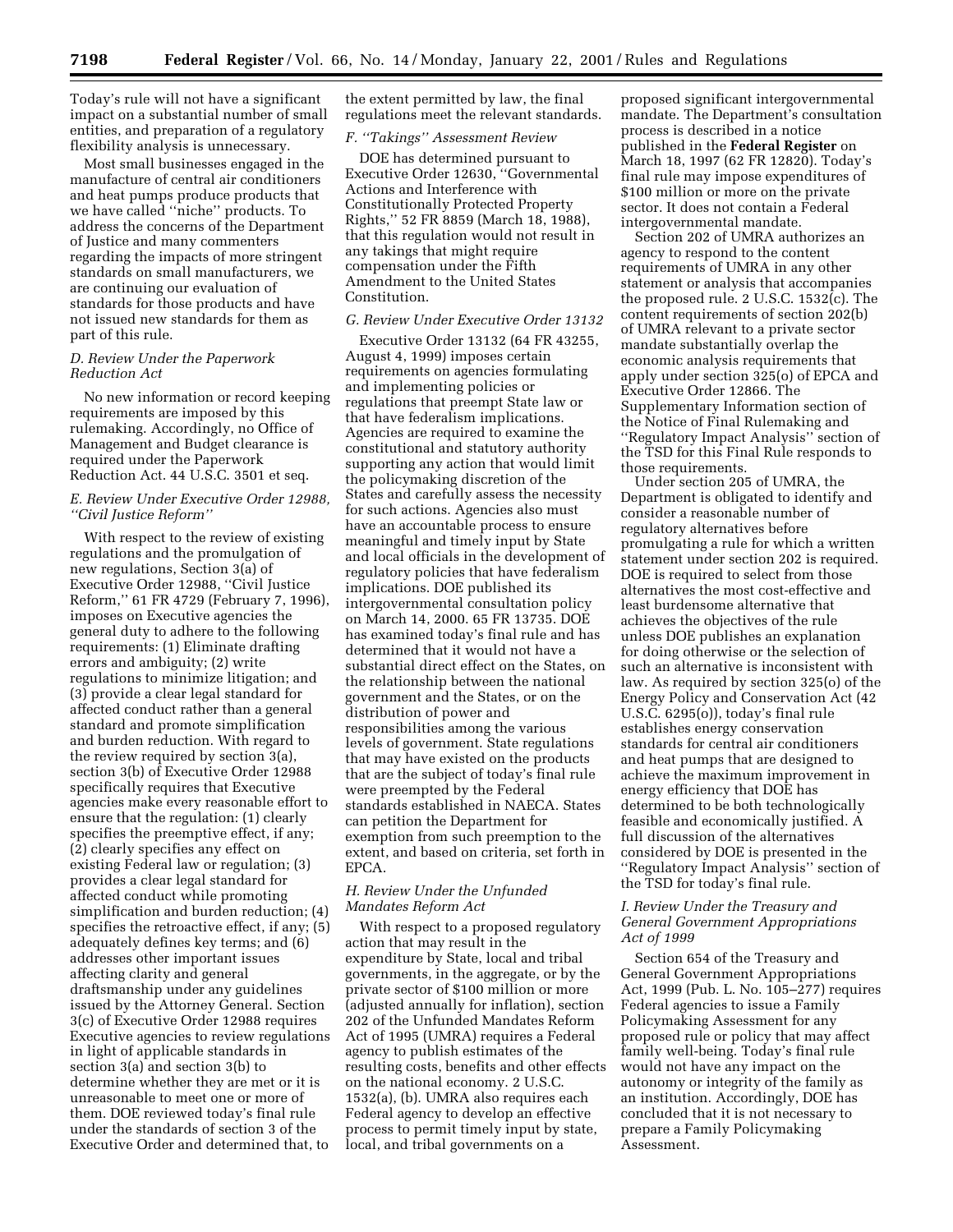# *J. Review Under the Plain Language Directives*

Section 1(b)(12) of Executive Order 12866 requires that each agency draft its regulations to be simple and easy to understand, with the goal of minimizing the potential for uncertainty and litigation arising from such uncertainty. Similarly, the Presidential memorandum of June 1, 1998 (63 FR 31883) directs the heads of executive departments and agencies to use plain language in all proposed and final rulemaking documents published in the **Federal Register.**

Today's rule uses the following general techniques to abide by Section 1(b)(12) of Executive Order 12866 and the Presidential memorandum of June 1, 1998:

• Organization of the material to serve the needs of the readers (stakeholders);

• Use of common, everyday words in short sentences; and

• Shorter sentences and sections.

#### *K. Congressional Notification*

As required by 5 U.S.C. 801, DOE will submit to Congress a report regarding the issuance of today's final rule prior to the effective date set forth at the outset of this notice. DOE also will submit the supporting analyses to the Comptroller General (GAO) and make them available to each House of Congress. The report will state that it has been determined that the rule is a ''major rule'' as defined by 5 U.S.C. 804(2).

#### **List of Subjects in 10 CFR Part 430**

Administrative practice and procedure, Energy conservation, Household appliances.

Issued in Washington, DC, on January 16, 2001.

# **Dan W. Reicher,**

*Assistant Secretary, Energy Efficiency and Renewable Energy.*

For the reasons set forth in the preamble, Part 430 of Chapter II of Title 10, Code of Federal Regulations is amended, as set forth below.

# **PART 430—ENERGY CONSERVATION PROGRAM FOR CONSUMER PRODUCTS**

1. The authority citation for Part 430 continues to read as follows:

**Authority:** 42 U.S.C. 6291–6309; 28 U.S.C. 2461 note.

2. Section 430.2 is amended by adding a definition for ''spaceconstrained products'' in alphabetical order to read as follows:

#### **§ 430.2 Definitions.**

\* \* \* \* \*

*Space constrained product* means a central air conditioner or heat pump: (1) That has rated cooling capacities

no greater than 30,000 BTU/hr; (2) That has an outdoor or indoor unit

having at least two overall exterior dimensions or an overall displacement that:

(i) Are (is) substantially smaller than those of other units that are (i) currently usually installed in site-built single family homes, and (ii) of a similar cooling, and, if a heat pump, heating, capacity, and

(ii) If increased, would certainly result **Appendix** in a considerable increase in the usual cost of installation or would certainly result in a significant loss in the utility of the product to the consumer; and

(3) Of a product type that was available for purchase in the United States as of December 1, 2000. \* \* \* \* \*

3. Section 430.32 of Subpart C is amended by revising paragraph (c) to read as follows:

# **§ 430.32 Energy and water conservation standards and effective dates.**

\* \* \* \* \* (c) *Central air conditioners and central air conditioning heat pumps.* (1) Split system central air conditioners and central air conditioning heat pumps manufactured after January 1, 1992, and before January 23, 2006, and single package central air conditioners and central air conditioning heat pumps manufactured after January 1, 1993, and before January 23, 2006, shall have Seasonal Energy Efficiency Ratio and Heating Seasonal Performance Factor no less than:

| Product class                                       | Seasonal<br>energy<br>efficiency<br>ratio | Heating<br>seasonal<br>perform-<br>ance fac-<br>tor |
|-----------------------------------------------------|-------------------------------------------|-----------------------------------------------------|
| (i) Split systems<br>(ii) Single package<br>systems | 10.0                                      | 6.8                                                 |
|                                                     | 9.7                                       | 6 6                                                 |

(2) Central air conditioners and central air conditioning heat pumps manufactured on or after January 23, 2006, shall have Seasonal Energy Efficiency Ratio and Heating Seasonal Performance Factor no less than:

| Product class                        | Seasonal<br>energy<br>efficiency<br>ratio<br>(SEER) | Heating<br>seasonal<br>perform-<br>ance fac-<br>tor<br>(HSPF) |
|--------------------------------------|-----------------------------------------------------|---------------------------------------------------------------|
| (i) Split system air<br>conditioners | 1 ?                                                 |                                                               |

| Product class                            | Seasonal<br>energy<br>efficiency<br>ratio<br>(SEER) | Heating<br>seasonal<br>perform-<br>ance fac-<br>tor<br>(HSPF) |
|------------------------------------------|-----------------------------------------------------|---------------------------------------------------------------|
| (ii) Split system heat<br>pumps          | 13                                                  | 7.7                                                           |
| (iii) Single package<br>air conditioners | 13                                                  |                                                               |
| (iv) Single package<br>heat pumps        | 13                                                  | 77                                                            |
| (v) Space constrained<br>products        | [reserved]                                          | [reserved]                                                    |

\* \* \* \* \*

[The following letter from the Department of Justice will not appear in the Code of Federal Regulations.]

# **DEPARTMENT OF JUSTICE,**

- Antitrust Division, Main Justice Building, 950 Pennsylvania Avenue NW., Washington, DC 20530–0001, (202) 514– 2401/(202) 616–2645 (f),
- antitrust@justice.usdoj.gov (internet), http://www.usdoj.gov (World Wide Web). December 4, 2000.

Mary Anne Sullivan, General Counsel,

Department of Energy, Washington, DC 20585.

Dear General Counsel Sullivan: I am responding to your October 16, 2000 letter seeking the views of the Attorney General about the potential impact on competition of two proposed energy efficiency standards: one for clothes washers and the other for residential central air conditioners and heat pumps. Your request was submitted pursuant to Section 325(o)(2)(B)(i) of the Energy Policy and Conservation Act, 42 U.S.C. § 6291, 6295 (''EPCA''), which requires the Attorney General to make a determination of the impact of any lessening of competition that is likely to result from the imposition of proposed energy efficiency standards. The Attorney General's responsibility for responding to requests from other departments about the effect of a program on competition has been delegated to the Assistant Attorney General for the Antitrust Division in 28 CFR § 0.40(g).

We have reviewed the proposed standards and the supplementary information published in the Federal Register notices and submitted to the Attorney General, which include information provided to the Department of Energy by manufacturers. We have additionally conducted interviews with members of the industries.

We have concluded that the proposed clothes washer standard would not adversely affect competition. In reaching this conclusion, we note that the proposed standard is based on a joint recommendation submitted to the Department of Energy by manufacturers and energy conservation advocates. That recommendation states that virtually all manufacturers of clothes washers who sell in the United States participated in arriving at the recommendation through their trade association, that the recommendation